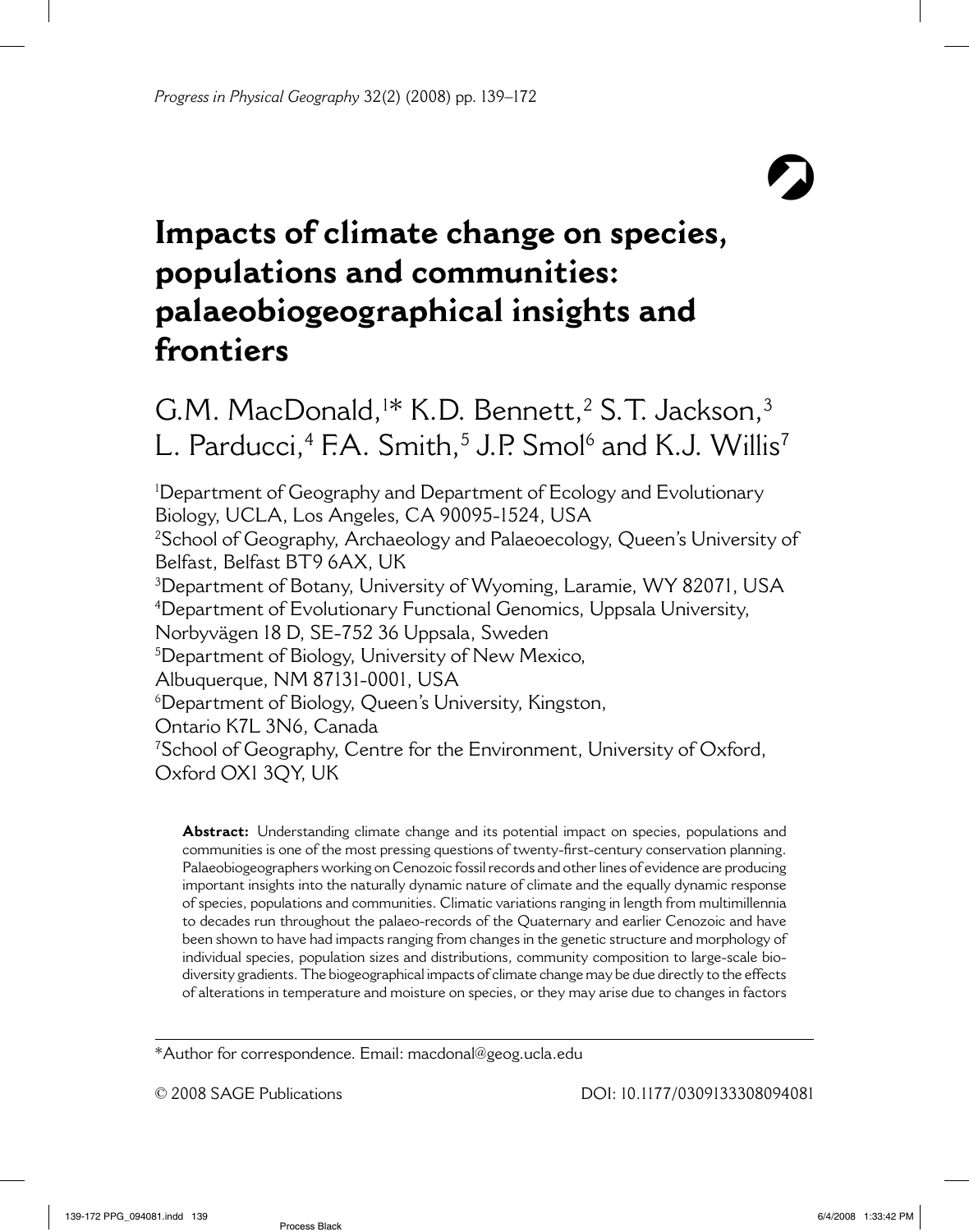such as disturbance regimes. Much of the recent progress in the application of palaeobiogegraphy to issues of climate change and its impacts can be attributed to developments along a number of still advancing methodological frontiers. These include increasingly finely resolved chronological resolution, more refined atmosphere-biosphere modelling, new biological and chemical techniques in reconstructing past species distributions, the development of large and readily accessible georeferenced databases of biogeographical and climatic information, and new approaches in fossil morphological analysis and new molecular DNA techniques.

**Key words:** Cenozoic, climate change, dendrochronology, DNA, palaeobiogeography, palaeolimnology, palynology, vertebrate palaeontology.

#### **I Introduction**

The fundamental aim of biogeography is to document the distribution of species over space and time and understand the factors influencing those distributions. These factors can be considered to act on both ecological scales that produce changes in the population sizes and geographical distributions of species, and on evolutionary scales that drive processes such as natural selection and speciation. Palaeobiogeographers working over the Cenozoic Era (past 65 million years) have largely worked on the Quaternary Period (the past 2 to 2.5 million years) and have typically focused upon the impact of climatic fluctuations on plant and animal distributions. It is undoubted that the profound climatic changes that mark the Quaternary have left an imprint on modern-day biota through impacts on species distributions, evolution and extinction. The biogeographer, ecologist or evolutionary biologist who neglects to consider the impact of Quaternary climatic changes on present-day biota does so at their peril.

Cenozoic biogeography, and Quaternary palaeobiogeography in particular, has an increasingly important applied relevance as humans attempt to manage the impacts of anthropogenic habitat fragmentation and other landscape changes while also trying to anticipate and mitigate the effects of greenhouse warming. The climatic changes of the Quaternary are arguably the best analogues we have for understanding how ongoing climate changes will influence organisms in the future.

This article presents brief synopses of some of the exciting frontier areas in which Cenozoic palaeobiogeography, and Quaternary palaeobiogeography especially, is being used to address fundamental biogeographical questions. Limitations of space make it impossible to cover all of the notable work being done throughout Cenozoic biogeography. The sections that follow provide selected examples of how rapidly developing palaeoenvironmental proxies, extensive georeferenced data sets, increasingly sophisticated modelling approaches and closer integration with palaeoclimatological research are advancing Quaternary palaeobiogeographical research. The objectives of the studies reviewed here include the traditional goals of documenting changing distributions and understanding the causes of those changes, but also extend beyond this. The ways in which palaeobiogeography can provide insights into questions such as metapopulation and community dynamics or the underlying controls of large-scale species diversity gradients are also considered. Finally, examples of the increasing focus of Quaternary palaeobiogeography on the fundamental question of evolutionary biology related to the morphological and genetic response of species to climatic change are presented.

#### **II Reconstructing changing species distributions and population sizes using palaeolimnological records**

Biogeographical research is predicated upon reliable evidence of the past distributions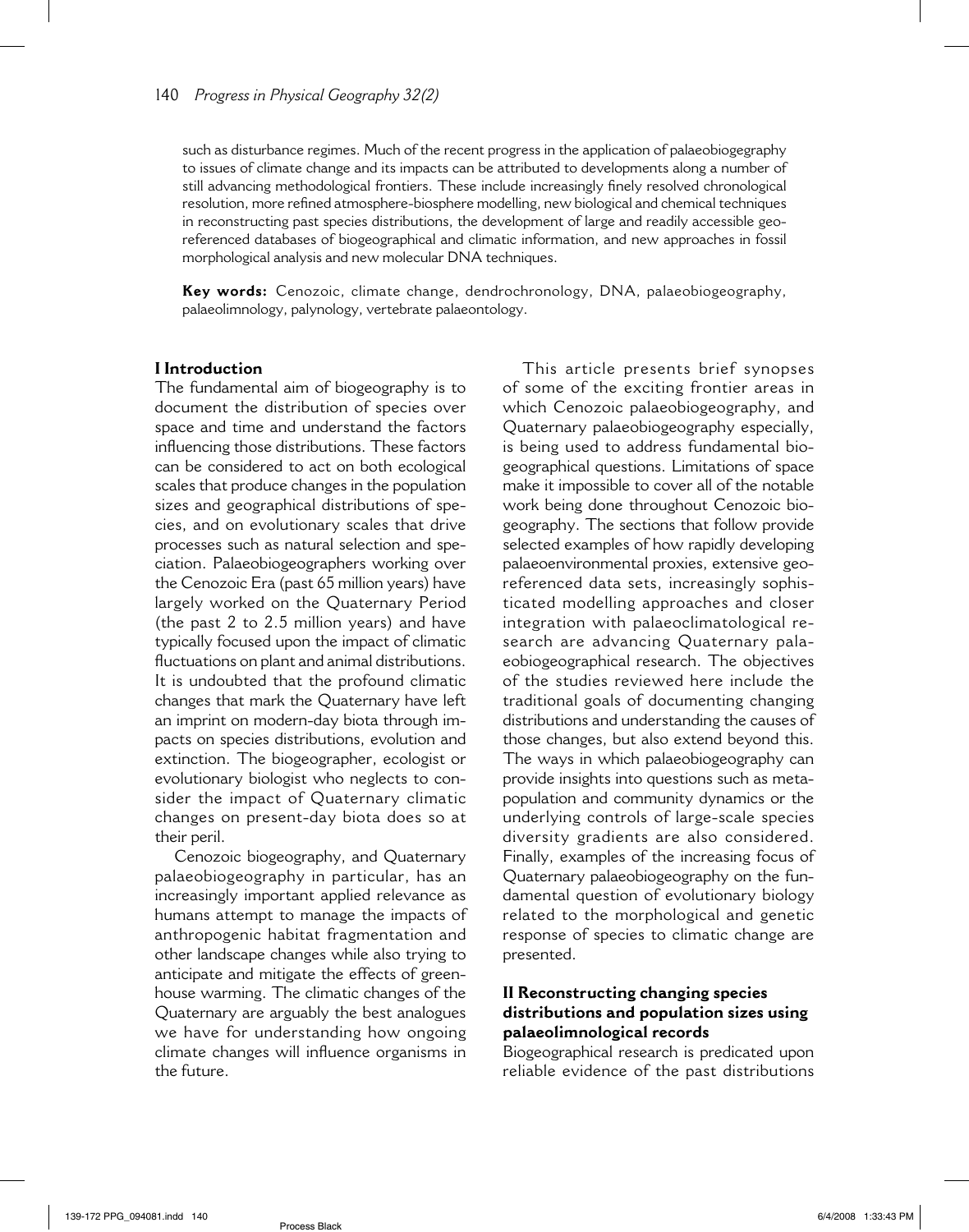and population sizes of species. One of the greatest challenges faced in the growing field of limnological research, particularly in view of recent climatic and environmental change, is the lack of long-term biomonitoring to provide such data. Fortunately, lake sediments often archive a remarkably broad and constantly growing list of morphological (eg, diatom valves, invertebrate body parts, resting stages) and biogeochemical (eg, pigments) markers that can be used to reconstruct past lake biota (Smol *et al*., 2001a; 2001b). Ongoing research using molecular and DNA approaches are now also augmenting palaeolimnological interpretations. From these proxy data, palaeolimnologists can reconstruct past species distributions, past community composition and past limnological conditions (Smol, 2008). In many cases the lake sediments contain information on terrestrial species in the watershed as well as the limnic species. As the online archive of georeferenced palaeolimnological records (http://www.ncdc.noaa.gov/paleo/ paleolim/paleolim.html) continues to develop and grow, biogeographical applications of such data will undoubtedly increase.

Limnic sediments provide such a powerful source of information for biogeographical research because sediments integrate information spatially and temporally from the lake system. For example, Vandekerkhove *et al*. (2005) assessed the cladoceran species richness in 88 European lakes by repeated sampling of the plankton, and compared these data to the taxa that hatched from diapausing eggs from the lakes' sediments. They found that about twice as many taxa were present in the sediments compared to the number recorded from more traditional limnological sampling programmes. Palaeolimnologists have collected samples of modern lake sediments from throughout the world to calibrate transfer functions to estimate past environmental conditions. The training sets are generally used to determine species optima for important limnological variables (eg, pH, nutrients, climate). Despite the large number of surface sediment calibration sets now available in the palaeolimnological literature, the vast majority of the biological data contained in these training sets are still often left untapped for more detailed biological monitoring. Hence, a large volume of additional biogeographical information is contained in these data sets, which could effectively be used to evaluate many hypotheses regarding the distribution of aquatic taxa. Sampling along ecotones may be especially informative in detecting relations between climate and species distributions (eg, Heegaard *et al*., 2006). Moreover, as sediments provide a historical record of past changes in lake communities, the effects of past environmental stressors on species distributions can be assessed (Smol, 2008). As more detailed palaeolimnological studies become available, it is also becoming possible to undertake meta-analyses on broad geographical ranges to assess, for example, the occurrence and impacts of recent climate change in circumpolar regions (Smol *et al*., 2005). Because lake sediments archive a wide spectrum of palaeoenvironmental data, multiproxy studies offer many research opportunities (and challenges) in tracking species distributions in space and time (Birks and Birks, 2006).

Many key biogeographical questions can be assessed using palaeolimnological approaches. For example, as there was no previous evidence for the occurrence of lacustrine refuges for Antarctic invertebrates during the Last Glacial Maximum, Cromer *et al*. (2006) used a palaeolimnological approach to show that, in fact, a lacustrine glacial refugium for invertebrates did exist in Antarctica. On the other side of the globe, Willerslev *et al.* (2003) used molecular techniques on sediments from Arctic permafrost regions to show that, even in the absence of obvious macrofossils, the profiles contained DNA records of at least 19 plant taxa as well as of megafauna such as mammoth, bison and horse. Such approaches could be applied on broader spatial scales to augment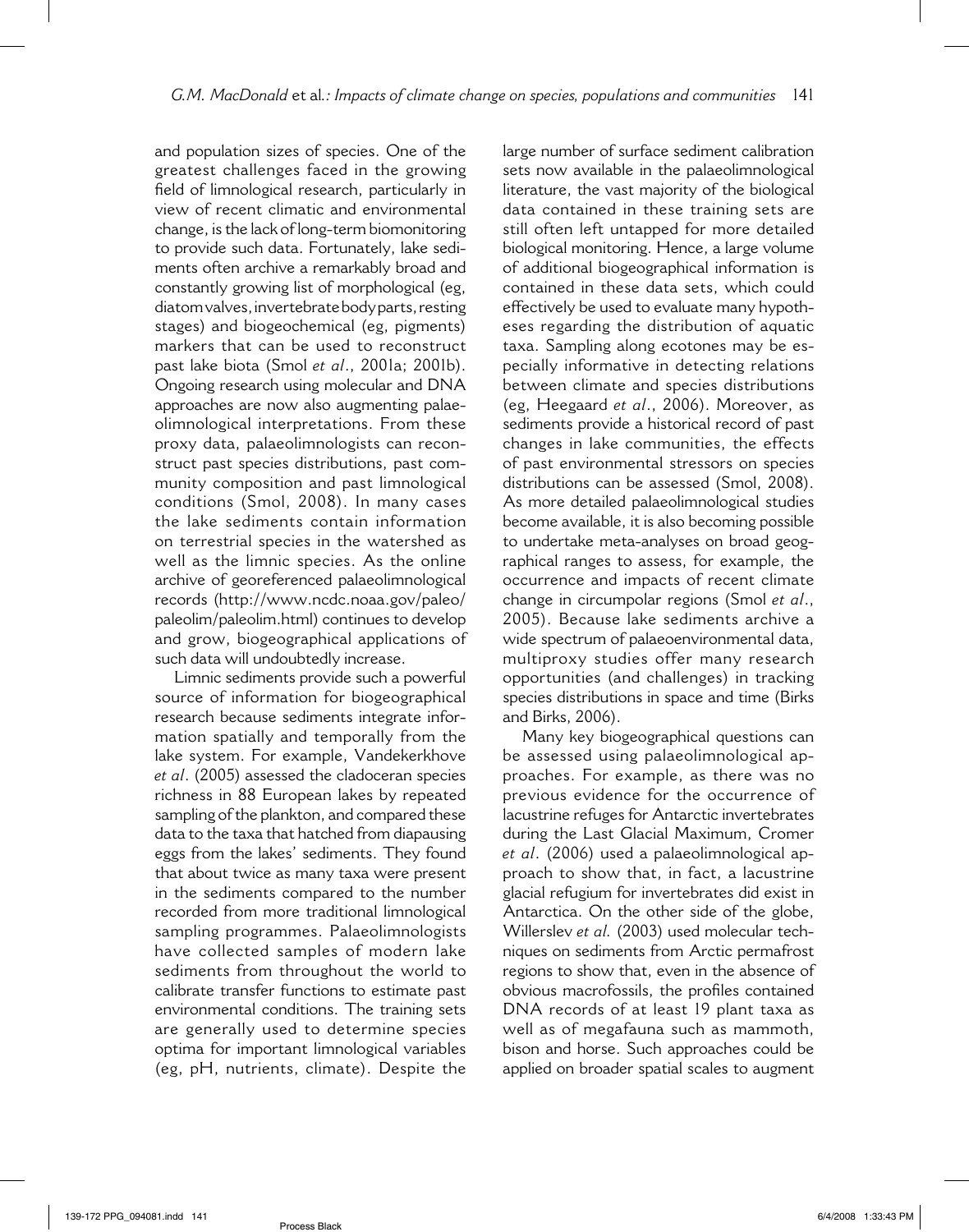palaeontological work in these regions. Palaeolimnological approaches also offer methods to study the invasion of exotic species (Hall and Yan, 1997), as well as recent extirpations (eg, Birks, 2002).

Almost all biological palaeolimnological assessments have been based on algal and invertebrate indicators preserved in lake sediments, from which the composition of past communities can be reconstructed and hence past environmental conditions can be inferred. However, recently palaeolimnologists have combined isotope analyses of lake sediments, along with morphological indicators and other proxy data, to reconstruct past populations. Important pioneering work using this integrated approach comes from the study of anadromous sockeye salmon (*Oncorhynchus nerka*) populations. Pacific sockeye salmon play an integral role in the ecology, economy and culture of many west coast communities. Although there is little doubt that sockeye salmon populations are under stress in many parts of their range, it is difficult to assess the long-term trajectories of their spatial and temporal distributions due to the absence of reliable long-term monitoring data. For some regions, reliable records extend back to the nineteenth century, but even these important data sets do not predate the period of fisheries, habitat destruction and other stressors. As initially proposed by Finney *et al*. (2000; 2002), palaeolimnological analyses of sockeye salmon nursery lakes can provide important insights on past species fluctuations. Because sockeye salmon are anadromous (spend part of their lives in the ocean and in freshwaters) and most have a semelparous (spawn once in their nursery lakes and tributary streams, and then die) life cycle, palaeolimnologists can track past sockeye salmon runs by reconstructing limnological conditions in the nursery lakes where the spawning adult salmon die. In some nursery lakes, millions of salmon return annually; it is not surprising that the death of these large fish in such numbers can alter

the limnological conditions of the nursery lakes. Because sockeye salmon are high in the trophic food web, they are enriched in the stable isotope  $15N$ ; upon death of the spawning adults, this <sup>15</sup>N isotope signal is preserved in lake sediments as a proxy of past sockeye salmon abundance (Finney *et al*., 2000). Furthermore, the decaying carcasses can add a significant nutrient fertilizing effect on the nursery lakes, which can be tracked using diatoms and other indicators (Finney *et al*., 2000; 2002). Although a variety of factors can alter the palaeolimnological signal between sedimentary isotope and microfossil analyses (Finney *et al*., 2000) and certain *a priori* limnological criteria must be met for the study lakes (Holtham *et al*., 2004), the approach appears to be fairly robust in reconstructing sockeye salmon populations on a variety of temporal and spatial scales (eg, Finney *et al*., 2000; 2002; Gregory-Eaves *et al*., 2004; Schindler *et al*., 2006; Selbie *et al*., 2007).

Although less developed than the sockeye salmon work, similar palaeolimnological approaches can potentially be used to track changing distributions of other animals. For example, Arctic seabirds such as the Northern fulmar (*Fulmarus glacialis*) congregate in large nesting colonies. The guano and other orthinogenic inputs from these birds can greatly influence the limnological conditions of nearby standing waters, such as the ponds below the cliffs. Using similar approaches to those developed for tracking sockeye salmon, the marine- derived nutrients and contaminants transported by past seabird populations can potentially be inferred from the palaeolimnological records of the receiving waters (eg, Blais *et al*., 2005).

The substantive and methodological advances in palaeolimnology over the past two decades are producing exciting opportunities both to understand the distributions of aquatic species and the functioning of lakes systems and also to provide data that can be directly relevant to resource management.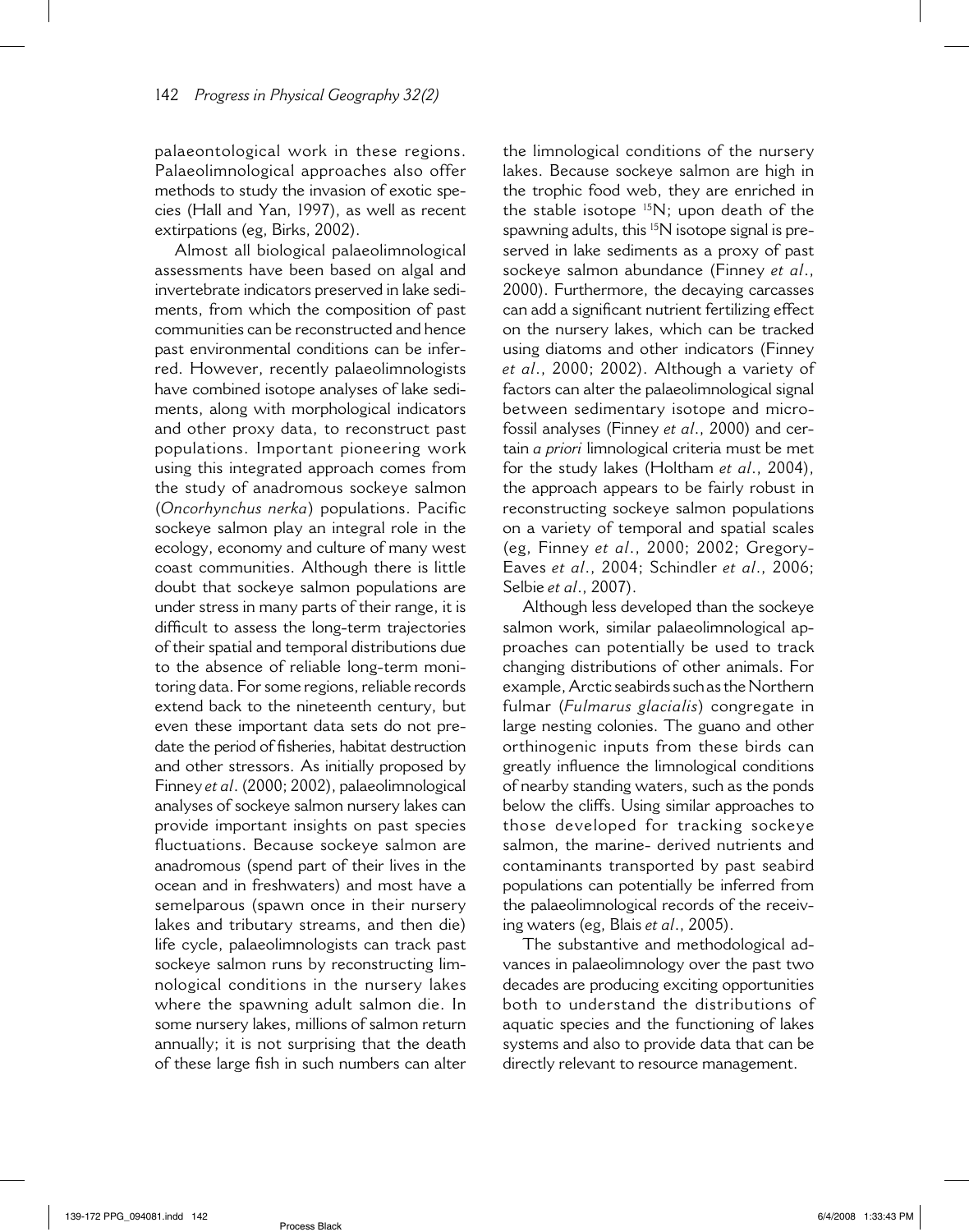### **III Reconstructing long-term climate changes and plant community response using research linking palaeoecological data, palaeoclimate reconstructions and models**

The role of climate change in altering the distributions of species is a core area of biogeographical research, and the palaeoecological record of responses to climate change is rich in implications for ongoing and future global climate change. Multiple, independent proxies for palaeoclimate inference are proliferating from various archives across the globe. Modelling capacity has evolved from the palaeoclimate models of the COHMAP era to earth systems models integrating the atmosphere, hydrosphere and biosphere, and dynamic ecological models are being developed. Palynological data networks now extend over the globe, and are being joined by a variety of other ecological proxies, including plant macrofossils, treerings, vertebrates and insects. Ability to date and correlate sediment records with precision and accuracy has also improved greatly with the development of AMS dating and refinement of 14C-calendar-year calibrations. These advances are leading in turn to rapid, even revolutionary, advances in understanding of ecological responses to climate changes of various rates, magnitudes and types.

Twenty years ago, efforts focused on comparing palaeoecological data derived from fossil pollen records and palaeoclimate model output, to validate and parameterize the climate models. However, climate and earth systems models are now being linked with palynological and other data at scales ranging from local to global to test ecological and biogeographical hypotheses. The large networks of georeferenced pollen records available through the various continental pollen databases (http://www.ncdc.noaa. gov/paleo/pollen.html) greatly help to facilitate such efforts, as do continental databases for other data types.

For example, palynological records show that vegetation with no modern compositional analogues occurred throughout the continental interior of North America and Beringia during the last deglaciation (Jackson and Williams, 2004). These inferences are corroborated by plant-macrofossil data (eg, Jackson and Williams, 2004; Edwards *et al*., 2005) and faunal records (eg, Stafford *et al*., 1999). Analyses of palaeoclimate simulations indicate that the contemporary climates also lacked modern analogues (Williams *et al*., 2001). Lateglacial climates were substantially more seasonal than today, leading to unusual combinations of species and regional dominance of species that are now scarce (Williams and Jackson, 2007). The appearance and disappearance of climates and communities has important implications for future global climate change – we face risks of severe disruption of existing communities and emergence of new communities that are difficult to predict because they will be unlike any existing today (Williams and Jackson, 2007; Williams *et al*., 2007). The risks and consequences of novel and disappearing climates might have gone unrecognized in the absence of palaeoecological and palaeoclimatic records of the phenomena.

The last deglaciation was accompanied in northern Europe and Atlantic North America by a 1200-year excursion towards colder conditions. Onset and termination of the Younger Dryas Event (YDE; 12,800– 11,600 cal yr BP) were abrupt, occurring within a few decades in many regions. The magnitude of the YDE is well characterized for many regions, providing case studies in ecological response to abrupt climate change. In maritime Canada, fossil pollen records indicate that the rapid cooling led to replacement of spruce/birch (*Picea/Betula*) forest by tundra woodland, while rapid warming at the end of the YDE resulted in development of temperate forest (Levesque *et al.,* 1994; Mayle and Cwynar, 1995).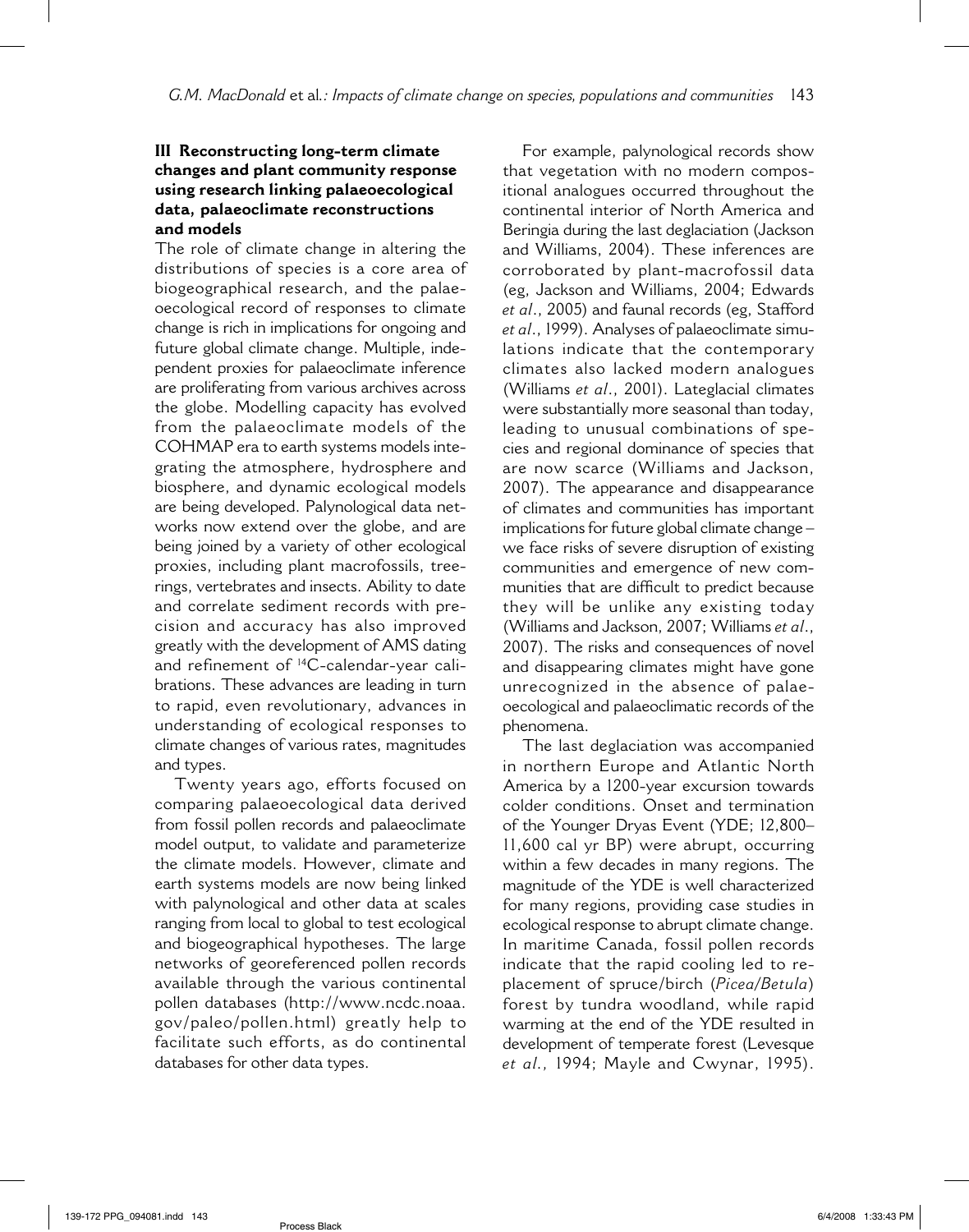Records from Europe and eastern North America and other regions indicate that ecological responses to the rapid changes of the YDE were also rapid, occurring within decades (Birks and Ammann, 2000; Shuman *et al*., 2002; Williams *et al.,* 2002).

These rapid responses to YDE climate changes are attributable to differential demographic responses of species within regions (eg, climate-related mortality of incumbent dominants, accompanied by increased recruitment of other species in the region), which can play out at timescales of years to decades. Whether biogeographical adjustments were rapid enough to track the climate changes of the YDE remains an open question. Birks and Birks (2008) provide evidence for a multicentury lag in the geographical-range response of *Betula pubescens* in northern Europe following termination of the Younger Dryas. Under future climate change, ecological responses will be rapid owing to mortality of many incumbents followed by opportunistic recruitment of other species, native or exotic. However, migration lags of the magnitude suggested by Birks and Birks (2008) would impart a high degree of uncertainty on model predictions of future community composition, and also suggest substantial extinction risk for many species (Davis and Zabinski, 1992; Williams *et al*., 2007). At least one major plant-species extinction occurred during a period bracketing the YDE (Jackson and Weng, 1999), and North American megafaunal extinctions are concentrated within that same lateglacial period (Barnosky *et al.,* 2004). Human hunting may have played an important role in the latter.

Responses to low-frequency Holocene climate change have been studied from both site-based and large-scale synoptic perspectives. Although climate-model results have been traditionally used, independent palaeoclimate proxies are playing increasingly important roles. Networks of millennialscale lake-level records have been developed over much of the Northern Hemisphere and are available online (http://www.ncdc.noaa.

gov/paleo/lakelevel.html). Stable-isotope analyses of lake-sediment constituents are providing direct evidence of changes in temperature, evapotranspiration and precipitation. In New England, these records confirm that large-scale vegetational changes, including succession of various forest dominants and immigration of new tree species, were ultimately under climatic control (Shuman *et al*., 2004). European lake-level records are also providing evidence for climatic control of Holocene vegetation dynamics (Magny *et al*., 2001; 2003). Broader synoptic networks of these and other palaeoclimate proxies should provide detailed understanding of vegetational development over much of the globe. Palaeolimnological studies often reveal lake responses to climate change (see previous section), and can be profitably integrated with terrestrial palaeoecological records to reveal vegetational responses to climate change (eg, Clark *et al*., 2002; Brown *et al*., 2005).

Additional opportunities are arising as new archives and proxies are developed and applied, particularly at submillennial timescales. Ombrotrophic peatlands, for example, are yielding sensitive late-Holocene palaeoclimatic records with subcentennial resolution in cool, humid regions of Europe and North America (Mauquoy *et al*., 2002; Charman *et al*., 2006; Booth *et al*., 2006). These records are helping to link vegetation changes with climate change. For example, in the central Great Lakes region of North America, a series of multidecadal droughts during a transition from wet to dry conditions led to regional decreases of beech (*Fagus*) populations, increases of white pine (*Pinus strobus*) and increases in fire occurrence (Booth and Jackson, 2003).

Tree-ring records provide opportunities for nearly seamless linkage of long-term ecological, palaeoecological and palaeoclimatic records with shorter-term events that have occurred over the past few centuries (Swetnam *et al*., 1999). For example, late-Holocene expansion of the northern range of piñon (*Pinus edulis*) is well documented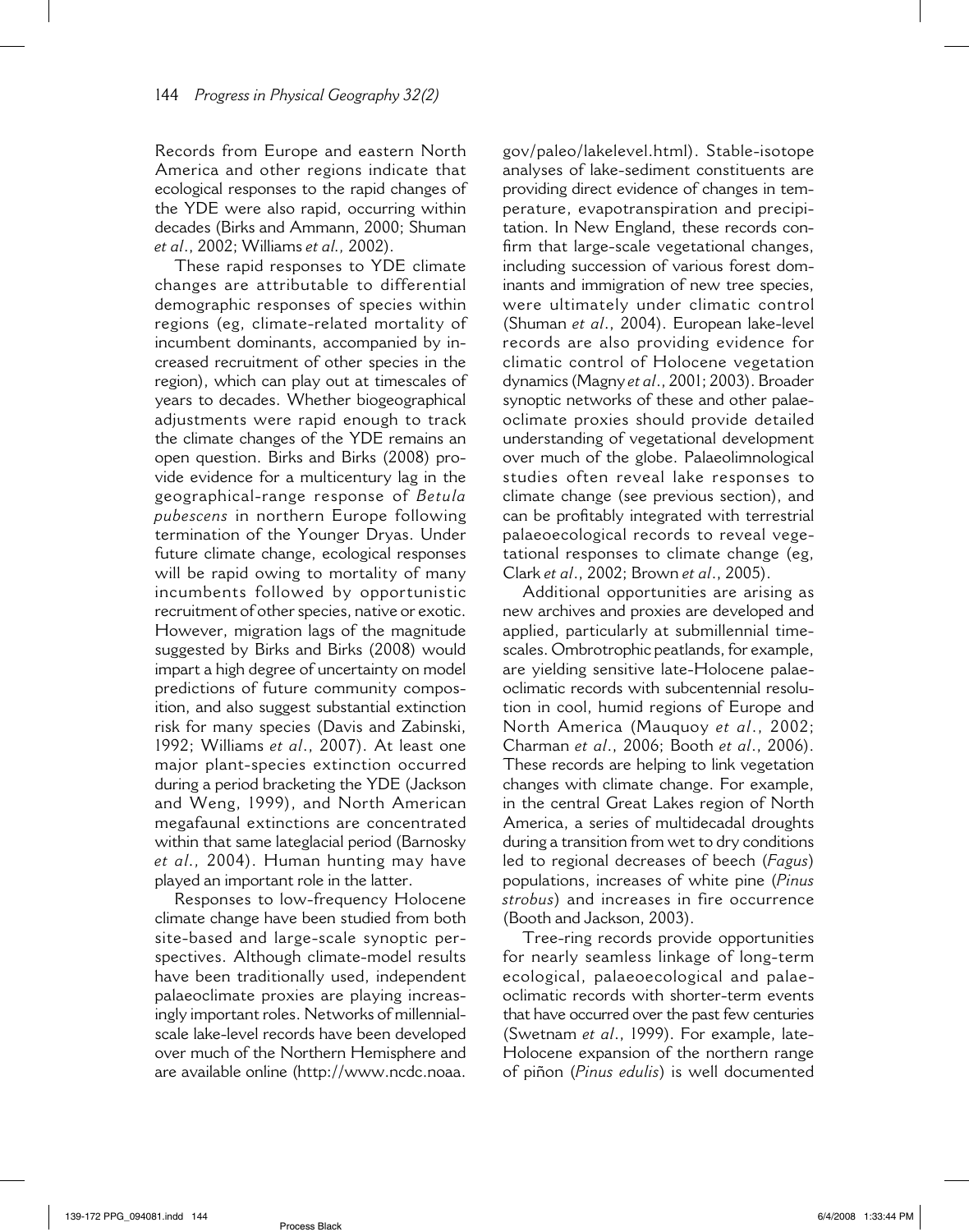from fossil packrat middens and population demography, and dendroclimatological records indicates that the invasion was paced by precipitation variability (Gray *et al*., 2006). Dendroecological and palaeoecological studies of the past thousand years indicate the important role of multidecadal climate variability in governing species range dynamics and stand structure (Swetnam and Betancourt, 1998; Brown and Wu, 2005; Gray *et al*., 2006), and provide some indications of the potential complexity of ecological responses to future climate change.

Research opportunities will continue to unfold as palaeoclimate proxies are further developed and refined, new archives are exploited and palaeoclimatological and palaeoecological data sets are used in coordinated fashion. Multiple proxies from single archives (eg, lake or peatland sediments) will refine palaeoclimate inferences, distinguishing among seasonal temperature, precipitation and evapotranspiration. Application of ecological simulation models and dynamic vegetation models (eg, Tinner and Lotter, 2006) will provide tests of the dynamic responses of vegetation to climate changes. Collaborations among palaeoecologists, palaeoclimatologists and ecologists should lead to reciprocal hypothesis generation and testing. Palaeoecological studies, for example, can suggest mechanistic hypotheses concerning range limits that can be tested experimentally in field or laboratory.

Although climate has been recognized as a determinant of the distribution and abundance of species for more than two centuries, most evidence has come from spatial correspondence between biogeographical patterns and climatic gradients. The ecological, biogeographical and palaeoclimatic history of the past 25,000 years, however, provides the strongest and most direct evidence available for the role of climate in biogeography. Examination of that history is not only vital for understanding fundamental aspects of ecology and biogeography, it is also critical for anticipating what lies ahead as the earth enters a period of rapid climate change. From no-analogue communities to species migration to population extirpation to altered disturbance regimes, these studies are invaluable for management and policy in a world of change (Jackson, 2007).

### **IV Reconstructing short-term climate variations, disturbance harmonization and vegetation impacts using dendrochronology and other highresolution palaeoclimatic records**

Over the past 100 years biogeographers have also been cognizant of the importance of disturbances such as fire or wind throw on vegetation composition, demographics and the spatial structure (patchiness) of landscapes and species distributions. The degree of habitat diversity in the environment and patchiness of species distributions has important impacts on dispersal, gene flow, speciation and biodiversity and lies at the heart of metapopulation theories (eg, Young *et al*., 1996; Hanski, 1999; Fahrig, 2003). As palaeoclimatic research tools have become more sophisticated and as large spatial arrays of palaeoclimatic sites have been developed it has become increasingly clear that the climatic variability over the past 100 years (the time period for which instrumental meteorological records are widely available) often does not represent the full range of short- to mediumterm climatic changes that can occur. Such variations in climate can have durations of years to decades to centuries. Furthermore, variations in climate may affect very large areas, and through climatic teleconnections they may even be expressed simultaneously in widely separated regions. New research is showing how climatic events can in effect 'synchronize' or 'harmonize' ecosystem properties such as forest stand age and structure over wide areas through their influence on the disturbance region and mortalityrecruitment patterns. The degree of overall habitat diversity or the distance between members of metapopulations associated with particular stages of succession would be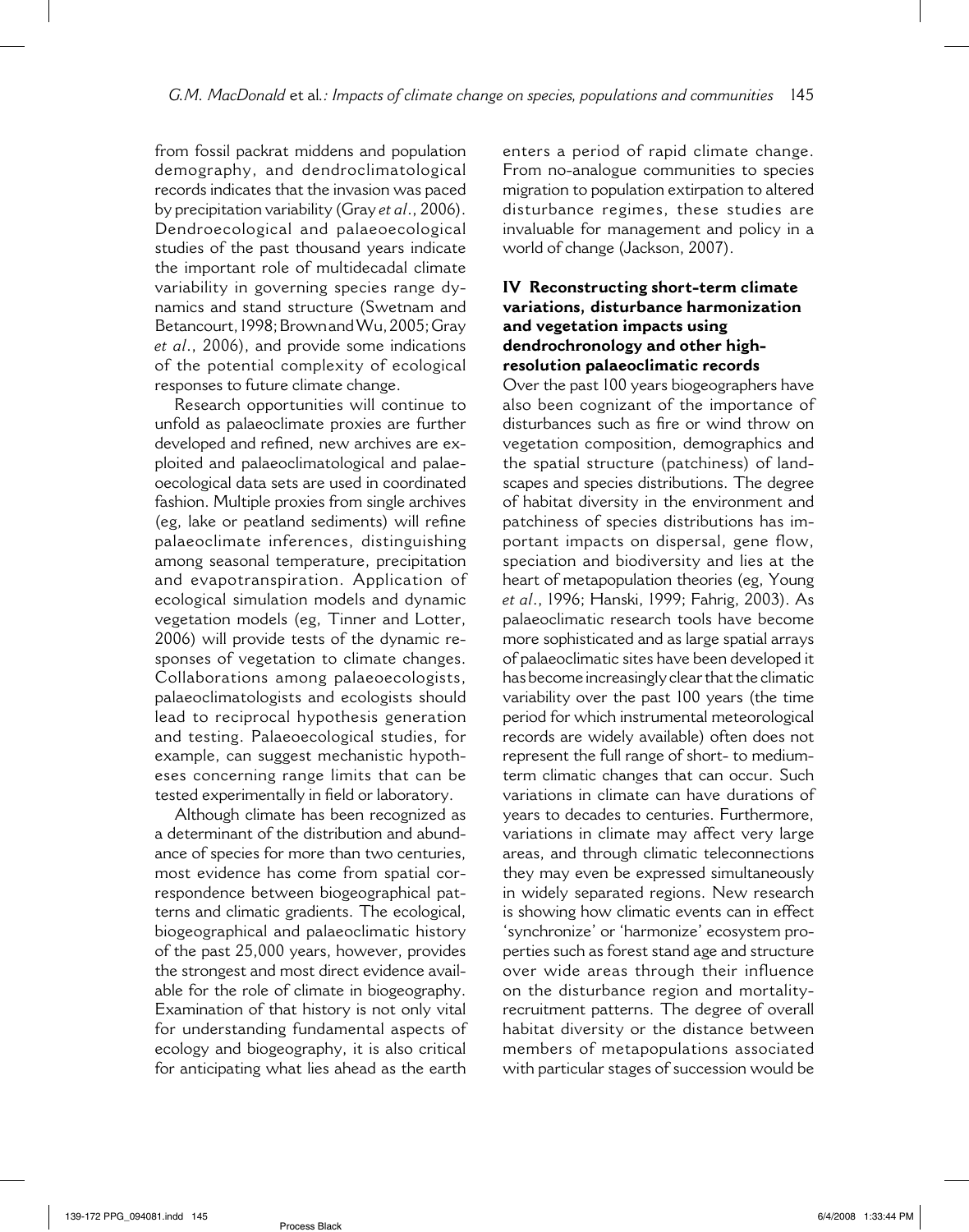lower in climatically synchronized systems where many of the disturbance-induced patches were roughly the same age.

Widely felt climatic variations may in some cases be periodic to semi-periodic, such as El Niño–Southern Oscillation (ENSO) and the Pacific Decadal Oscillation (PDO) variations in which recurrent changes in ocean conditions produce episodes of increased or decreased drought in specific geographical areas. They may be stochastic events triggered by variations in insolation or volcanic activity, such as the Medieval Climate Anomaly (MCA) and Little Ice Age (LIA) (Crowley, 2000). Understanding these variations in climate and their role in ecosystem structuring is of particularly critical importance today as populations become increasingly fragmented and we look to 'natural' examples of patchy distributions to understand the ecological and evolutionary impacts of fragmentation. Unless we understand and account for the impacts of natural climatic variability and their potentially pervasive impact on ecosystems we will have difficulty in detecting or planning for the impacts of anticipated global warming or conserving species in increasingly fragmented and human-impacted landscapes.

Rapidly developing palaeoenvironmental tools and geographically extensive databases are allowing for the direct comparison of shortto medium-term climatic shifts with changes in features such as disturbance regime or species distributions. The International Treering Data Bank (http://www.ncdc.noaa.gov/ paleo/treering.html), the North American Drought Variability database (http://www. ncdc.noaa.gov/paleo/pdsi.html) and the more recently developed International Multiproxy Fire Paleofire Database (http://www.ncdc. noaa.gov/paleo/impd/paleofire.html) provide researchers the ready opportunity to explore the relationships between short- to mediumterm climatic variations and features such as drought and fire at a variety of spatial scales. These studies are finding striking geographically extensive correspondences. In addition to allowing for improved description of past climatic variations and their biogeographical impacts, newly developing palaeoclimatic and palaeoceanographic data sets and models are allowing identification of the causes of short- to medium-term climatic variations. Some particularly well-studied examples of both short- and medium-term climatic variations and their impacts in structuring vegetation over large areas are provided by the history of variations in ENSO and the PDO, and the climatic changes MCA and the LIA.

Positive phases of the ENSO system (El Niño events) are typified by warm water in the eastern equatorial Pacific that produces increased precipitation in adjacent portions of South America and in the American Southwest. The negative phases (La Niña events) are associated with cool eastern Pacific waters and dry conditions in adjacent South America and the American Southwest. El Niño and La Niña events have an irregular recurrence interval of about 2–7 years and typically persist for 12–24 months (Philander, 1990; Trenberth, 1997). ENS0 events can impact plant populations in a number of ways, including influencing growth rates, flowering and fruiting behaviour, abundance of pathogens and seed predators and fire regimes.

ENSO conditions in the eastern equatorial Pacific can be reconstructed back centuries or more from historical records, palaeoceanographic records and moisturesensitive tree-ring records from ENSOimpacted regions (eg, Quinn and Neal, 1992; Dunbar *et al*., 1994; Villalba, 1994). In areas where trees experience moisture stress, dendroclimatological records can be used to reconstruct the impacts of changes in ENSO while dendrochronological analyses of fire scars and stand histories can provide records of the responses of fire regime and recruitment. Important pioneering work on the large-scale ENSO–fire relations using dendrochronology was done by Swetnam and Betancourt (1990). An excellent example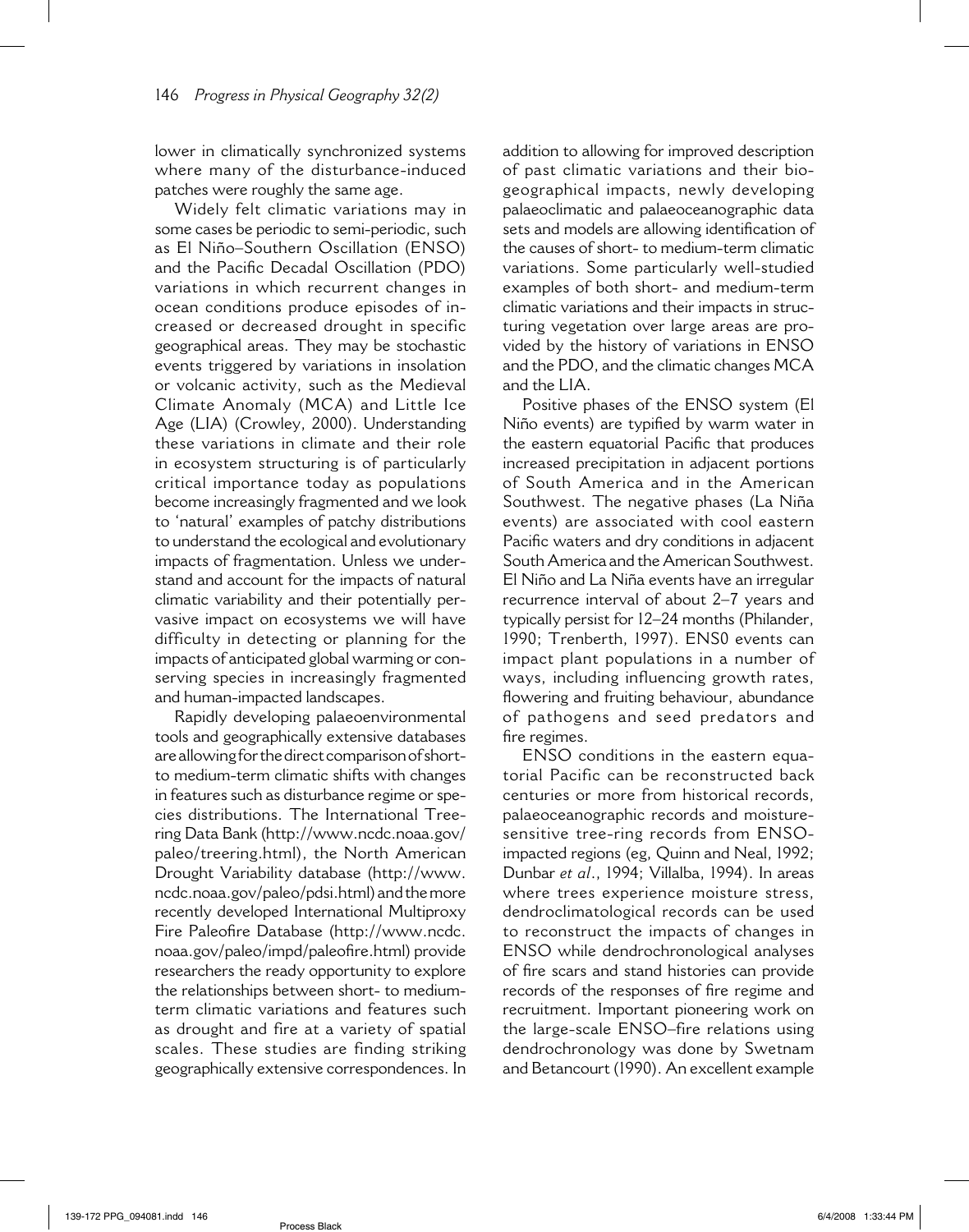of the expansion of such work comes from Kitzberger *et al*. (2001). They analysed historical climatological and fire records from the southwestern United States and the Patagonia region of Argentina, which extend back to the early twentieth century. They combined these observational records with dendrochronological fire-scar records extending back to the mid-seventeenth century. Both Patagonia and the Southwest are centres of action for the response of precipitation to shifts in ENSO. Kitzberger *et al*. (2001) found that both regions shared similar relationships to ENSO since the mid-seventeenth century (Figure 1). Major fire years tended to follow switches from El Niño to La Niña conditions. The authors surmised that increased plant productivity due to higher precipitation during El Niño events produced increased loading of fine fuels. A closely following switch to drier La Niña conditions desiccated these fuels and produced conditions promoting increased fires. Thus, fires were particularly frequent and extensive when there was a strong development of El Niños during the period prior to AD 1780 (Figure 1). A period of decreased fire occurrence in both regions took place during the period  $AD \sim 1780-1830$  and appears to coincides with decreased amplitude and/ or the frequency of El Niño events (Figure 1). Interestingly, there is evidence from the southwestern United States that this shift to decreased fire frequency prompted a surge in successful recruitment and survival for cohorts established during the closing period of the high El Niño activity (Figure 1). Trees established in the many sites created by fires during this time experienced relaxed fire regime during the subsequent period of decreased El Niño activity and still make up a large component of existing stands. The shifting intensity of ENSO that occurred up to hundreds of years ago may be considered still to leave an imprint on forest stand age and structure over a wide area (eg, Betancourt *et al*., 1993).

In a recent study further north in North America, Schoennagel *et al*. (2005) used tree-ring records from subalpine fir (*Abies lasiocarpa*) stands in the Rocky Mountains from Colorado to Alberta, Canada, to produce a fire record back to the eighteenth century. They found a slightly more complex relationship between ENSO, fire and forest dynamics. In their study, they determined that the PDO, which varies on a bidecadal to multidecadal timeframe (eg, Biondi *et al*., 2001; D'Arrigo *et al.*, 2001; Gedalof and Smith, 2001; Gedalof *et al*., 2002; MacDonald and Case, 2005), was also important in producing periods of enhanced fire occurrence. Unlike the Southwest, positive ENSO conditions and positive phases of the PDO (warm waters in the eastern equatorial and northeastern Pacific) produce dry conditions in the northern Rockies. Accordingly, Schoennagel *et al*. (2005) found that in the northern Rockies large fire episodes corresponded to periods when El Niño events were linked with positive PDO conditions. In contrast, in the southern Rockies they found that  $\sim70\%$ of large fires burned during La Niña events that coincided with negative phases of the PDO. Further north still, Fauria and Johnson (2007) reported a relationship between changes in the ENSO and PDO regimes, prolonged droughts and increased fires in the boreal forest of Alaska and Canada. While in the Pacific Northwest, work by Hessl *et al*. (2004) has linked large-scale fire behaviour to the PDO. It is clear that in western North America the control exerted by ENSO and PDO variations on fire serves to harmonize stand age and structure of fireinduced patches over very large areas.

With some notable exceptions (eg, Swetnam, 1993) tree-ring records of past fire frequency and stand dynamics typically only extend back several centuries. Charcoal preserved in lake sediments can produce highresolution records of fire extending back millennia (Whitlock and Larsen, 2001). In western North America a number of such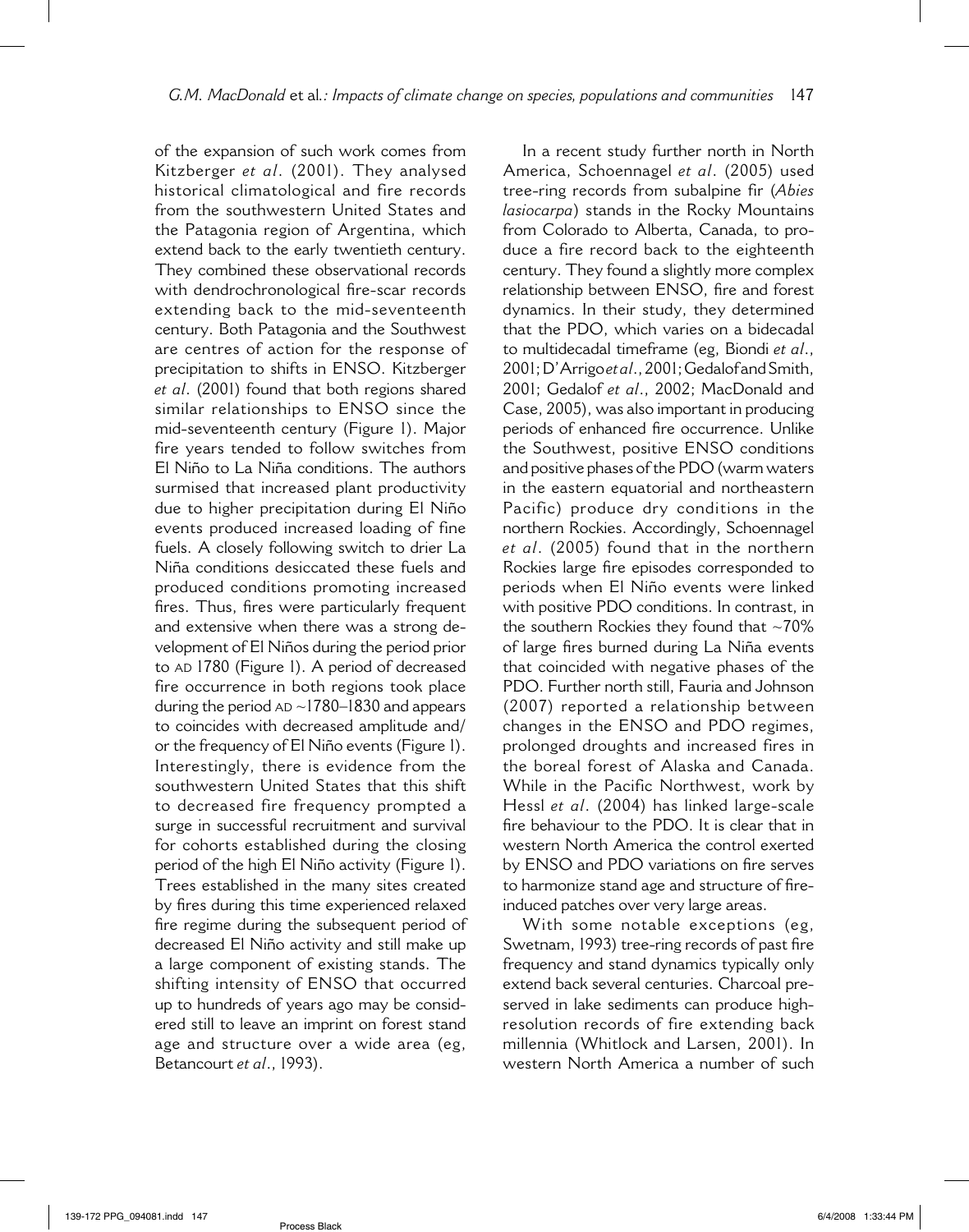

**Figure 1** Evidence of the role of ENSO in the large-scale and long-distance harmonization of disturbance regimes and patch ages in Patagonia and the Southwest of the USA. The top two panels present a historical reconstruction of moderate to very strong El Niño events from archival records (Quinn and Neal, 1992) and a ä<sup>18</sup>O record of ENSO-related central Pacific upwelling (more strongly negative values represent increased ENSO strength) near the Galapagos Islands (Dunbar *et al*., 1994). The middle two panels depict the timing of widespread fires in Patagonia and the southwestern USA (smoothed with 49-year window) (Kitzberger *et al*., 2001). The above evidence was originally collated by Kitzberger *et al*. (2001). The bottom panel depicts pinyon pine (*Pinus edulis*) stand ages from New Mexico (Betancourt *et al*., 1993)

Process Black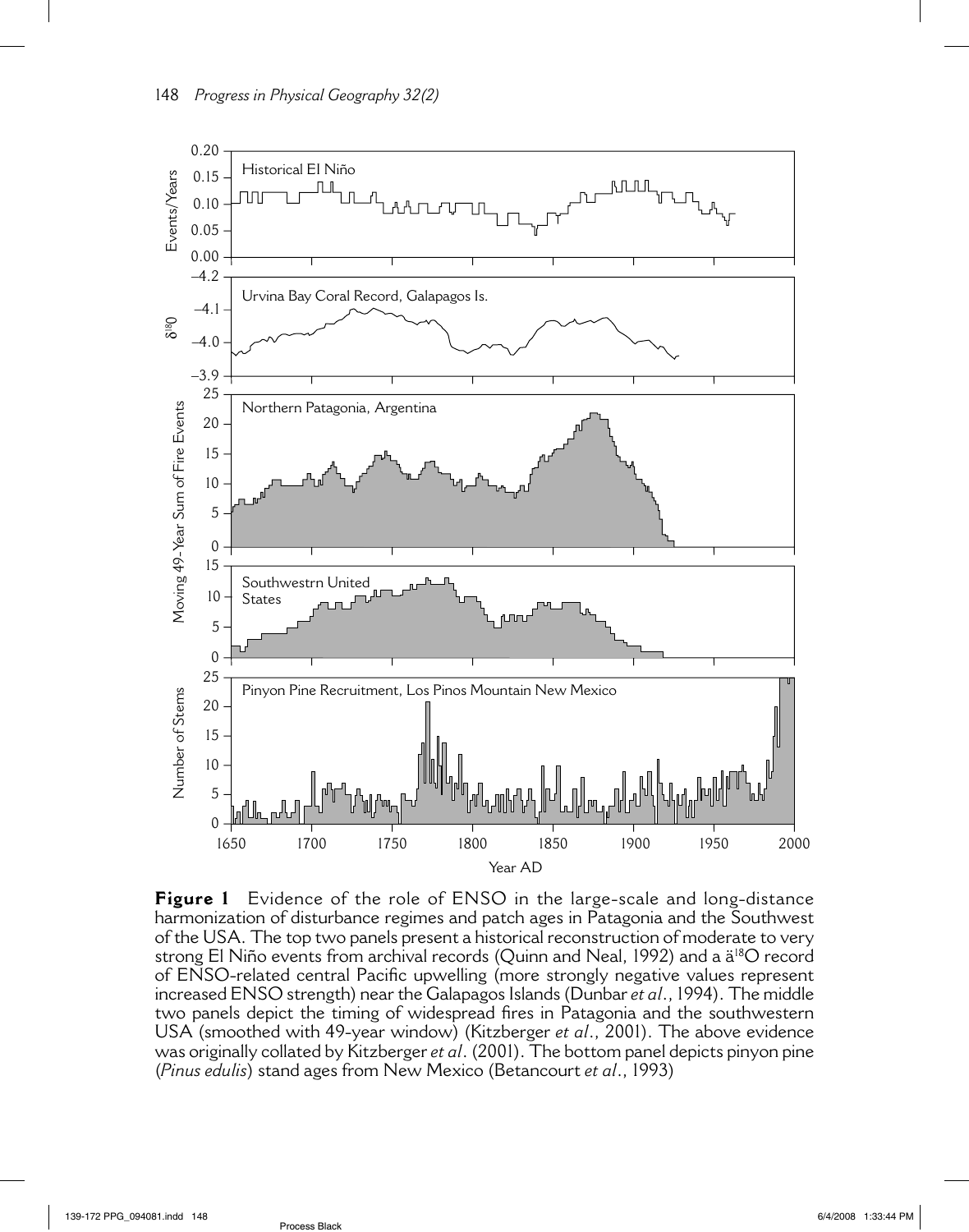records document a period of high fire frequency during the MCA period of AD ~900– 1300 (Figure 2). The MCA is associated with dry conditions evident in tree-ring records, plant macrofossil records, sand-dune records and other sources of palaeoenvironmental evidence from throughout southwestern North America (Cooke *et al*., 2004). In addition to greater aridity, there is evidence of higher temperatures and higher tree-lines in the west during this period (eg, Millar *et al*., 2006). A maximum in aridity and fire activity appears to have occurred in the twelfth century (Figure 2). It is undoubted that an event such as this would have had a significant impact on forest stand age and structure throughout the region.

Advances in climate modelling and in the development of palaeoclimatological records are now allowing the linking of aridity in southwestern North America with potential driving mechanisms related to ocean response to radiative forcing (MacDonald and Case, 2005; Mann *et al*., 2005; Herweijer *et al*., 2006; MacDonald *et al*., 2007b; 2008). During the twelfth century there was a natural increase in insolation that coincided with a decrease in volcanic activity (Figure 2). This produced increased radiative forcing that according to climate model results and palaeodata could have produced a cooling of the eastern Pacific and generating prolonged La Niña-like conditions and a sustained negative state of the PDO (Figure 2). The changes in insolation, volcanic activity and ocean temperatures during the twelfth century correspond to prolonged drought across a wide stretch of southwestern North America (Figure 3) and peaks in fire frequency throughout the region. This past relationship between positive radiative forcing, North American drought and fire behaviour is particularly troubling given the current increases in radiative forcing due to green house house gases (MacDonald *et al.*, 2008).

The impact of drought on fire regime is not the only means by which climatic variations can lead to widespread harmonization of ecosystems. Another interesting example arises from the northern tree-line zone. Following the MCA there was a period of general Northern Hemisphere cooling (the LIA) that was particularly marked from the sixteenth to the nineteenth centuries (Figure 4). Cooling during the LIA appears to have been a result of decreased insolation and increased volcanic activity (Crowley, 2000) (Figures 2 and 3). Stand-age analysis from sites across northern Eurasia and from North America show a similar pattern of northern tree-line response to the LIA (eg, MacDonald *et al.*, 2007a; Payette *et al.*, 2007). Mortality increased and recruitment decreased during periods of particularly cold conditions. The most recent such event, during the nineteenth century, is particularly well represented in many records (Figure 4). In northern Eurasia, dendrochronologically dated and radiocarbon dated specimens of wood from sites which lie today beyond the modern tree-line show that during the warmer MCA forest extended slightly beyond its present limits (MacDonald *et al.*, 2007a). Despite the recruitment during the relatively warm twentieth century, the forest has not yet completely recovered to its former extent in these far northern sites. The same observation has been made in northeastern Canada (Payette *et al.*, 2007). In the case of the northern tree-line, widespread changes in temperature appear to have been capable of producing equally widespread changes in forest age structure through their impact on mortality and recruitment.

The examples above provide a glimpse into a rapidly amassing database of studies that demonstrate how ecosystem demographics and structure over large regions can exhibit harmonic properties in response short- to medium-term climatic variations. There may be much less randomness in disturbance regimes and patch development over large areas than would otherwise be expected and this presents important implications for everything from metapopulation-based theories of dispersal, gene flow and evolution,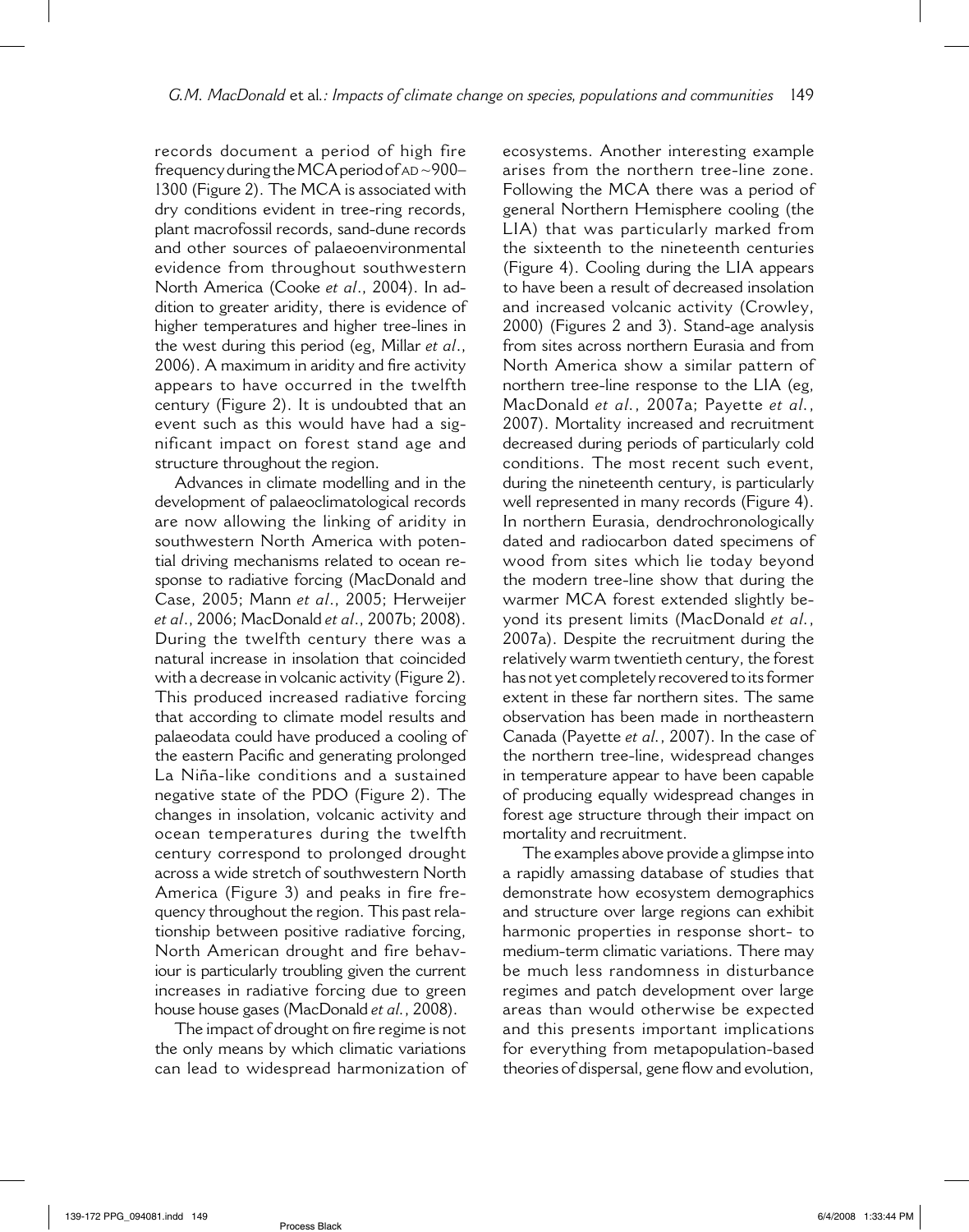

**Figure 2** Evidence of the linkage between radiative forcing (increased insolation and decreased volcanic activity) during the mid-twelfth century, eastern Pacific Ocean cooling and resulting prolonged western North American drought and increased fire frequency/severity that presumably would have led to widespread development of firegenerated patches of similar age

*Source***:** The evidence for radiative forcing is from Crowley (2000). The modelled cooling in the Niño 3 region of the eastern equatorial Pacific is from Mann *et al.* (2005). The reconstruction of the Pacific Decadal Oscillation (PDO) is from MacDonald and Case (2005). The reconstruction of increased drought severity (Palmer Drought Severity Index, or PDSI) for the core area of the twelfth-century drought from the southwestern interior of Canada to northwestern Mexico is from tree-rings (data from Cook *et al*., 2004, and World Data Center for Paleoclimatology). Negative PDSI values indicate arid conditions. The giant sequoia (*Sequoiadendron giganteum*) fire-scar records from California are from Swetnam (1993). The lake sediment charcoal records from California, Idaho and Wyoming are from Mohr *et al*. (2000), Brunelle and Whitlock (2003) and Millspaugh *et al.* (2000). The fire records were originally collated by Cook *et al*. (2004).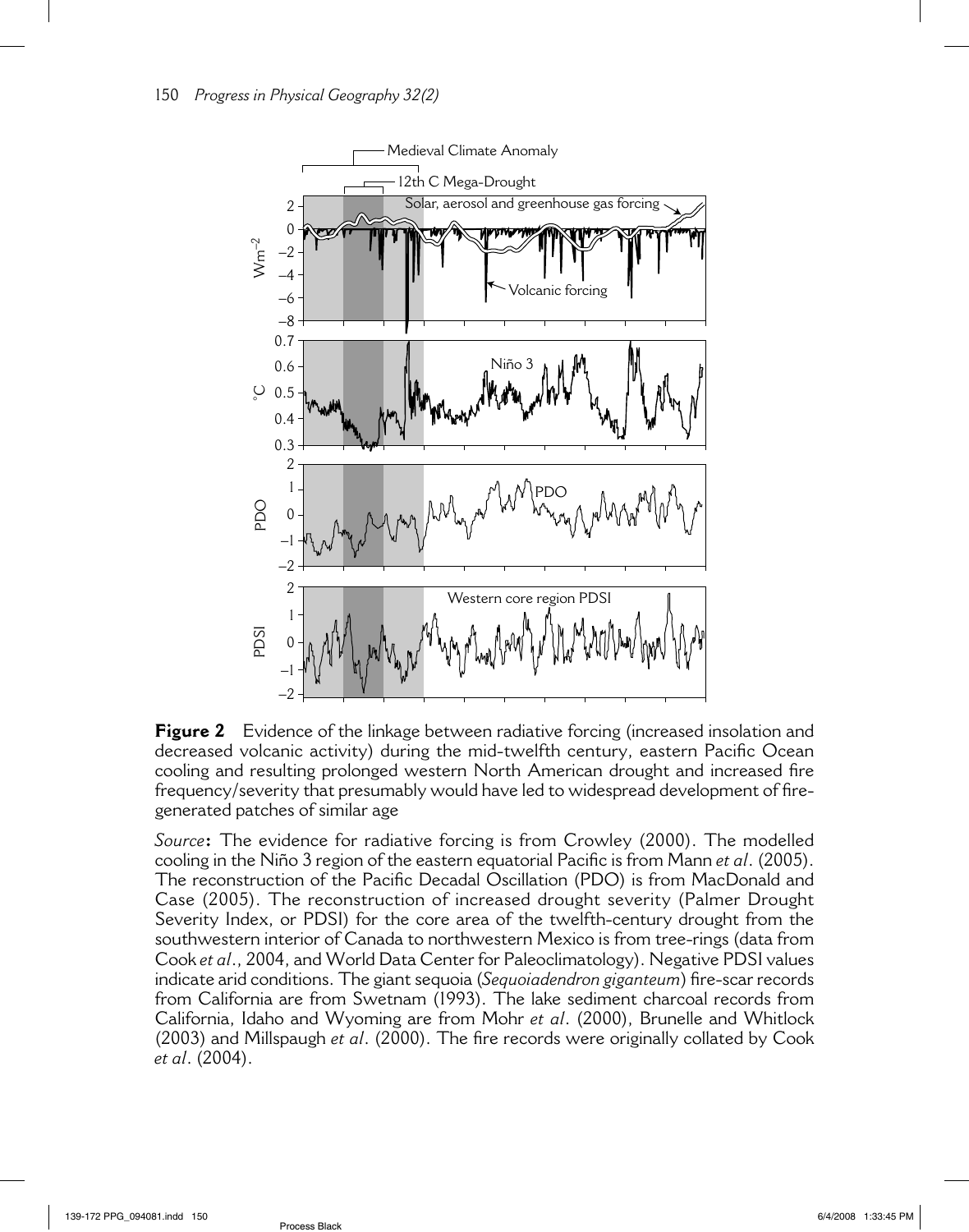

**Figure 2** (continued)

to understanding species diversity, to forest management and conservation strategies in such harmonized patchy environments.

#### **V Climate change and Cenozoic biodiversity analysed through the use of palynological records**

Understanding the relationship between biological diversity and environmental factors (eg, climate, topography, area) is a core question in biogeography and has traditionally focused on using spatial data sets reflecting contemporary conditions. The majority of the research has centred on understanding the relationship between climatic parameters and diversity and in particular the relationship between diversity, available water and energy. In general, a linear relationship between precipitation and richness has been demonstrated for low latitudes, and a combined water-energy relationship with parabolic relationship between richness and energy demonstrated for mid- to high latitudes (Hawkins *et al*., 2003; Field *et al*., 2005) (Figure 4).

Given the large number of modern spatial data sets available, why do we need fossil records to understand what controls diversity? One of the key reasons is because the spatial records represent only a single snapshot in time. It is not possible therefore to determine if and how diversity relationships change over multiple cycles of climate change. Fossil pollen data sets have long been used by biogeographers to examine past distribution of plant species and changes in abundance through time. When changes in energy and precipitation have been considered alongside these data the focus has tended to be upon how plant communities responded to climate change in terms of phenomena such as migration, competition and compositional change (eg, MacDonald *et al*., 1993; Davis and Shaw, 2001; Williams and Jackson, 2007) or simply the use of the fossil record to estimate palaeoclimate (eg, Seppa *et al*., 2004). In contrast, the fossil record has rarely been used to assess the relative influence of different climatic variables on taxonomic richness through time (Willis *et al*., 2007). It has been predicted, however, that orbitally forced climate change on Milankovitch timescales would have had resulted in a reduction in diversity resulting from changes in geographical distributions and local extinctions (Bennett, 1997; Dynesius and Jansson, 2000). Palynological records linked with palaeoclimatic information provide an ideal means to test such hypotheses.

A number of techniques can be used to examine the relationship between diversity and time in the palaeorecord – particularly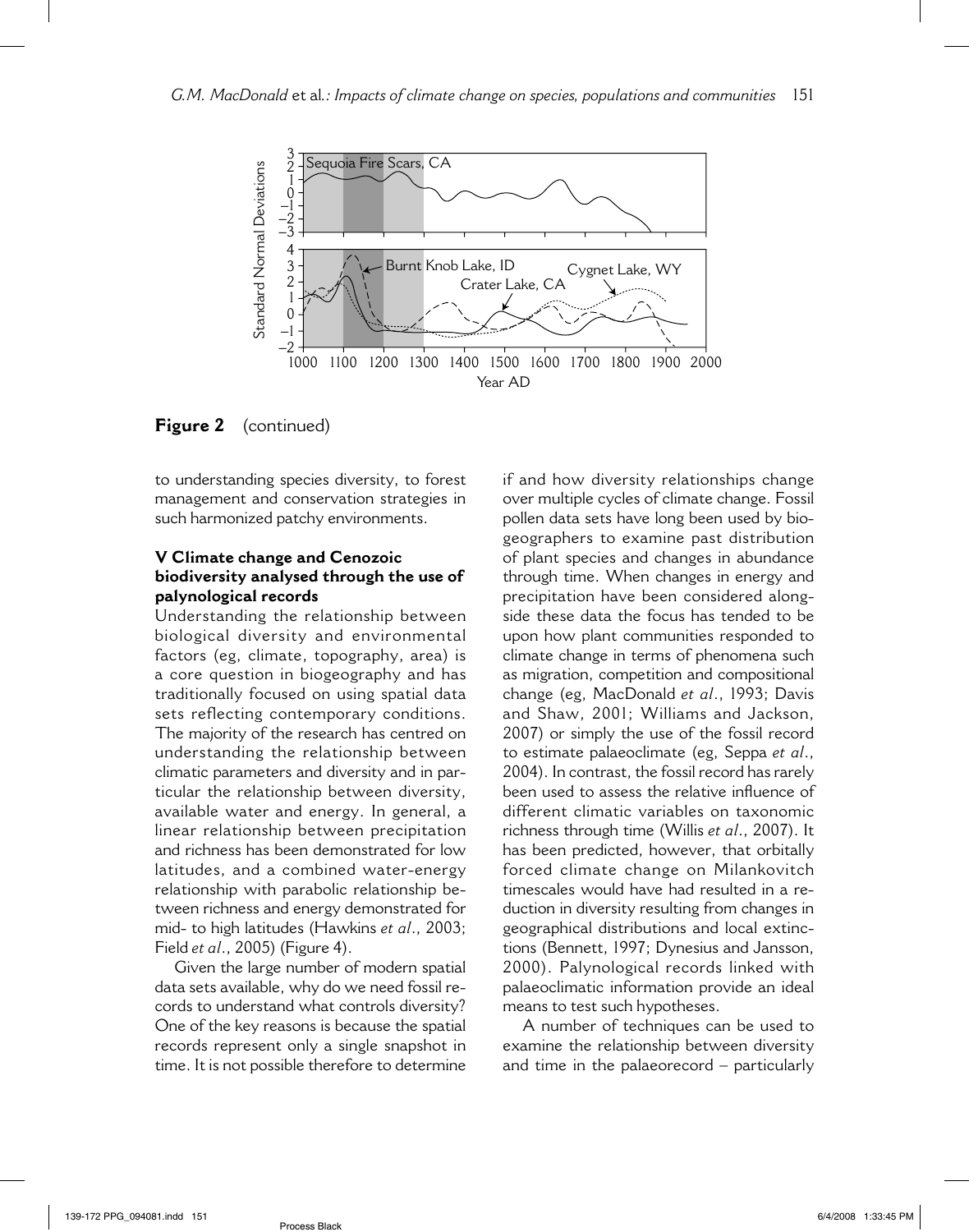

**Figure 3** Evidence for harmonized response to large-scale temperature variations evident by Little Ice Age mortality and recruitment failure and twentieth-century increased recruitment for tree-line pine (*Pinus sylvestris*) and larch (*Larix dahurica*) in northern Europe and Asia

*Source***:** Northern Hemisphere temperature is from Mann *et al*. (1999), Arctic from Overpeck *et al*. (1997) and northern Eurasian from Briffa and Osborn (1999) and Briffa (2000). Recruitment data are from *P. sylvestris* at the tree-line in northern Sweden from Zackrisson *et al*. (1995). *P. sylvestris* recruitment at the tree-line on the Kola Peninsula of northern Russia is from Gervais and MacDonald (2000). *L. dahurica* establishment (living lowland tree establishment) and establishment and mortality (dead upland trees) at a tree-line site near the Lena River delta in northeastern Siberia are from MacDonald *et al*. (1998).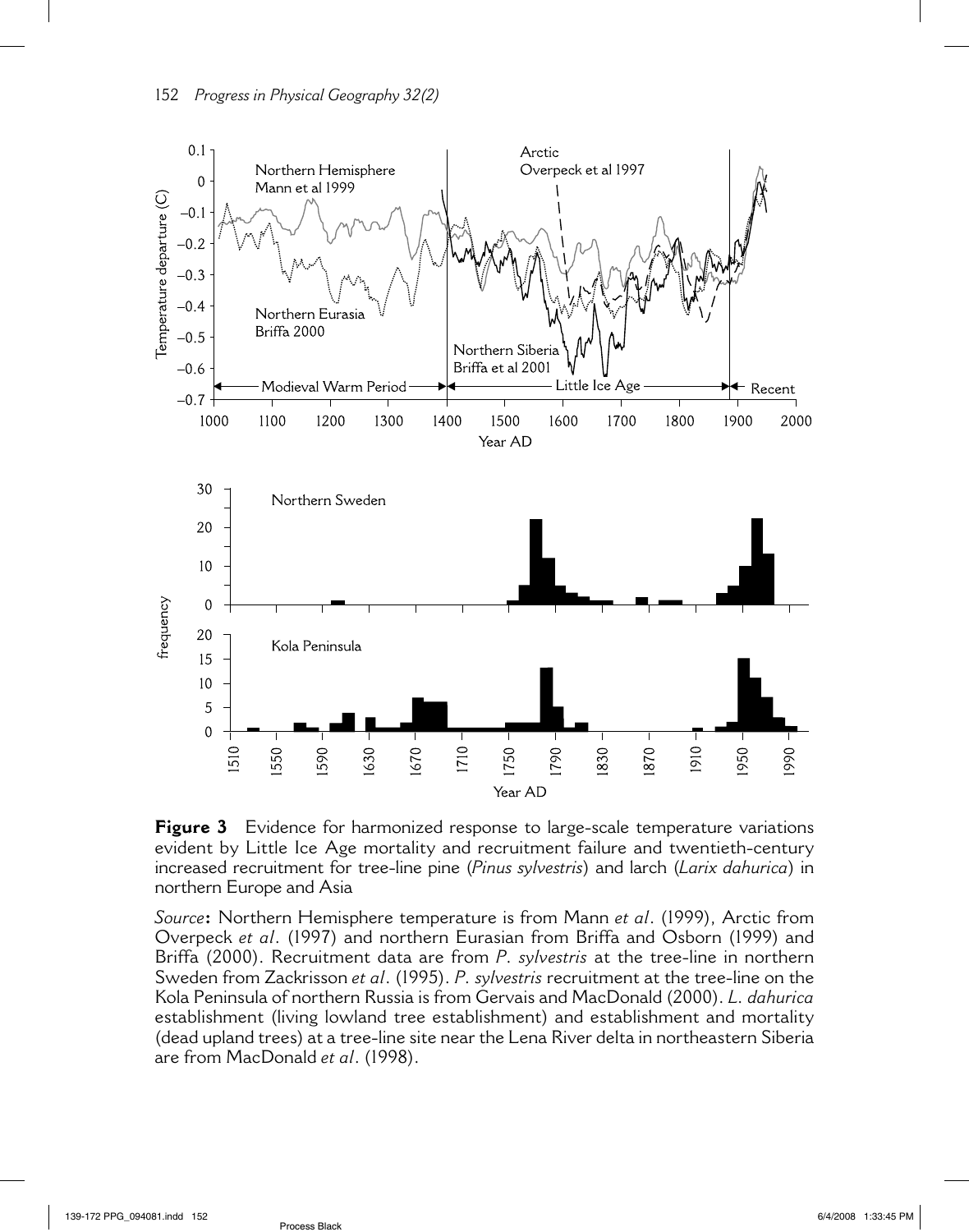

**Figure 3** (continued)

fossil pollen records. These techniques include the examination of total taxonomic richness through time using rarefaction analysis (Birks and Line, 1992), examination of differences in diversity between temporally spaced samples using rates-of-change analysis (Bennett and Humphry, 1995) and examination of taxonomic turnover in the data set – both enabling taxonomic turnover calculations between and within data sets (Birks, 2007). A particular advantage of fossil pollen records is that they can span the Quaternary and extend well into earlier, but comparable and informative times of the earlier Cenozoic.

Whenever assessing diversity through time there are two key questions that need to be addressed. First, how representative are diversity fossil records of true diversity around a site (Odgaard, 1999)? Second, how do you account for the temporal autocorrelation in a sample? A number of recent studies have now indicated that in fossil assemblages the number of higher taxa provides a good predictor of species richness within local assemblages (Enquist *et al*., 2002), and the results from the taxonomic richness can be treated as a minimum estimate of total species richness (Weng *et al*., 2007). Also there are now a number of numerical methods (eg, generalized Least Squares; Venables and Ripley, 2002) that can take account of temporal autocorrelation.

So what have been the main trends in diversity through time in response to climate change? What has been the main driving mechanism determining diversity – is it water, energy or does some other variable better account for changes? In order to assess the relationship between diversity and climate change it is necessary to have independent proxies for temperature and energy. There are now good palaeoclimatic reconstructions for water and temperature (energy) spanning at least the past 50 Ma (million years) and several studies have now started to examine the relationships between diversity and the reconstructed climate change over this timescale. These are revealing some interesting trends.

A study using the fossil record to examine plant diversity in the tropics between the past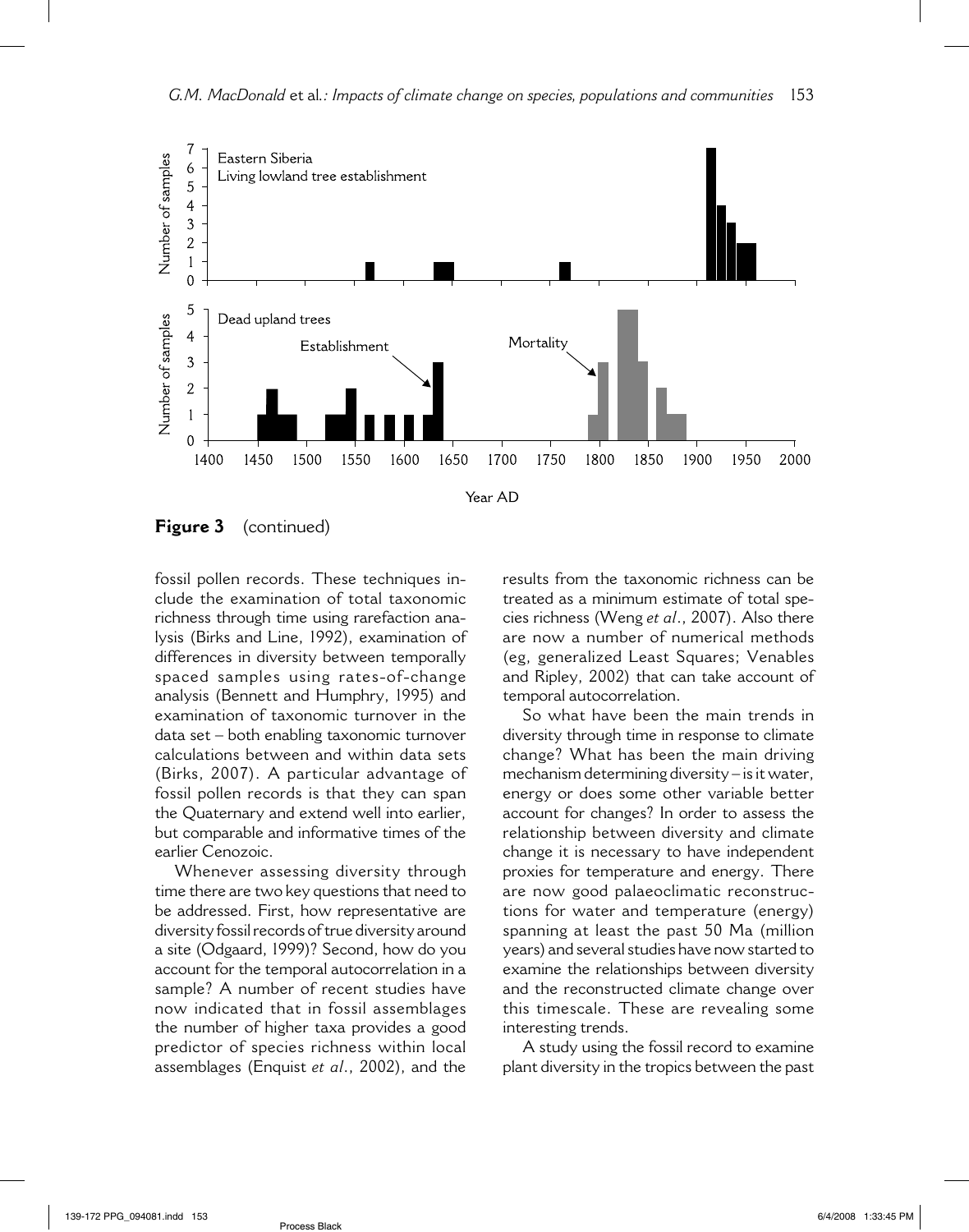

**Figure 4** Changes in palynofloral diversity (number of pollen morphospecies) between 65 and 20 Ma (redrawn from Jaramillo *et al*., 2006). Also indicated are calculated global temperatures obtained from oxygen isotope measurements from marine cores and intervals of thermal maximum and minimum (as evidenced by icesheet buildup and glaciation)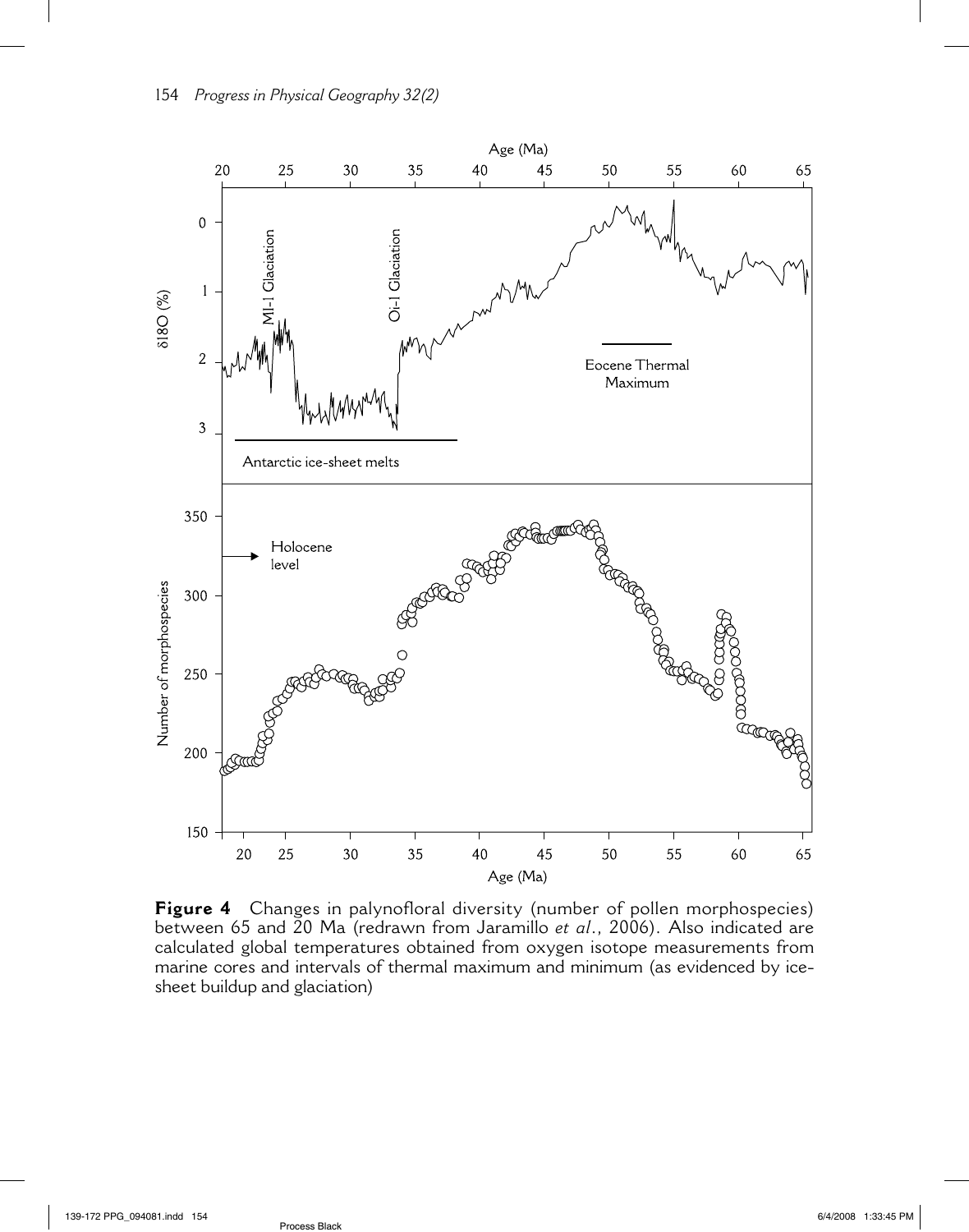at 65–20 Ma (Figure 5) appears to indicate some relationship between intervals of higher diversity in the fossil plant record with intervals of higher temperatures (Jaramillo *et al*., 2006). This record, containing a compilation of fossil pollen records from sites in central Colombia and western Venezuela, demonstrates higher diversity at times when δ18O evidence from ocean records (Zachos *et al*., 2001) indicates that global temperatures were higher than present. Conversely intervals of lower global temperatures indicate a sharp decline in diversity, in particular from 34 Ma, with the beginning of Southern Hemisphere glaciation and the buildup of ice sheets on the Antarctic continent. However, it is uncertain whether temperature changes affect diversity directly or by changing in the area available for tropical plant growth (Jaramillo *et al.*, 2006). Another question that remains unanswered from this study is whether it is thermal energy or the relationship between water and/or energy fluctuations driving this change. Thus is the decline in diversity from 34 million years ago solely due to temperature change or is it also due to a reduction in water associated with cooling (resulting in less evaporation and hence less precipitation) associated with the continental ice sheets growing at the South Pole?

The relative importance of water and energy on species richness through time has recently been tested using a 320,000-year fossil pollen record from Hungary that dates back to between 3.0 and 2.67 Ma (Willis *et al.*, 2007). In this study, the fossil data set was regressed using ordinary and generalized least squares (GLS) against proxies for palaeoenergy (obtained from orbital calculations of Laskar (Laskar *et al*., 1993) and palaeohydrological balance (obtained from  $\delta^{18}O$ measurements within the sedimentary sequence) (Figure 6). The results from these regression models indicated that richness was best, in a statistical sense, described by a combined water-energy model where greatest richness occurs at intermediate levels of energy but high levels of water availability (Figure 6). This study therefore suggested that the influence of energy upon availability of water will also directly affect richness; too much energy will result in the evaporation of water, and conversely too little energy will result in water becoming frozen. At both extremes water will therefore become limiting and this will have a direct impact on richness through various mechanisms including reduced efficiency of metabolic processes, slow rates of nutrient cycling, smaller population sizes, etc (O'Brien, 2006). Such influences have probably had a profound effect on diversity throughout earth's history on tectonic, orbital and millennial timescales.

Further examination of the energy data, however, reveals that it is not just the amount of energy that is important but also the variability of the energy signal. In this sequence there is an additional statistical relationship between the amplitude of the energy signal and richness whereby increased amplitude, be it to hotter or cooler conditions, results in reduced richness (Willis *et al*., 2007). Thus results from this sequence suggest that it is not only the amount of energy but also the amplitude of the energy changes (variability) that is also important. Examination of the traits of the plant taxa to survive during intervals of wide-amplitude fluctuations suggests that there was a highly deterministic ecological sorting process occurring; those types that survived had traits that included greater tolerance of a cold growing-season and winter temperatures, and to a lesser extent drought.

Preliminary results from these fossil diversity studies are starting to reveal some interesting relationships: (1) the relationship between water-energy dynamics has had a strong influence on diversity through time with evidence from the plant fossil record indicating greatest diversity at high levels of water and intermediate levels of energy; (2) amplitude of energy variation also appears to be a strong determinant of richness with decreased richness correlating with increased climate variability; and (3) certain species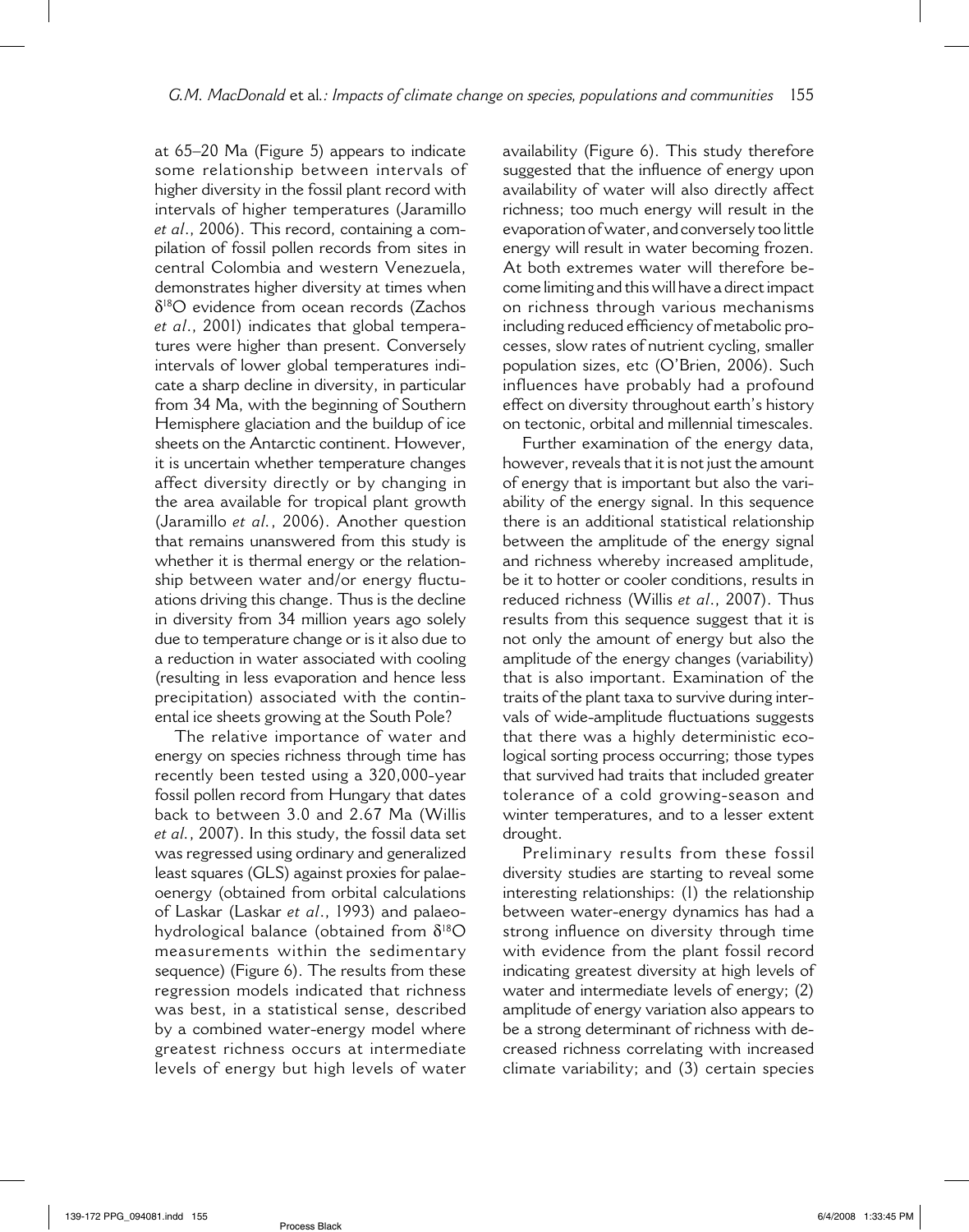

**Figure 5** Summary of climatic and biotic components of the explanatory models for plant diversity in Pula Maar, Hungary, at *c.* 3.0–2.6 Ma (redrawn from Willis *et al*., 2007): (a) the fraction of total pollen for boreal (black), cool-temperate (light grey), herbaceous (white) and warm-temperate (dark grey) taxa; (b) the estimated taxonomic richness; (c) Energy input estimated from June insolation (Wm-2) based on the orbital calculations of Laskar *et al*. (1993) at 47°N for the period at c. 3.0–2.6 Ma (redrawn from Willis *et al*., 2007): (a) the fraction of total pollen for boreal (black), cool-temperate (light grey), herbaceous (white) and warm-temperate (dark grey) taxa; (b) the estimated taxonomic richness; (c) Energy input estimated from June insolation (Wm<sup>-2</sup>) based on the orbital calculations of Laskar *et al*. (1993) at 47°N for the period Summary of climatic and biotic components of the explanatory models for plant diversity in Pula Maar, Hungary, between  $c.~3.0$  and  $2.6$  Ma (Willis, 1999a; 1999b); (d) Water availability estimated using  $8^{18}\mathrm{O}$  (d – bottom line) δ18O (d – bottom line) between *c.* 3.0 and 2.6 Ma (Willis, 1999a; 1999b); (d) Water availability estimated using Figure 5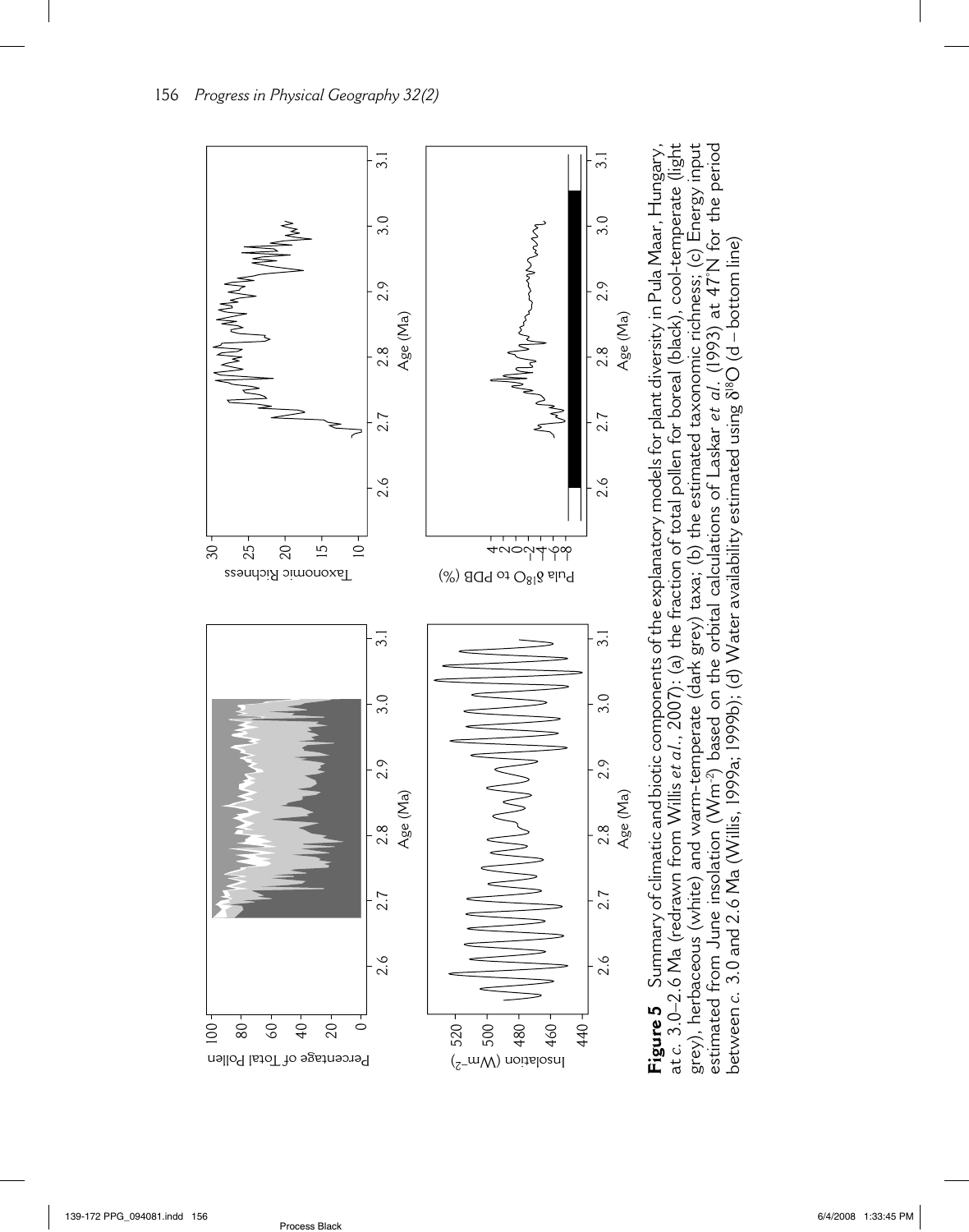appear to be more susceptible to climatic variability according to their ecological traits.

The fact that greater variability in energy flux appears to have resulted in an increased extinction rate (local and, in some instances, global) is something that has not previously been determined using spatial data sets. It is probable that this effect has occurred throughout earth's history and may well be why, for example, so few originations are apparent in the Quaternary fossil record and the predominant mode is one of reduced diversity (Willis and Niklas, 2004) – because this has been an interval of increasingly wide amplitude fluctuations in energy combined with reduced water availability, especially in mid- to high latitudes. This result also is very much in line with the recent work by Weir and Schulter (2007) which concluded that it is decreased extinction rates that presently lead to patterns of higher diversity in some regions. Such findings have important implications for predicting richness at times of increasing climate variability.

## **VI Climate change, community reorganization and morphological responses evident in mammalian fossil records**

While palaeoenvironmental records have long yielded evidence of the dynamic nature of animal and plant distributions in response to climate change, more recent work is providing important insights into the evolutionary capability of organisms to respond to this and other environmental perturbations through morphological changes. Palaeoecological studies on mammals have documented the entire gamut of responses possible, including tolerance, local extirpation and range shifts, as well as adaptive changes in genetics and/ or morphology (eg, Graham, 1986; Dayan *et al*., 1991; Smith *et al*., 1995; FAUNMAP Working Group, 1996; Hadly *et al.*, 1998; Smith and Betancourt, 1998; 2003; 2006; Grayson, 2000; Millien and Jaeger, 2001; Barnosky *et al*., 2003; Lyons, 2003; 2005; Chan *et al*., 2005; MacPhee *et al*., 2005;

Blois *et al*., 2007). Not only are the fossil and subfossil records for the late Quaternary particularly abundant, especially for mammals, but it was also a period of considerable (and well-documented) fluctuations in climate. Fine-scale palaeoclimate reconstructions generated using pollen, tree-ring chronologies, ice cores and other indicators, for example, have resulted in a new appreciation of how rapidly and frequently shifts in the earth climate system occurred (eg, Allen and Anderson, 1993; Dansgarrd *et al*., 1993; Bond and Lotti, 1995; Dahl-Jensen e*t al*., 1998; Bond *et al*., 1997; Alley, 2000). A sampling of recent palaeoecological studies examining mammalian distribution, abundance and morphology over the late Quaternary are reviewed here. These vary from work on individual populations and/or single species to those studies addressing the 'stability' and resistance of entire communities to environmental changes over time. The common thread is the unique insights into ecological and evolutionary responses possible with a long-term historical perspective.

Similar to fossil pollen-based studies of Quaternary plant communities, one critical issue in mammalian studies has been determining the extent to which species assemblages are cohesive or stable, rather than dynamic with associations changing repeatedly over time (eg, Graham, 1986; Graham and Mead, 1987; Graham and Grimm, 1990). Clearly, this is fundamental to understanding the structure and function of modern communities and their 'resilience' to climate change. The creation of the FAUNMAP database has been central to the ability to analyse mammalian community structure over the late Quaternary (Graham *et al*., 1996). FAUNMAP (http://www.museum. state.il.us/research/faunmap/) is a relational database containing detailed information on species composition, geological age and stratigraphy for almost 3000 fossil localities across the United States spanning the last 40,000 years; it is integrated with a geographical information system and publicly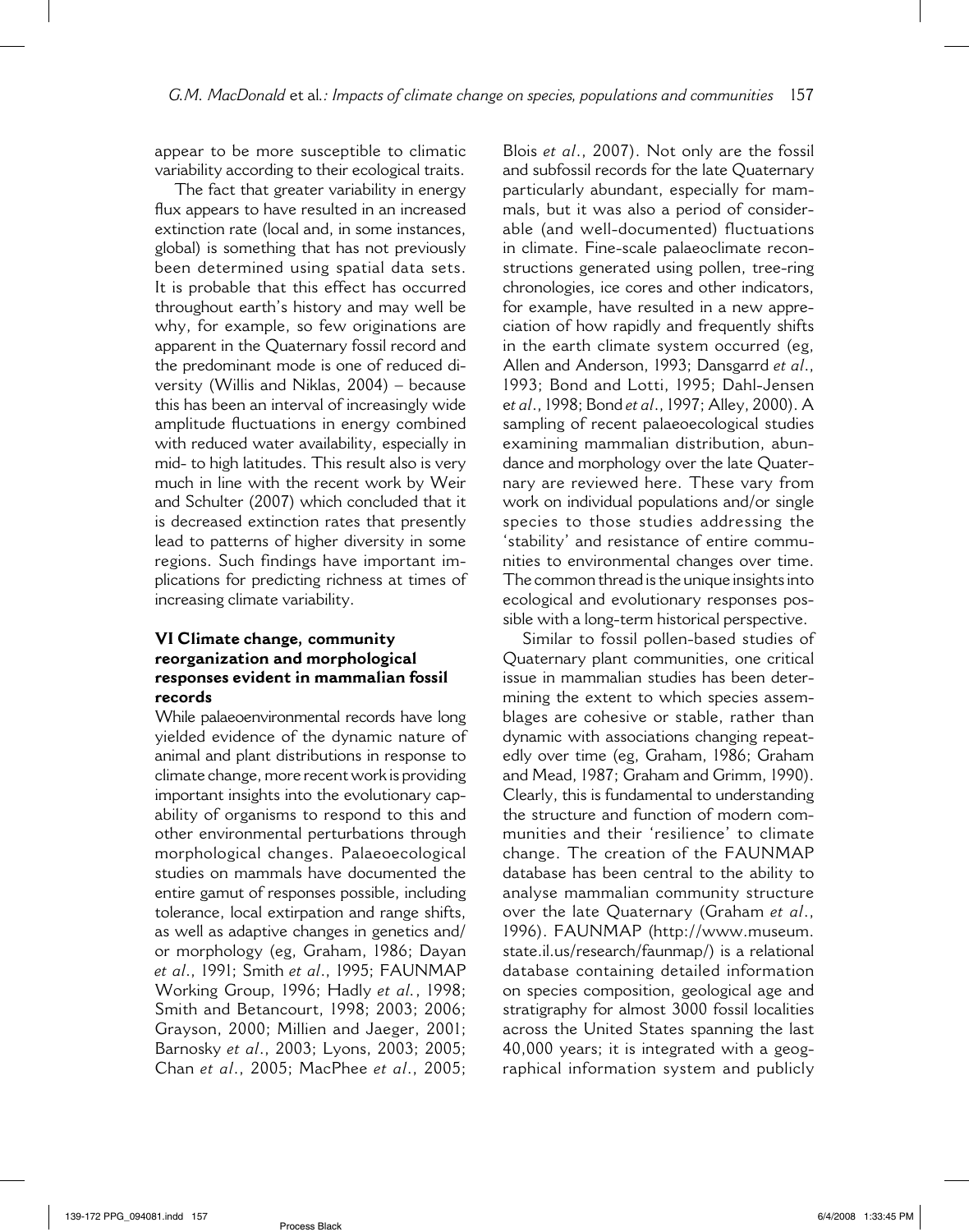

**Figure 6** Taxonomic richness recorded in the pollen record of Pula core regressed against insolation data (a proxy for energy), Pula  $\delta^{18}O$  (a proxy for water availability) and the variability of the amplitude in insolation  $(a - top line)$  (redrawn from Willis *et al*., 2007). Variance of the energy signal is expressed through its 32 ky (11 data points) running standard-deviation (a – bottom line). Results indicated that the magnitude of the amplitude in the energy signal provides additional explanatory power when combined with the water-energy model  $(= 0.59)$  to produce ordinary least squares and generalized least squares models with the lowest Akaike information criterion, as illustrated in (b) by the scatterplot of measured and predicted richness and (c) temporal dynamics of observed  $(c - top line)$  and predicted  $(c - bottom line)$  richness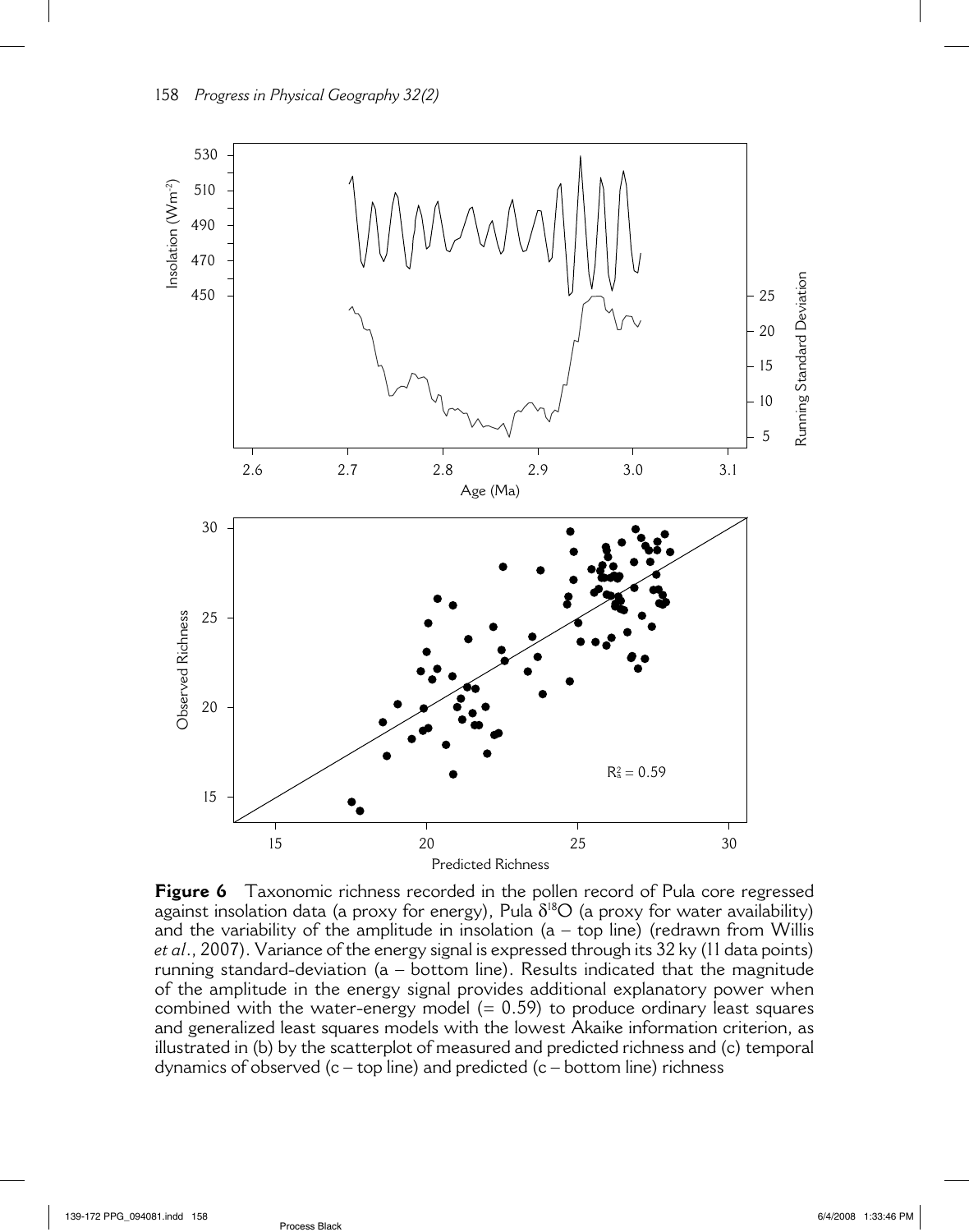

**Figure 6** (continued)

accessible. This resolution allows the examination of changes in the distribution of individual species as well as entire assemblages.

Initial qualitative analysis of the FAUNMAP data suggested that the geographical ranges of individual mammal species shifted at different times and in different ways in response to the changing climatic regimes of the late Quaternary, and further, that the emergence of modern communities was fairly recent (Graham *et al*., 1996). The common presence of non-analogue communities (assemblages of animals that do not occur together today) throughout the Pleistocene led the authors to conclude that 'mammal communities are continually, and unpredictably, emergent' (Graham *et al*., 1996: 1605). Thus, models aiming to predict responses to anthropogenic warming would need to target individual species and their requirements, rather than biotic provinces; a rather daunting task. The FAUNMAP data was reanalysed by Lyons (2003; 2005) using a quantitative approach. In a series of elegant studies, she used occurrence data of mammalian species represented in the FAUNMAP database to construct distribution maps represented by convex polygons for four discrete time periods over the late Quaternary. The extent to which the species range changed between time intervals was characterized by comparison of the median position (ie, the centroid) of the range, the overall estimated size and the direction of centroid shift, if any. She found that main species exhibited very small range shifts from one time transition to another. The average centroid shift was between 1200 and 1400 km; this value did not vary substantially temporally. Directionality was most striking for the Glacial-Holocene transition, with ranges tending to shift south and southeast (Lyons, 2003). The overall pattern of community similarity over time was neither cohesive nor completely dynamic. Although non-analogue communities were found in each time transition, simulation analyses suggested that many communities were significantly more similar through time than expected by chance (Lyons, 2005). This would seem to suggest that many mammals shared a common response to altering climatic regimes.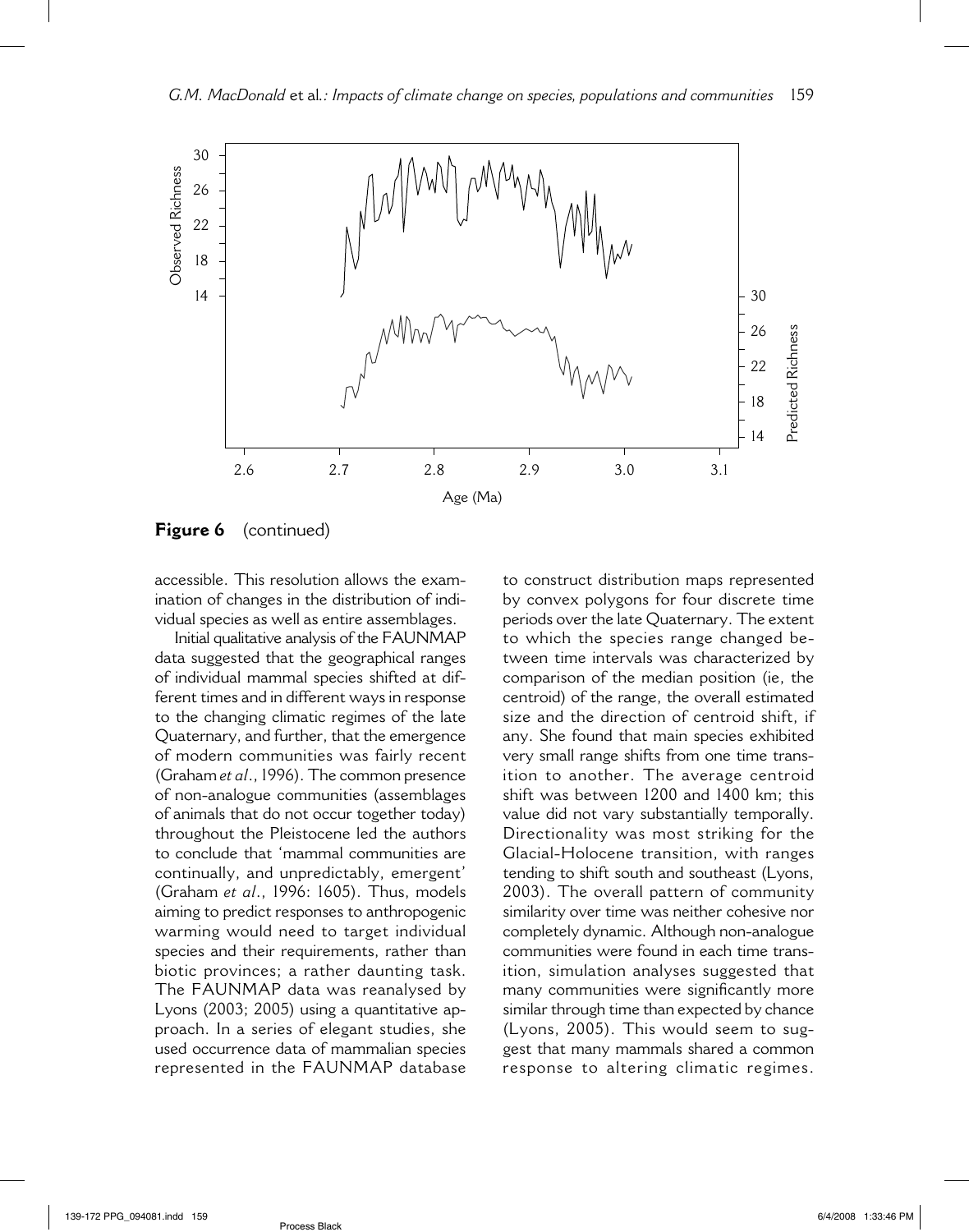Whether such similarities stemmed from co-evolved and obligate biotic interactions, however, or because species shared common environmental requirements was unclear (Lyons, 2005). Clearly, the degree to which generalities can be made about species distributional responses to climatic changes still remains to be resolved.

It has been argued that morphological shifts are the simplest way for mammals to respond to environmental change and, further, that such changes might well precede detectable shifts in species abundance or distribution (Barnosky *et al*., 2003). A number of palaeoecological studies have documented the ability of mammals to respond to temperature by morphological changes in size or shape. Using a highly resolved palaeorecord unique to North America, for example, Smith and her colleagues (Smith *et al*., 1995; Smith and Betancourt, 1998; 2003; 2006) examine the adaptive response of *Neotoma* (woodrats) to late-Quaternary climate shifts across their range. These studies employ ancient woodrat middens – fossilized plant fragments, fecal pellets and other materials gathered by woodrats and held together in an indurated conglomerate of evaporated urine. Middens are ubiquitous at arid sites across the western United States (Betancourt *et al*., 1990). An online database of midden records from the United States can be used to access this rich archive (http://esp.cr.usgs.gov/data/midden/). The most finely resolved sites contain dozens of discrete deposits spanning 20,000 years or more; each of which yields estimates of population body mass, genetics, diet and deposition date. Thus, the morphological and genetic responses of populations to climate fluctuations over thousands of years can be characterized. In general, woodrats adapted to late-Quaternary climate change by morphological shifts in body size (Smith *et al*., 1995; Smith and Betancourt, 1998; 2003; 2006). The response follows the predictions of Bergmann's rule; woodrats were larger during cold intervals and smaller during warmer episodes. Patterns were remarkably concordant across the entire distributional range, probably reflecting common environmental fluctuations over the late Pleistocene (Smith and Betancourt, 2006). Responses were more complicated at range boundaries where animals approach the limit of their physiological and ecological thermal tolerances (Smith and Betancourt, 2003). At range boundaries, high-elevation populations demonstrate a Bergmann's rule response to climate shifts, while low-elevation populations display a variety of responses depending on the location and severity of the environmental shifts. Such robust patterns of body size and temperature were also seen with contemporary species (Smith *et al*., 1995; Smith and Betancourt, 1998; 2003; 2006). Laboratory and field studies with modern animals suggest physiological constraints may be the underlying mechanism; maximum, minimum and lethal environmental temperatures all scale inversely with body mass (Smith *et al*., 1995).

In recent work, Smith *et al*. (2008) investigated the influence of late-Quaternary climate change on two different rodent species along steep height and environmental gradients in Death Valley, California. Today, Death Valley is the hottest and driest area in the Western Hemisphere with temperatures of 57°C recorded. During the late Quaternary, however, pluvial Lake Manly covered much of the valley and contributed to a climate as much as 6–10°C cooler (van Devender and Spaulding, 1979; Thompson *et al*., 1999; Mensing, 2001; Koehler *et al*., 2005). By analysing a series of 74 'palaeomiddens' recovered from a 1300 m height transect through the Grapevine Mountains, Smith *et al*. (2008) documented the changing distribution of these species over the last 24,000 years. They were able to characterize the temperature thresholds leading to adaptation versus displacement along the height gradient and, moreover, document the eventual extirpation of one of the species. Although previously unknown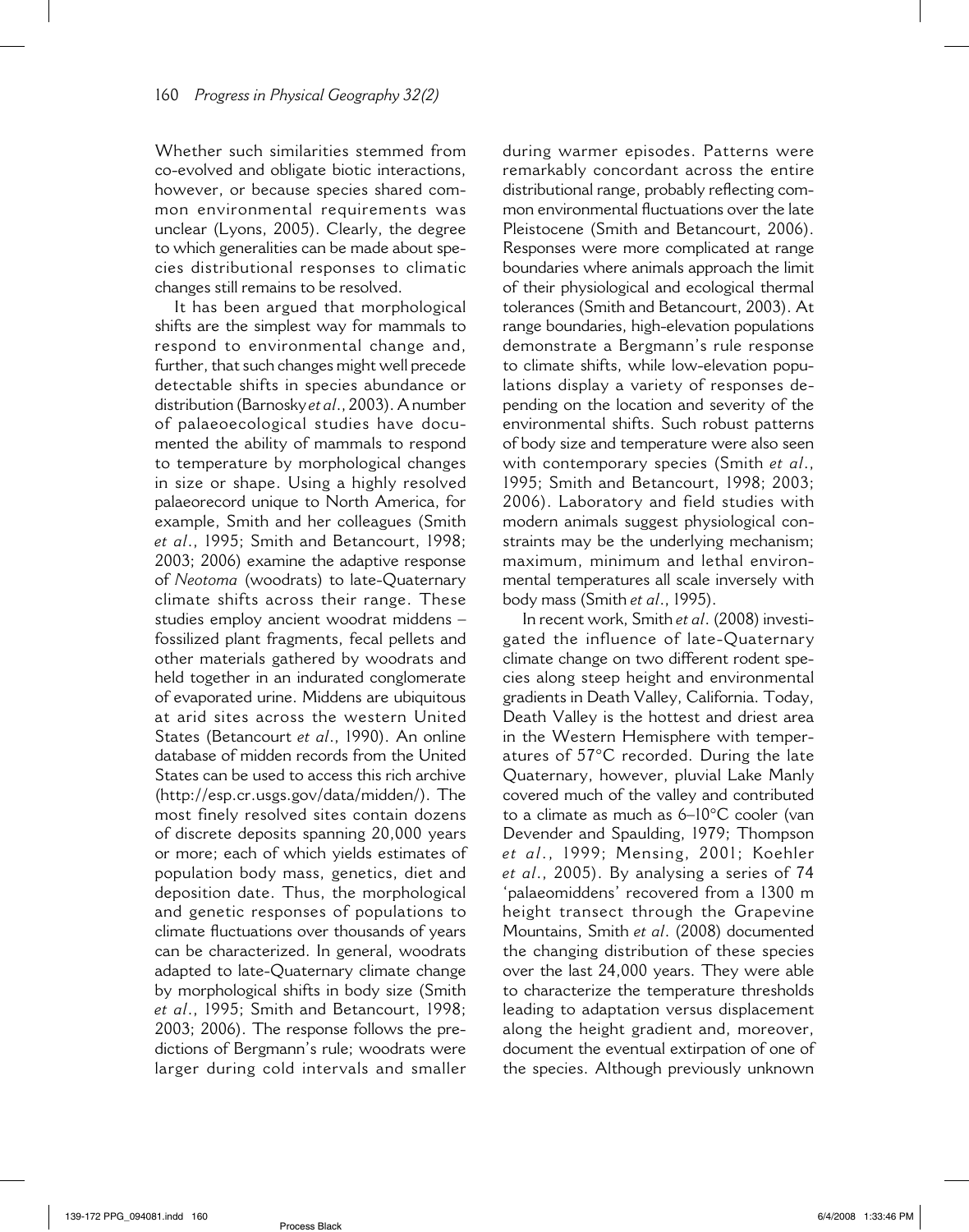from the eastern side of Death Valley, *N. cinerea* was ubiquitous in this region during the Pleistocene, extending down to 800 m elevation. Moreover, the presence of this species was apparently also tied into the downward displacement of juniper by almost 1000 m.

One particular benefit to working on relations in the late Quaternary is that the species of interest are extant. The integration of a historical perspective with studies on contemporary populations or communities is a powerful approach to disentangling causal mechanisms. Insight into the underlying mechanisms behind woodrat sensitivity to climate, for example, was possible because of lab and field work demonstrating the tight relationship between temperature and body size in contemporary animals (eg, Lee, 1963; Brown, 1968; Brown and Lee, 1969; Smith *et al*., 1995). But temperature is not always the climatic variable of importance. Recently, Blois *et al*. (2007) conducted a detailed examination of the abiotic and biotic factors underlying geographical patterns of body size variation in California ground squirrels (*Spermophilus beecheyi*). They found that the characteristic body size of populations was best explained when patterns of precipitation across the spatial gradient were incorporated into regression models. Comparison of these results with fossils dating from the last glacial maximum suggested a shift towards increased precipitation in modern communities relative to the past (Blois *et al*., 2007). Similarly, in a classic study of morphological change in carnivores, Dayan *et al*. (1991) found that climate factors were not the major determinants of body-size fluctuations for many species of carnivore over the late Quaternary. By integrating geographical studies of modern carnivores with the fossil record, they were able to demonstrate the role of competitive interactions in influencing the body size of species. Character displacement, not temperature or precipitation shifts, was responsible for producing the patterns of carnivore body-size changes observed. The

importance of biotic interactions on size patterns, especially combined with climate, has been found elsewhere as well (eg, Millien-Parra and Loreau, 2000; Millien, 2004; Millien and Damuth, 2004).

Because of the nature of fossil materials, many palaeoecological studies of mammals are community-based. Most fossils tend to be recovered from excavations, which often entails the removal and sorting of large quantities of materials. Lamar Cave, a particularly rich fossil site from northern Yellowstone National Park in Montana, for example, has yielded an exceptional record of small mammal populations over the last 3200 years. To date, more than 10,500 mammal specimens have been recovered, allowing examination of morphology, genetics, abundance and community composition over the last 3000 years (eg, Hadly, 1996; 1999; Hadly *et al*., 1998). Some of the more common fossils found are those of pocket gophers (*Thomomys talpoides*), which demonstrate both morphological and ecological sensitivity to Holocene climate shifts (Hadly, 1996; 1999). Not only do gopher size-related craniodental characters vary in size, decreasing during the warmer conditions of the MCA ( $AD \sim 900-1300$ ), but there are also significant changes in abundance related to shifts in the vegetative community. Other species in the palaeocommunity also demonstrated predictable shifts in abundance that appeared to be related to the absence or presence of preferred habitat types (Hadly, 1996; 1999). For these species, shifts in vegetation, rather than climate itself, appeared to be the main driver behind observed changes. Interestingly, little genetic variation is found in gophers through time; both ancient specimens and modern samples share mitochondrial cytochrome b sequences absent from adjacent localities, suggesting not only that the population was isolated for the entire period, but also that there was little genetic response to late-Holocene climatic fluctuations (Hadly *et al*., 1998). In contrast, body size changed predictably in response to climatic change.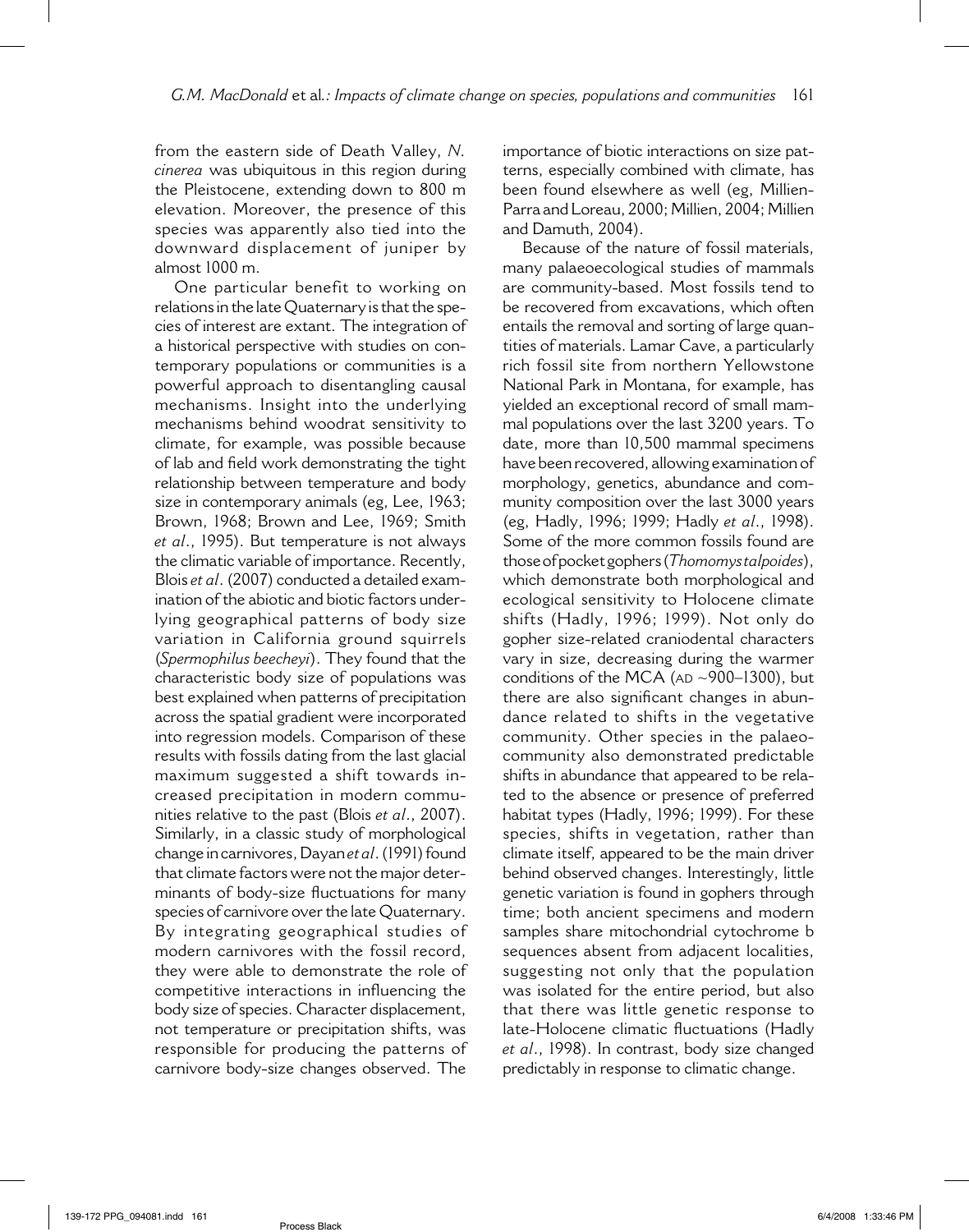Interestingly, recent work has demonstrated that the relationship between mammalian community structure or morphology and palaeoclimate can be examined from a completely different perspective. Characteristics of the assemblages themselves can be used to infer palaeoclimate. This approach has been used by Montuire (1999) to interpret the pattern of climatic and environmental change over the Plio-Pleistocene of Europe, by Damuth *et al*. (2002) to develop predictive equations relating dental morphology of mammalian communities to precipitation and temperature patterns, and over deeper time intervals by Fortelius *et al*. (2002; 2006) and others (eg, Montuire and Marcolin, 2002; Legendre *et al.*, 2005; Montuire *et al*., 2006). The use of dental characteristics is particularly informative. Fortelius *et al*. (2002) used the relationship between the type of teeth (ie, level of hyposodonty) of herbivorous mammals and vegetation to reconstruct palaeogradients of aridity and temperature across the Eurasian continent over the last 20 million years. Such research holds much promise for reconstructing past climates.

### **VII Climate change and the genetic basis of Quaternary evolution from the analysis of DNA from fossil plant material**

There is a well-developed pollen-based record of plant dispersal on the northern continents at the end of the last glaciation (Davis, 1976; Huntley and Birks, 1983). Ferris *et al*. (1995) and Petit *et al*. (1997) have related these fossil-based distributions to modern patterns of DNA variation, providing important and significant linkage between the fossil temporal patterns and modern spatial patterns. However, although fossil patterns display past distributions simply and effectively, they cannot display ancestries of populations. Hypotheses about the ancestry of populations and how they are affected by Quaternary-scale climate change (eg, Cwynar and MacDonald, 1987; Bennett *et al*., 1991) remain untested. New molecular approaches to Quaternary palaeobiogeography offer the potential to address these questions.

Modern taxonomy relies heavily on the DNA similarities and differences between individuals, populations and species. In the last 10 years, ancient DNA (aDNA) has been successfully extracted from fossil organisms and results from specimens of late-Quaternary remains (up to 100 ka – 100,000 years ago) have provided insights on evolutionary processes, particularly in animal species (eg, Krings *et al*., 1997; Brown, 1999; Leonard *et al*., 2000; Cooper *et al*., 2001; Endicott *et al*., 2003; Hadly *et al*., 2004). Initial aDNA reports suggested that the time period open to investigation could be vast (Golenberg *et al*., 1990; Soltis *et al*., 1992). However, theoretical and empirical considerations have since showed that aDNA is highly affected by hydrolytic and oxidative damage (Paabo and Wilson, 1991; Lindahl, 1993). As a consequence, the retrieval of DNA sequences older than about 100 ka is expected to be difficult to achieve, and the criteria that need to be met in order to eliminate the possibility of contamination are rigorous (Hebsgaard *et al*., 2005; Willerslev and Cooper, 2005). Methodological difficulties, problems with contamination and the rarity of suitable fossilized samples have often prevented a broader utility for aDNA studies at the population level. This is particularly so with plants, where well-preserved fossilized hard tissues, such as wood, can be difficult to obtain in sufficient number, over large enough geographical areas. Nevertheless, in the last two decades, aDNA has been successfully extracted from plant material too (Gugerli *et al*., 2005), including now subfossil wood (Liepelt *et al*., 2006; Deguilloux *et al*., 2006), but so far with little direct impact on ancestry reconstruction.

A number of recent investigations have extracted DNA from bulk sediments of permafrost (Willerslev *et al*., 2003; Lydolph *et al*., 2005) or lakes (Coolen *et al*., 2004). Since the organism that produced the DNA is not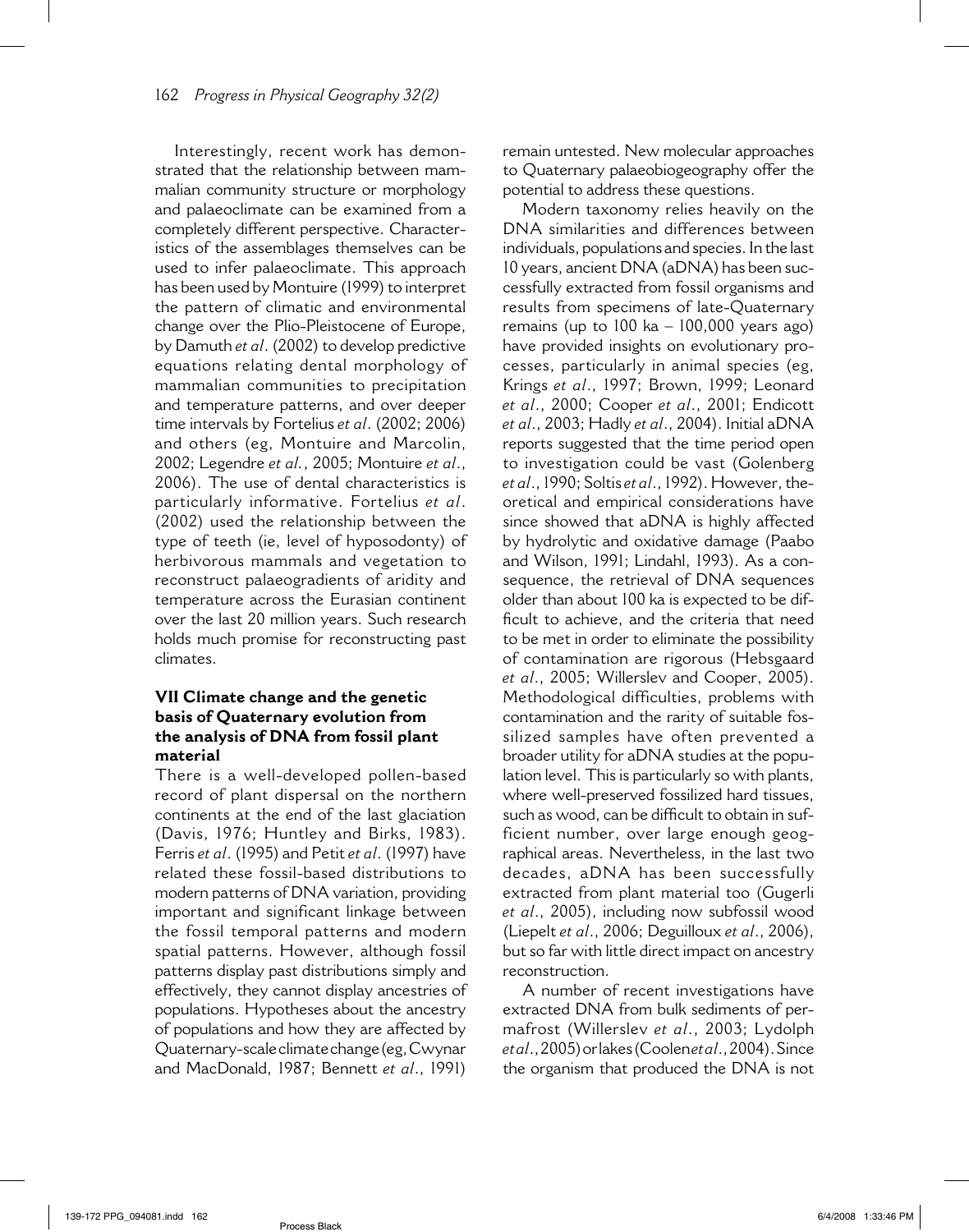available, the technique is most useful in identifying and listing taxa that may have been present. The alternative approach, extracting DNA from identified fossils, has been more useful in reconstructing past lineages (eg, Leonard *et al*., 2000). Pollen contains haploid DNA and is the means of its dispersal to the haploid DNA of the ovules. It consists of two or three haploid cells (large vegetative cells enclosing one single or two generative cells), including several plastids and mitochondria. Organellar DNA (plastids and mitochondria) is therefore present in pollen. Pollen from species with paternal inheritance of plastid DNA, such as at least six of the seven families of conifers (Mogensen, 1996), is rich in plastid DNA at maturation, and the existence of these multiple copies makes this source of DNA the best prospect for aDNA studies in pollen. Nuclear DNA, in contrast, is present only as a single copy (and is also subject to recombination, which complicates the analysis in phylogeographical terms). Plant mitochondrial DNA evolves too slowly (Soranzo *et al*., 2000). Plastid DNA has been shown to be ideal for phylogeographical reconstruction (Ennos *et al*., 1999).

Preserved pollen in sediments is one of the most numerous Quaternary fossil remains routinely investigated. Concentrations in organic lake sediments can exceed 105 grains cm–3 (eg, Maher, 1972), typically dominated by pollen from wind-pollinated plants, including conifers. As a source of aDNA, pollen suffers from the disadvantage that from each grain there is only one chance for extraction of each DNA type (be it nuclear, plastid or mitochondrial), in contrast to multicellular objects (such as bone, tissue, wood) where there are multiple opportunities for extraction of a given sequence from the same genome. Replicability comes from the ready access to very large numbers of grains, giving the possibility of a statistical population of genotypes, rather than heavy dependence of successful extraction from a few (or even one) genotypes.

Pollen retrieved from Holocene lake sediments (up to 10,000 cal yr BP) offers several

advantages for aDNA studies. Depositional conditions are fast and this reduces physical damage of the grains. Burial is usually rapid and this contributes to reduce the exposure of the grains to biotic degradation, to protect the environment of the fossil and to prevent percolation through the sediment sequence. Pollen grains are found in high concentrations  $(>100,000$  grains cm<sup>3</sup>) and are usually very well preserved. Because of their relatively young age, they are less affected by diagenesis and therefore more likely to preserve DNA molecules.

Another advantage conferred by the relatively young age of this material is that, by using appropriate molecular markers, lineages of Holocene specimens can be traced directly to living specimens. Thus extant sequences can easily be compared with the ancient ones and links can be made with modern populations. Finally, the fine degree of chronological precision that can be obtained in the Holocene enables the establishment of a detailed timescale and the application of dating methods, such as radiocarbon, can in some cases provide a high degree of accuracy requiring small amounts of material. Suyama *et al*. (1996) succeeded in amplifying a short region of chloroplast DNA from four pollen grains of *Abies* older than 100 ka collected from a Quaternary peat at Kurota Lowland, Fukui, Japan. The same technique was used later to isolate DNA from Holocene pollen of *Pinus sylvestris* retrieved from lake sediment in central Sweden, and showed that chloroplast DNA is recoverable from *Pinus sylvestris* pollen grains that are 100 years old and 10,000 years old (Parducci *et al*., 2005). The method is also been successfully applied to the analysis of chloroplast variation in 45 ka pollen grains from the angiosperm tree *Fagus orientalis* (Paffetti *et al*., 2007), which had been expected to show only maternal inheritance of plastid DNA.

As pollen is probably the most widely available and numerous Holocene fossil, continued development of the extraction of DNA from fossil material will bring on stream a technique that will contribute powerfully to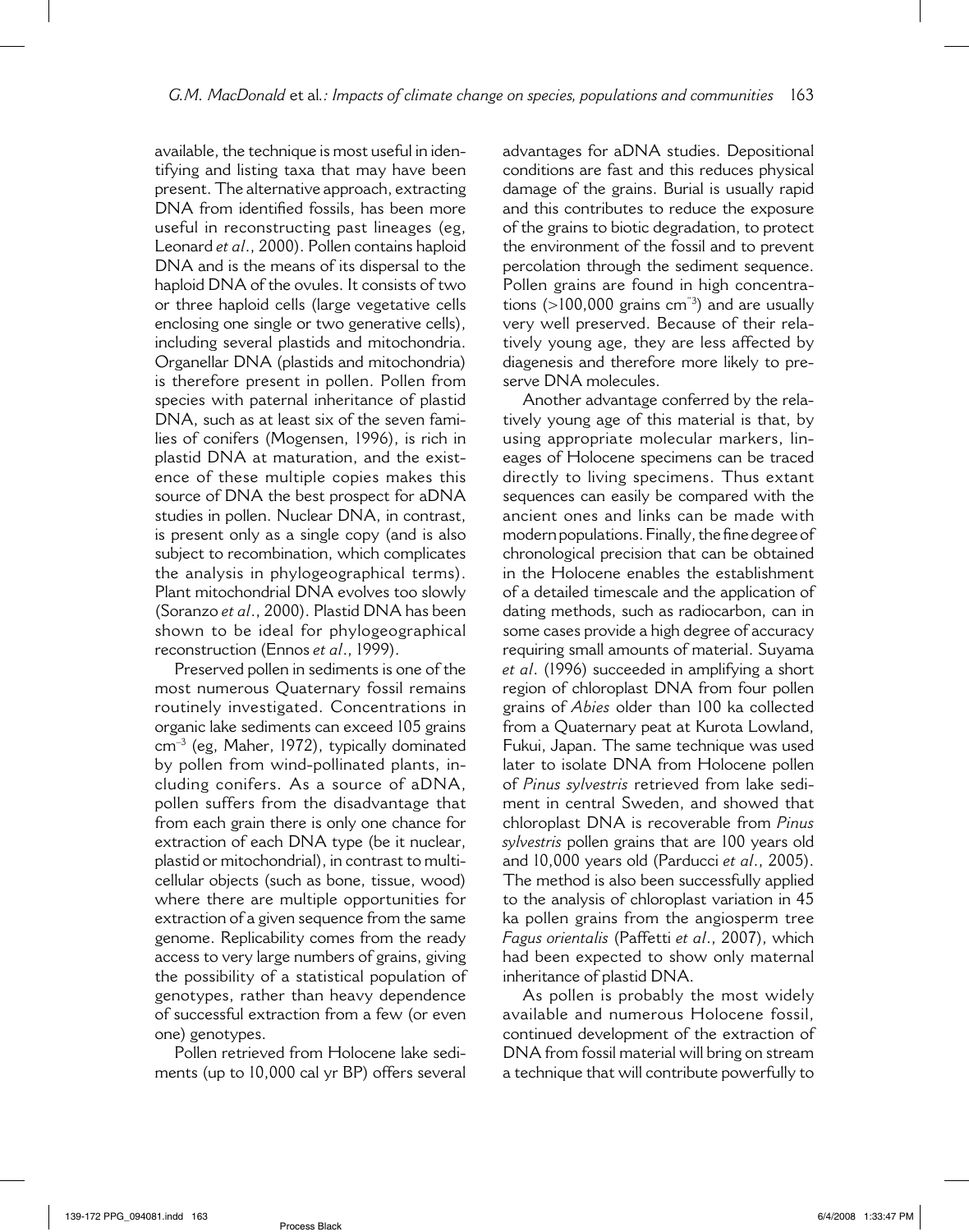questions of plant movement in space and time by bringing the taxonomic resolution down from species or generic level to population or species level. Improving understanding of how plants respond to climate change at millennial scales at a taxonomic level appropriate for comparisons with plant ecology will radically change the relationship between palaeoecology on the one hand and plant population ecology/genetics on the other. An effective synthesis of the two has hitherto been hampered by lack of contact points in terms of taxonomy and temporal or spatial resolution, but aDNA work should bridge that (Bennett and Parducci, 2006).

#### **VIII Conclusions**

Understanding climate change and its impacts on the biosphere is one of the defining challenges of twenty-first century biogeography and conservation. The preceding sections have presented a broad overview of some of the exciting fronts along which Quaternary and Cenozoic palaeobiogeography is advancing. It is clear that the discipline has developed well beyond an exercise in natural history that is concerned simply with chronicling past environments from a single site or region. Research in Cenozoic palaeobiogeography is now integrated within broader efforts to test biological and climatological hypotheses, to develop new models and to advance ecological, evolutionary and earth systems theory. Palaeobiogeographical studies can not only document how species distributions reacted to past environmental change, but also have the potential of documenting how individual species reacted phenotypically and genotypically to such changes. Given the pressing challenges of ongoing habitat fragmentation and climate warming, the application of the palaeostudies for conservation purposes will undoubtedly increase.

The preceding sections echo some common themes that help to explain why Quaternary palaeobiogeography is so successful and exciting at this time. Three common factors that drive the current dynamism can be identified as follows. First, new tools for resolving past species distributions and environments continue to be developed while traditional tools are become increasingly refined. The use of biomarkers in lake sediments to reconstruct limnic and terrestrial species distributions and the extraction of DNA to from fossil pollen in order to conduct population genetics research are two of the most striking examples of these new tools. Second, the number of palaeorecords has increased and many of these have been collated into global data sets that are easily available online. These data networks allow a broad range of researchers to ask questions at the synoptic scale and rapidly compare past species distributions to the contemporary climatic conditions. Third, the research and training of Quaternary palaeobiogeographers reflects an increasing degree of integration with evolutionary biology and earth systems science. Fundamental questions arising from these disciplines are being recognized as tractable through palaeobiogeographical research. In addition, observations and hypotheses from palaeobiogeographical research are catching the attention of molecular geneticists or climate modellers and forming part of their research programmes. This developing integration between the life and earth sciences is at the heart of earth systems science and is the way of the future. An integrated earth systems science approach is particularly critical considering the challenges being faced due to global warming. Understanding past environmental changes and their impacts through Quaternary palaeobiogeography, and extension of these techniques to the earlier Cenozoic will be a key component of that science.

What important substantive results arise from the reviews presented here, particularly in relationship to anticipated future climate change? A pervasive message is that the climate has been dynamic at many different timescales and that biota have responded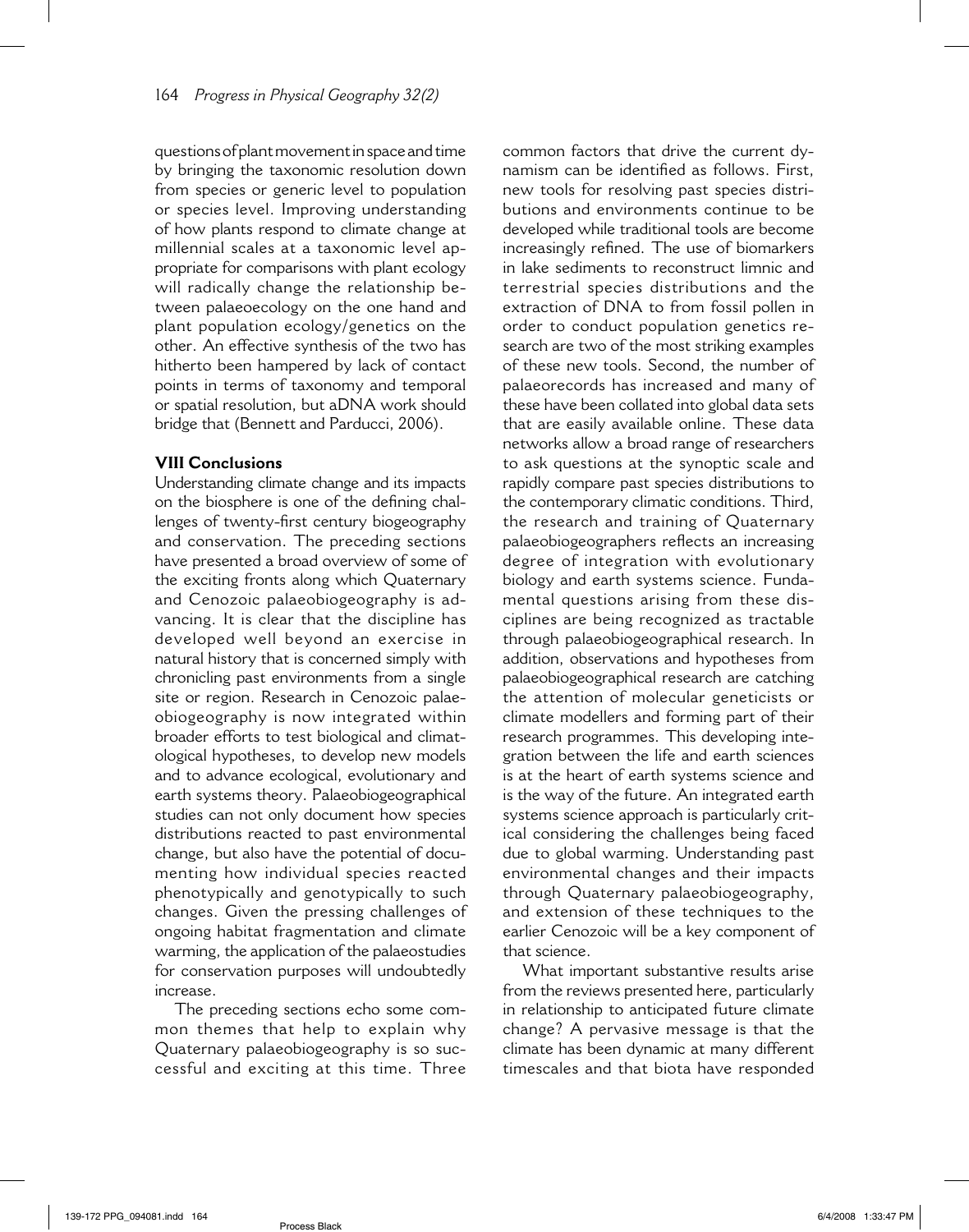in a similarly dynamic fashion. The climatic variations have included not only long-term millennial changes in mean conditions, but also much shorter-term shifts, and changes in variability. The assumption of stationarity is a short-term illusion in terms of both climate and the impacted biota. The shifts in climate have also impacted disturbance regimes such as fire and this has had a sharp impact on populations and landscapes. Finally, some shifts in climate may have been gradual, but events such as the YDE or the MDA and LIA were much more rapid. Responses to climate changes have included changes in geographical distributions, shifts in community composition and extinction. Species which are extant today have in the past been organized into communities that have no modern counterparts. Regional biodiversity has seen marked changes in response to shifts in climate. In addition to these ecological responses, which are expected in the case of large-scale habitat changes and climate warming, there is also evidence that species have responded with genotypic and phenotypic shifts in the face of Quaternary climatic change. Such evolutionary responses should also be anticipated in the future. Considering the future shifts in climate that are projected due to greenhouse warming, it is clear that Quaternary palaeobiogeography offers increasingly well-resolved evidence on both the sensitivity and the potential resilience of the biosphere to such change.

#### **References**

- **Allen, B.D.** and **Anderson, R.Y.** 1993: Evidence from western North America for rapid shifts in climate during the Last Glacial Maximum. *Science* 260, 1920–23.
- **Alley, R.B.** 2000: The Younger Dryas cold interval as viewed from central Greenland. *Quaternary Science Review* 19, 213–26.
- Barnosky, A.D. 1994: Defining climate's role in ecosystem evolution: clues from late Quaternary mammals. *Historical Biology* 8, 173–90.
- **Barnosky, A.D., Hadly, E.A.** and **Bell, C.J.** 2003: Mammalian response to global warming on varied temporal scales. *Journal of Mammalogy* 84, 354–68.
- **Barnosky, A.D., Koch, P.L., Feranec, R.S., Wing, S.L.** and **Shabel, A.B.** 2004: Assessing the causes of Late Pleistocene extinctions on the continents. *Science* 306, 70–75.
- **Bennett K.D.** 1997: *Evolution and ecology: the pace of life.* Cambridge: Cambridge University Press.
- **Bennett, K.D.** and **Humphry, R.W.** 1995: Analysis of late-glacial and Holocene rates of vegetational change at two sites in the British Isles. *Review of Palaeobotany and Palynology* 85, 263–87.
- **Bennett, K.D.** and **Parducci, L.** 2006: DNA from pollen: principles and potential. *The Holocene* 16, 1031–34.
- **Bennett, K.D., Tzedakis, P.C.** and **Willis, K.J.** 1991: Quaternary refugia of north European trees. *Journal of Biogeography* 18, 103–15.
- **Betancourt, J.L.** and **van Devender, T.R.** 1981: Holocene vegetation in Chaco Canyon, New Mexico. *Science* 214, 656–58.
- **Betancourt, J.L., Pierson, E.A., Aasen-Rylander, K., Fairchild-Parks, J.A**. and **Dean, J.S.** 1993: Influence of history and climate on New Mexico pinyon-juniper woodlands. In Aldon, E.F. and Shaw, D.W., editors, *Proceedings: Managing pinyonjuniper ecosystems for sustainability and social needs,* 26–30 April, Santa Fe, New Mexico, General Technical Report RM-236, Fort Collins, CO: USDA Forest Service, Rocky Mountain Forest and Range Exploration Station, 42–62.
- **Betancourt, J.L., van Devender, T.R.** and **Martin, P.S.** 1990: *Packrat middens. The last 40,000 years of biotic change.* Tucson, AZ: University of Arizona Press.
- **Biondi, F., Gershunov, A.** and **Cayan, D.R.** 2001: North Pacific Decadal climate variability since 1661. *Journal of Climate Letters* 14, 5–10.
- **Birks, H.H.** 2002: The recent extinction of *Azolla nilotica* in the Nile Delta, Egypt. *Acta Palaeobotanica*  42, 203–13.
- **Birks, H.H.** and **Ammann, B.** 2000: Two terrestrial records of rapid climate change during the glacial-Holocene transition (14,000–9,000 calendar years B.P.) from Europe. *Proceedings of the National Academy of Sciences* 97, 1390–94.
- **Birks, H.H.** and **Birks, H.J.B.** 2006: Multi-proxy studies in palaeolimnology. *Vegetation History and Archaebotany* 15, 235–51.
- **Birks, H.J.B.** 2007: Estimating the amount of compositional change in late-Quaternary pollenstratigraphical data. *Vegetation History and Archaeobotany* 16, 197–202.
- **Birks, H.J.B.** and **Birks, H.H.** 2008: Biological responses to rapid climate change at the Younger Dryas-Holocene transition at Kråkenes, western Norway. *The Holocene* 18, 19–30.
- **Birks, H.J.B**. and **Line, J.M.** 1992: The use of rarefaction analysis for estimating palynological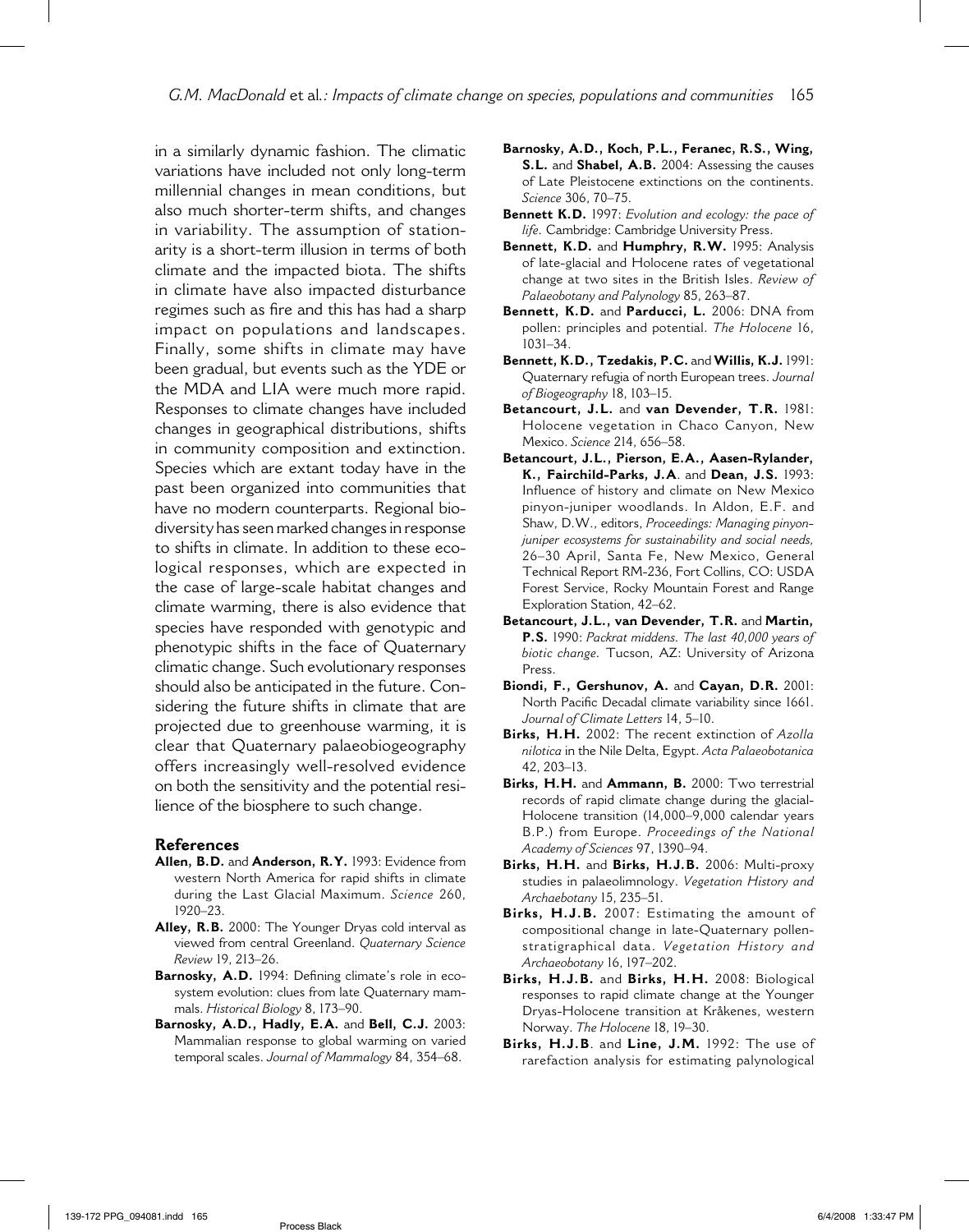richness for Quaternary pollen-analytical data. *The Holocene* 2, 1–10.

- **Blais, J.M., Kimpe, L.E., McMahon, D., Keatley, B.E., Mallory, M.L., Douglas, M.S.V.** and Smol, J.P. 2005: Arctic seabirds transport marinederived contaminants. *Science* 309, 445.
- **Blois, J.L., Feranec, R.S.** and **Hadly, E.A.** 2007: Environmental influences on spatial and temporal patterns of body size variation in California ground squirrels (*Spermophilus beecheyi*). *Journal of Biogeography* 34, 1439–54.
- **Bond, G.** and **Lotti, R.** 1995: Iceberg discharges into the North Atlantic on millennial time scales during the last glaciation. *Science* 267, 1005–10.
- **Bond, G., Showers, W., Cheseby, M., Lotti, R., Almasi, P., deMenocal, P., Priore, P., Cullen, H., Hajdas, I.** and **Bonani, G.** 1997: A pervasive millennial-scale cycle in North Atlantic Holocene and glacial climates. *Science* 278, 1257–66.
- **Booth, R.K.** and **Jackson, S.T.** 2003: A high-resolution record of Late Holocene moisture variability from a Michigan raised bog. *The Holocene* 13, 865–78.
- **Booth, R.K., Notaro, M., Jackson, S.T.** and **Kutzbach, J.E.** 2006: Widespread drought episodes in the western Great Lakes region during the past 2000 years: geographic extent and potential mechanisms. *Earth and Planetary Science Letters* 242, 415–27.
- **Briffa, K.R.** 2000: Annual climate variability in the Holocene: interpreting the message of ancient trees. *Quaternary Science Reviews* 19, 87–105.
- **Briffa, K.R.** and **Osborn, T.J.** 1999: Seeing the wood from the trees. *Science* 284, 926–27.
- **Brown, J.H.** 1968: Adaptation to environmental tem-perature in two species of woodrats, *Neotoma cinerea* and *N. albigula*. *Miscellaneous Publications of the Museum of Zoology, University of Michigan*  135, 1–48.
- **Brown, J.H.** and **Lee, A.K.** 1969: Bergmann's rule and climatic adaptation in woodrats (*Neotoma*). *Evolution* 23, 329–38.
- **Brown, K.J., Clark, J.S., Grimm, E.C., Donovan, J.J., Mueller, P.G., Hansen, B.C.S.** and **Stefanova, I.** 2005: Fire cycles in North American interior grasslands and their relation to prairie drought. *Proceedings of the National Academy of Sciences* 102, 8865–70.
- **Brown, P.M.** and **Wu, R.** 2005: Climate and disturbance forcing of episodic tree recruitment in a southeastern Ponderosa pine landscape. *Ecology* 86, 3030–38.
- **Brown, T.A.** 1999: How ancient DNA may help in understanding the origin and spread of agriculture. *Philosophical Transactions of the Royal Society of London Series B* 354, 89–98.
- **Brunelle, A.** and **Whitlock, C.** 2003: Holocene vegetation, fire, and climate history from the Selway Mountains, Idaho. *Quaternary Research* 60, 307–18.
- **Chan, Y.L., Lacey, E.A., Pearson, O.P.** and **Hadly, E.A.** 2005: Ancient DNA reveals Holocene loss of genetic diversity in a South American rodent. *Biology Letters* 1, 423–26.
- **Charman, D.J., Blundell, A., Chiverrell, R.C., Hendon, D.** and **Langdon, P.G.** 2006: Compilation of non-annually resolved Holocene proxy climate records: stacked Holocene peatland palaeowater table reconstructions from northern Britain. *Quaternary Science Reviews* 25, 336–50.
- **Clark, J.S., Grimm, E.C., Donovan, J.J., Fritz, S.C., Engstrom, D.R.** and **Almendinger, J.E.**  2002: Drought cycles and landscape responses to past aridity on prairies of the northern Great Plains, USA. *Ecology* 83, 595–601.
- **Cook, E.R., Woodhouse, C.A., Eakin, C.M., Meko, D.M.** and **Stahle, D.W.** 2004: Long-term aridity changes in the western United States. *Science*  306, 1015–18.
- **Coolen, M.J.L., Muyzer, G., Rijpstra, W.I.C., Schouten, S., Volkman, J.K.** and **Damste, J.S.S.** 2004: Combined DNA and lipid analyses of sediments reveal changes in Holocene haptophyte and diatom populations in an Antarctic lake. *Earth and Planetary Science Letters* 223, 225–39.
- **Cooper, A., Lalueza-Fox, C., Anderson, S., Rambaut, A., Austin, J.** and **Ward, R.** 2001: Complete mitochondrial genome sequences of two extinct moas clarify ratite evolution. *Nature* 409, 704–707.
- **Cromer, L., Gibson, J.A.E., Swadling, K.M.** and **Hodgson, D.A.** 2006: Evidence for a lacustrine faunal refuge in the Larsemann Hills, East Antarctica, during the Last Glacial Maximum. *Journal of Biogeography* 33, 1314–23.
- **Crowley, T.J.** 2000: Causes of climate change over the last 1000 years. *Science* 289, 270–77.
- **Cwynar, L.C.** and **MacDonald, G.M.** 1987: Geographic variation of lodgepole pine in relation to its population history. *American Naturalist* 129, 463–69.
- **Dahl-Jensen, T., Thybo, H., Hopper, J.** and **Rosing, M.** 1998: Crustal structure at the SE Greenland margin from wide-angle and normal incidence seismic data. *Tectonophysics* 288, 191–98.
- **Damuth, J.D., Fortelius, M., Andrews, P., Badgley, C., Hadly, E.A., Hixon, S., Janis, C., Madden, R.H., Reed, K., Smith, F.A., Theodor, J., van Dam, J.A., van Valkenburgh, B.** and **Werdelin, L.** 2002: Reconstructing mean annual precipitation based on mammalian dental morphology and local species richness. *Journal of Vertebrate Paleontology* 22(3) (supplement), 48A.
- **Dansgarrd, W., Johnsen, S.J., Clausen, H.B., Dahl-Jensen, D., Gundestrup, N.S., Hammer, C.U., Hvidberg, C.S., Steffensen, J.P., Sveinbjarnsdottir, A.E., Jouzel, J.** and **Bond, G.**  1993: Evidence for general instability of past climate from a 250 kyr ice-core record. *Nature* 364, 218–20.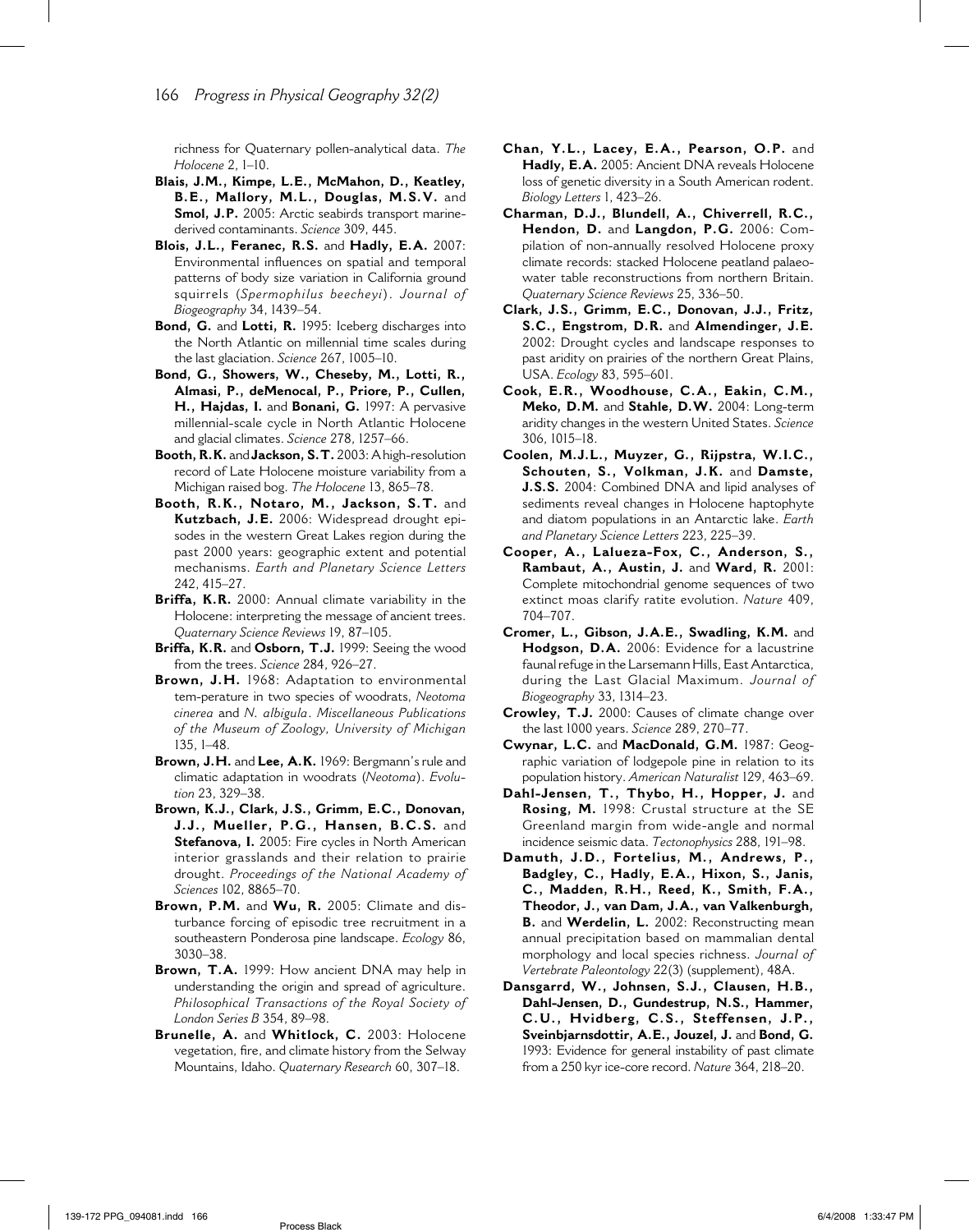*G.M. MacDonald* et al*.: Impacts of climate change on species, populations and communities* 167

- **D'Arrigo, R., Villalba, R.** and **Wiles, G.** 2001: Treering estimates of Pacific decadal climate variability. *Climate Dynamics* 18, 219–24.
- **Davis, M.B.** 1976: Pleistocene biogeography of temperate deciduous forests. *Geoscience and Man* 13, 13–26.
- **Davis, M.B.** and **Shaw, R.G.** 2001: Range shifts and adaptive responses to Quaternary climate change. *Science* 292, 673–79.
- **Davis, M.B.** and **Zabinski, C.** 1992: Changes in geographical range resulting from greenhouse warming: effects on biodiversity in forests. In Peters, R.L. and Lovejoy, T.E., editors, *Global warming and biological diversity,* New Haven, CT: Yale University Press, 297–308.
- **Dayan, T., Simberloff, D., Tchernov, E.** and **Yom-Tov, Y.** 1991: Calibrating the paleothermometer: climate, communities, and the evolution of size. *Paleobiology* 17, 189–99.
- **Deguilloux, M.F., Bertel, L., Celant, A., Pemonge, M.H., Sadori, L., Magri, D.** and **Petit, R.J.** 2006: Genetic analysis of archaeological wood remains: first results and prospects. Journal of Archaeological *Science* 33, 1216–27.
- **Dunbar, R., Wellington, G.M., Colgan, M.W.** and **Glynn, F.W.** 1994: Eastern Pacific sea surface temperature since 1600 AD. The "I80 record of climate variability in Galapagos corals. *Paleoceanography* 9, 291–316.
- **Dynesius, M.** and **Jansson, R.** 2000: Evolutionary consequences of changes in species' geographical distributions driven by Milankovitch climate oscillations. *Proceedings of the National Academy of Sciences of the United States of America* 97, 9115–20.
- **Edwards, M.E., Brubaker, L.B., Lozhkin, A.V.** and **Anderson, P.M.** 2005: Structurally novel biomes: a response to past warming in Beringia. *Ecology* 86, 1696–703.
- **Endicott, P., Gilbert, M.T.P., Stringer, C., Lalueza-Fox, C., Willerslev, E., Hansen, A.J.** and **Cooper, A.** 2003: The genetic origins of the Andaman Islanders. *American Journal of Human Genetics* 72, 178–84.
- **Ennos, R.A., Sinclair, W.T., Hu, X.S.** and **Langdon, A.** 1999: Using organelle markers to elucidate the history, ecology and evolution of plant populations. In Hollingsworth, P.M., Bateman, R.M. and Gornall, R.J., editors, *Molecular systematics and plant evolution*, London: Taylor and Francis, 1–19.
- **Enquist, B.J., Haskell, J.P.** and **Tiffney, B.H.** 2002: General patterns of taxonomic and biomass partitioning in extant and fossil plant communities. *Nature* 419, 610–13.
- Fahrig, L. 2003: Effects of habitat fragmentation on biodiversity. *Annual Review of Ecology, Evolution, and Systematics* 34, 487–515.
- **FAUNMAP Working Group** 1996: Spatial response of mammals to late Quaternary environmental fl uctuations. *Science* 272, 1601–606.
- **Fauria, M.M.** and **Johnson, E.A.** 2007: Climate and wildfires in the North American boreal forest. *Philosophical Transactions of the Royal Society B,* DOI: 10.1098/rstb.2007.2202.
- **Ferris, C., Oliver, R.P., Davy, A.J.** and **Hewitt, G.M.** 1995: Using chloroplast DNA to trace postglacial migration routes of oaks into Britain. *Molecular Ecology* 4, 731–38.
- **Field, R., O'Brien, E.M.** and **Whittaker, R.J.** 2005: Global models for predicting woody plant richness from climate: development and evaluation. *Ecology* 86, 2263–77.
- **Finney, B.P., Gregory-Eaves, I., Douglas, M.S.V.** and **Smol, J.P.** 2002: Fisheries productivity in the northeast Pacific over the past 2,200 years. *Nature* 416, 729–33.
- **Finney, B.P., Gregory-Eaves, I., Sweetman, J., Douglas, M.S.V.** and **Smol, J.P.** 2000: Impacts of climatic change and fishing on Pacific salmon abundance over the past three hundred years. *Science* 290, 795–99.
- **Fortelius, M., Eronen, J.T., Jernvall, J., Liu, L., Pushkina, D., Rinne, J., Tesakov, A., Vislobokova, A., Zhang, Z.** and **Zhou, L.** 2002: Fossil mammals resolve regional patterns of Eurasian climate change during 20 million years. *Evolutionary Ecology Research* 4, 1005–101.
- **Fortelius, M., Eronen, J.T., Liu, L., Pushkina, D., Tesakov, A., Vislobokova, I.A.** and **Zhang, Z.** 2006: Late Miocene and Pliocene large land mammals and climatic changes in Eurasia. *Palaeogeography, Palaeoclimatology, Palaeoecology* 238, 219–27.
- **Gedalof, Z.** and **Smith, D.J.** 2001: Interdecadal climate variability and regime-scale shifts in Pacific North America. *Geophysical Research Letters* 28, 1515–18.
- **Gedalof, Z., Mantua, N.J.** and **Peterson, D.L.** 2002: A multi-century perspective of variability in the Pacific Decadal Oscillation: new insights from tree rings and coral. *Geophysical Research Letters* 29, DOI: 10.1029/2002GL015824.
- **Gervais, B.R.** and **MacDonald, G.M.** 2000: A 403-year record of July temperatures and treeline dynamics of *Pinus sylvestris* from the Kola Peninsula, northwest Russia. *Arctic, Antarctic and Alpine Research* 32, 295–302.
- **Golenberg, E.M., Giannasi, D.E., Clegg, M.T., Smiley, C.J., Durbin, M., Henderson, D.** and **Zurawski, G.** 1990: Chloroplast DNA sequence from a Miocene Magnolia species. Nature 344, 656–58.
- **Graham, R.W.** 1986: Response of mammalian communities to environmental changes during the late Quaternary. In Diamond, J. and Case, T.J.,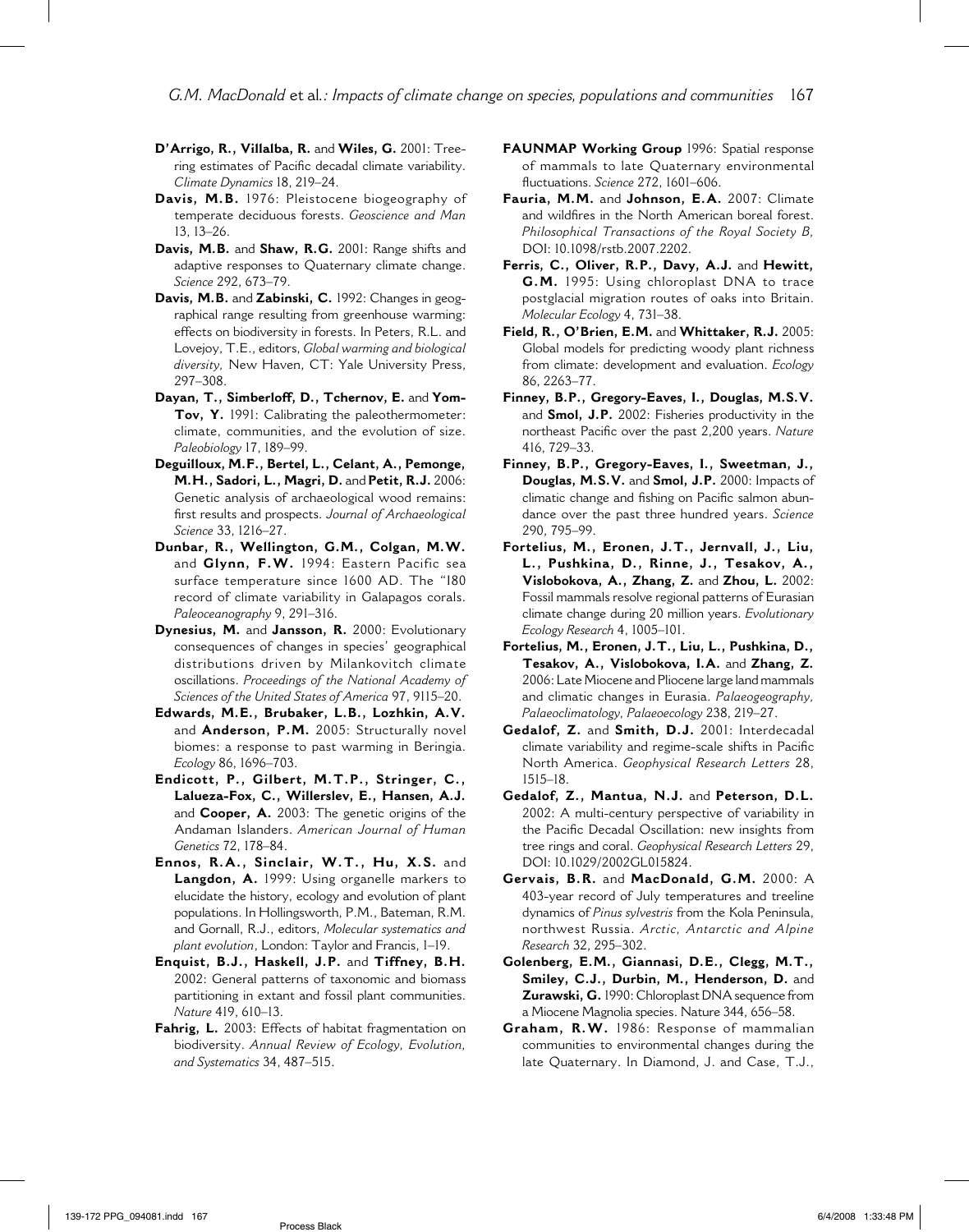editors, *Community ecology*, New York: Harper and Row, 300–13.

- **Graham, R.W.** and **Grimm, E.C.** 1990: Effects of global climate change on the patterns of terrestrial biological communities. *Trends in Ecology and Evolution* 5, 289–92.
- **Graham, R.W.** and **Mead, J.I.** 1987: Environmental fluctuations and evolution of mammalian faunas during the last deglaciation in North America. In Ruddiman, W.F. and Wright, H.E. Jr, editors, *North American and adjacent oceans during the last deglaciation*, Boulder, CO: The Geological Society of America, 372–402.
- **Graham, R.W., Lundelius, E.L. Jr, Graham, M.A., Schroeder, E.K., Toomey, R.S. III, Anderson, E., Barnosky, A.D., Burns, J.A., Churcher, C.S., Grayson, D.K., Guthrie, R.D., Harington, C.R., Jefferson, G.T., Martin, L.D., McDonald, H.G., Morlan, R.E., Semken, H.A. Jr, Webb, S.D., Werdelin, L.** and **Wilson, M.C.** 1996: Spatial response of mammals to late Quaternary environmental fluctuations. *Science* 272, 1601-606.
- **Gray, S.T., Betancourt, J.L., Jackson, S.T.** and **Eddy, R.G.** 2006: Role of multidecadal climatic variability in a range extension of pinyon pine. *Ecolog*y 87, 1124–30.
- **Grayson, D.K.** 2000: Mammalian responses to Middle Holocene climatic change in the Great Basin of the western United States. *Journal of Biogeography* 27, 181–92.
- **Gregory-Eaves, I., Finney, B.P., Douglas, M.S.V.** and **Smol, J.P.** 2004: Inferring sockeye salmon (*Oncorhynchus nerka*) population dynamics and water-quality changes in a stained nursery lake over the past ~500 years. *Canadian Journal of Fisheries and Aquatic Sciences* 61, 1235–46.
- **Gugerli, F., Parducci, L.** and **Petit, R.J.** 2005: Ancient plant DNA: review and prospects. *New Phytologist* 166, 409–18.
- Hadly, E.A. 1996: Influence of late Holocene climate on northern Rocky Mountain mammals. *Quaternary Research* 46, 298–310.
- **—** 1999: Fidelity of terrestrial vertebrate fossils to a modern ecosystem. *Palaeogeography, Palaeoclimetology, Palaeoecology* 149, 389–409.
- **Hadly, E.A., Kohn, M.H., Leonard, J.A.** and **Wayne, R.K.** 1998: A genetic record of population isolation in pocket gophers during Holocene climatic change. *Proceedings of the National Academy of Science* 12, 6893–96.
- **Hadly, E., Ramakrishnan, U., Chan, Y.L., van Tuinen, M., O'Keefe, K., Spaeth, P.A.** and **Conroy, C.J.** 2004: Genetic response to climatic change: insights from ancient DNA and phylochronology. *PLOS Biology* 2, 1600–609.
- **Hall, R.I.** and **Yan, N.D.** 1997: Comparing annual population growth estimates of the exotic invader

*Bythotrephes* by using sediment and plankton records. *Limnology and Oceanography* 42, 112–20.

- **Hanski, I.** 1999: *Metapopulation ecology*. Oxford: Oxford University Press.
- **Hawkins, B.A., Field, R., Cornell, H.V., Currie, D.J., Guégan, J.-F., Kaufman, D.M., Kerr, J.T., Mittelbach, G.G., Oberdorff, T.M., O'Brien, E.M., Porter, E.E.** and **Turner, J.R.G.** 2003: Energy, water, and broad-scale geographic patterns of species richness. *Ecology* 84, 3105–17.
- **Hebsgaard, M.B., Phillips, M.J.** and **Willerslev, E.**  2005: Geologically ancient DNA: fact or artefact? *Trends in Microbiology* 13, 212–20.
- **Heegaard, E., Lotter, A.** and **Birks, H.J.B.** 2006: Aquatic biota and the detection of climate change: are there consistent aquatic ecotones? *Journal of Paleolimnology* 35, 507–18.
- **Henderson, D.** and **Zurawski, G.** 1990: Chloroplast DNA sequence from a Miocene Magnolia species. *Nature* 344, 656–58.
- **Herweijer, C., Seager, R.** and **Cook, E.R.** 2006: North American droughts of the mid to late nineteenth century: a history, simulation and implication for Medieval drought. *The Holocene* 16, 159–71.
- **Hessl, A., McKenzie, D.** and **Schellhaas, R.** 2004: Drought and Pacific Decadal Oscillation linked to fire occurrence in the Inland Pacific Northwest. *Ecological Applications* 14, 425–42.
- **Holtham, A.J., Gregory-Eaves, I., Pellatt, M., Selbie, D.T., Stewart, L., Finney, B.P.** and **Smol, J.P.** 2004: The influence of flushing rates, terrestrial input and low salmon escapement densities on paleolimnological reconstructions sockeye salmon (*Oncorhynchus nerka)* nutrient dynamics in Alaska and British Columbia. *Journal of Paleolimnology* 32, 255–71.
- **Huntley, B.** and **Birks, H.J.B.** 1983: *An atlas of past and present pollen maps for Europe 0–13,000 years ago.*  Cambridge: Cambridge University Press.
- Jackson, S.T., editor 2007: Paleoecology: using the past as a key to the future (special issue). *Frontiers in Ecology and the Environment* 5, 455–512.
- **Jackson, S.T.** and **Weng, C.** 1999: Late Quaternary extinction of a tree species in eastern North America. *Proceedings of the National Academy of Sciences* 96, 13847–52.
- **Jackson, S.T.** and **Williams, J.W.** 2004: Modern analogs in Quaternary paleoecology: here today, gone yesterday, gone tomorrow? *Annual Review of Earth and Planetary Sciences* 32, 495–537.
- **Jaramillo, C., Rueda, M.J.** and **Mora, G.** 2006: Cenozoic plant diversity in the Neotropics. *Science* 311, 1893–96.
- **Kitzberger, T., Swetnam, T.W.** and **Veblen, T.T.** 2001: Inter-hemispheric synchrony of forest fires and the El Niño-Southern Oscillation. *Global Ecology and Biogeography* 10, 315–26.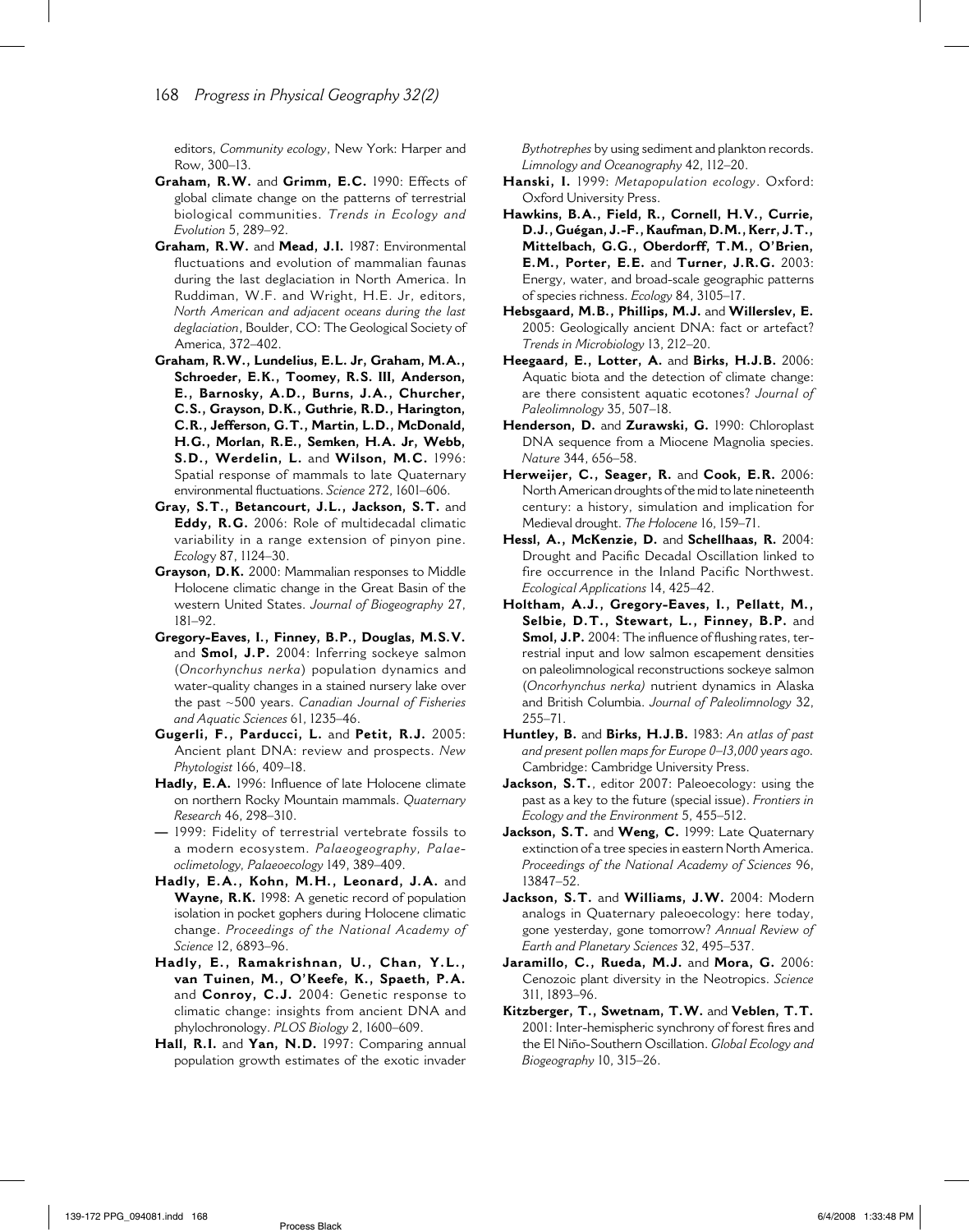*G.M. MacDonald* et al*.: Impacts of climate change on species, populations and communities* 169

- **Koehler, P.A., Anderson, R.S.** and **Spaulding, W.G.** 2005: Development of vegetation in the central Mojave Desert of California during the late Quaternary. *Palaeogeography, Palaeoclimatology, Palaeoecology* 215, 297–311.
- **Krings, M., Stone, A., Schmitz, R.W., Krainitzki, H., Stoneking, M.** and **Paabo, S.** 1997: Neanderthal DNA sequences and the origin of modern humans. *Cell* 90, 19–30.
- **Laskar, J., Joutel, F.** and **Boudin, F.** 1993: Orbital, precessional and insolation quantities for the Earth from –20 Myr to +10 Myr. *Astronomy and Astrophysics* 270, 522–33.
- Lee, A.K. 1963: The adaptations to arid environments in woodrats of the genus Neotoma. *University of California Publications in Zoology* 64, 57–96.
- **Legendre, S., Montuire, S., Maridet, O.** and **Escarguel, G.** 2005: Rodents and climate: a new model for estimating past temperatures. *Earth and Planetary Science Letters* 235, 408–20.
- **Leonard, J.A., Wayne, R.K.** and **Cooper, A.** 2000: Population genetics of ice age brown bears. *Proceedings of the National Academy of Science*s 97, 1651–54.
- **Levesque, A.J., Cwynar, L.C.** and **Walker, I.R.** 1994: A multiproxy investigation of late-glacial climate and vegetation change at Pine Ridge Pond, southwest New Brunswick, Canada. *Quaternary Research* 42, 316–27.
- **Liepelt, S., Sperisen, C., Deguilloux, M.F., Petit, R.J., Kissling, R., Spencer, M., de Beaulieu, J.L., Taberlet, P., Gielly, L.** and **Ziegenhagen, B.** 2006: Authenticated DNA from ancient wood remains. *Annals of Botany* 98, 1107–11.
- **Lindahl, T.** 1993: Instability and decay of the primary structure of DNA. *Nature* 362, 709–17.
- **Lydolph, M.C., Jacobsen, J., Arctander, P., Gilbert, M.T.P., Gilichinsky, D.A., Hansen, A.J., Willerslev, E.** and **Lange, L.** 2005: Beringian paleoecology inferred from permafrost-preserved fungal DNA. *Applied and Environmental Microbiology* 71, 1012–17.
- **Lyons, S.K.** 2003: A quantitative assessment of the range shifts of Pleistocene mammals. *Journal of Mammalogy* 84, 385–402.
- **—** 2005: A quantitative model for assessing community dynamics of Pleistocene mammals. *American Naturalist* 165, 168–85.
- **MacDonald, G.M.** and **Case, R.A.** 2005: Variations in the Pacific Decadal Oscillation over the past millennium. *Geophysical Research Letters* 32, L08703, DOI: 10.1029/2005GL022478.
- **MacDonald, G.M., Case, R.A.** and **Szeicz, J.M.** 1998: A 538-year record of climate and treeline dynamics from the lower Lena River region of northern Siberia, Russia. *Arctic and Alpine Research* 30, 334–39.
- **MacDonald, G.M., Edwards, T.W.D., Moser, K.A., Pienitz, R.** and **Smol, J.P.** 1993: Rapid response of treeline vegetation and lakes to past climate warming. *Nature* 361, 243–46.
- **MacDonald, G.M., Kremenetski, K.V.** and **Beilman, D.W.** 2007a: Climate change and the northern Russian treeline zone. *Philosophical Transactions of the Royal Society B*, DOI: 10.1098/rstb.2007.2200.
- **MacDonald, G.M., Kremenetski, K.V.** and **Hidalgo, H.** 2007b: Southern California and the perfect drought: simultaneous prolonged drought in Colorado River systems, *Quaternary International*, DOI: 10.1016/j.quaint.2007.06.027.
- **MacDonald, G.M., Stahle, D.W., Villanueva Diaz, J., Beer, N., Busby, S.J., Cerano-Paredes, J.,**  Cole, J.E., Cook, E.R., Endfield, G., Gutierrez-**Garcia, G., Hall, B., Magana, V., Meko, D.M., Méndez-Pérez, M., Sauchyn, D.J., Watson, E.** and **Woodhouse, C.A.** 2008: Climate warming and 21st century drought in southwestern North America. *EOS* 89, 2.
- **MacPhee, R.D., Tikhonov, A.N., Mol, D.** and **Greenwood, A.D.** 2005: Late Quaternary loss of genetic diversity in muskox (*Ovibos*). *Evolutionary Biology* 5, 49–62.
- **Magny, M., Bégeot, C., Guiot, J., Marguet, A.** and **Billaud, Y.** 2003: Reconstruction and paleaeocliamtic interpretation of mid-Holocene vegetation and lake-level changes at Saint-Jorioz, Lake Annecy, French Pre-Alps. *The Holocene* 13, 265–75.
- **Magny, M., Guiot, J.** and **Schoellhammer, P.** 2001: Quantitative reconstruction of Younger Dryas to mid-Holocene paleoclimates at Le Locle, Swiss Jura, using pollen and lake-level data. *Quaternary Research* 56, 170–80.
- **Maher, L.J. Jr** 1972: Absolute pollen diagram of Redrock Lake, Boulder County, Colorado. *Quaternary Research* 2, 531–53.
- **Mann, M.E., Bradley, R.S.** and **Hughes, M.K.** 1999: Northern hemisphere temperatures during the past millennium: inferences, uncertainties, and limitations. *Geophysical Research Letters* 26, 759–62.
- **Mann, M.E., Cane, Zebiak, S.E.** and **Clement, A.** 2005: Volcanic and solar forcing of the tropical Pacific over the past 1000 years. *Journal of Climate* 18, 447–56.
- **Mauquoy, D., Engelkes, T., Groot, M.H.M., Markesteijn, F., Oudejans, M.G., van der Plicht, J.** and **van Geel, B.** 2002: High-resolution records of late Holocene climate change and carbon accumulation in two north-west European ombrotrophic peat bogs. *Palaeogeography,Palaeoclim atology, Palaeoecology* 186, 275–310.
- **Mayle, F.E.** and **Cwynar, L.C.** 1995: Impact of the Younger Dryas cooling event upon lowland vegetation of Maritime Canada. *Ecological Monographs* 65, 125–54.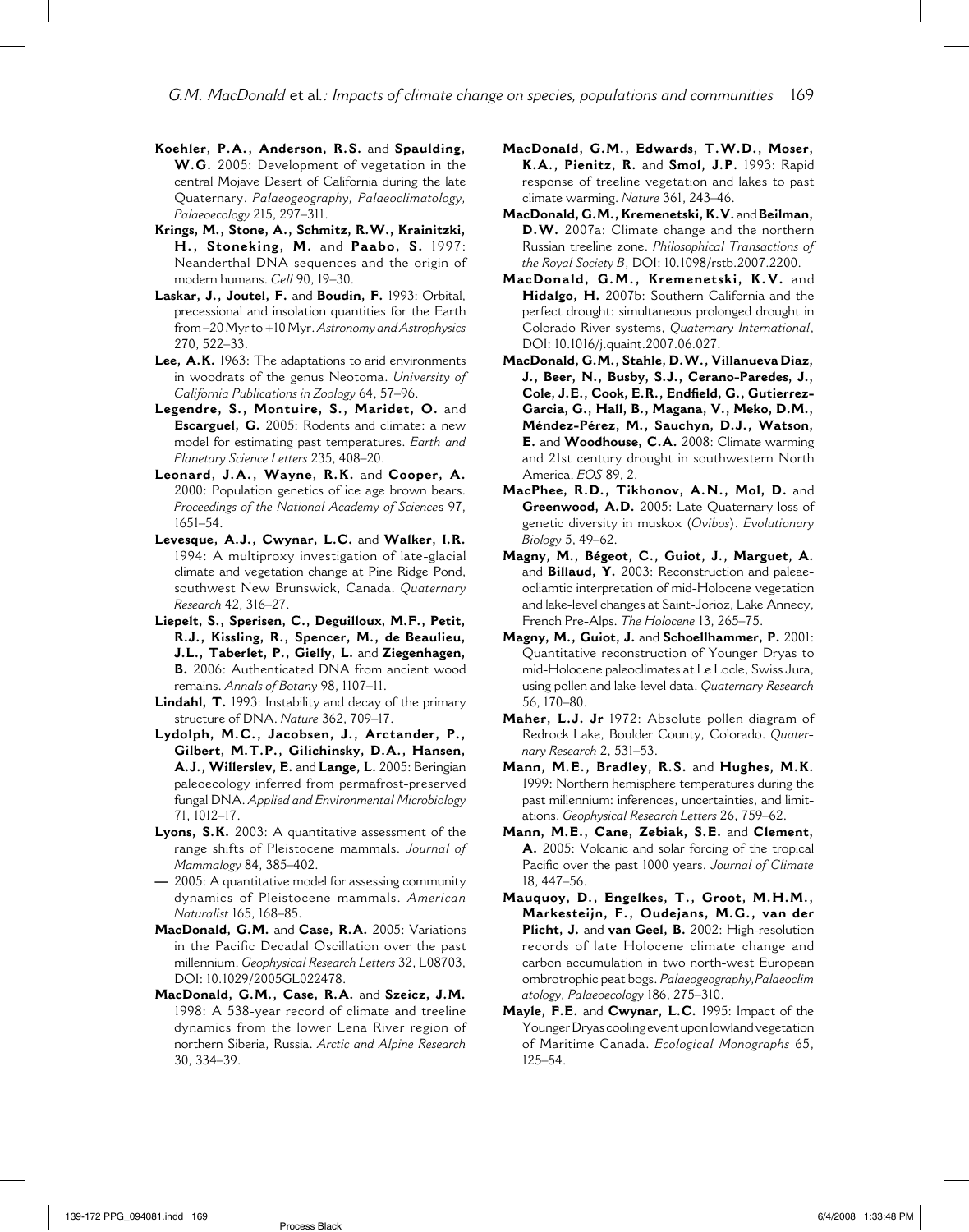- 170 *Progress in Physical Geography 32(2)*
- **Mensing, S.A.** 2001: Late-glacial and early Holocene vegetation and climate change near Owens Lake, eastern California. *Quaternary Research* 55, 57–67.
- **Millar, C.I., King, J.C., Westfall, R.D., Alden, H.A.** and **Delany, D.L.** 2006: Late Holocene forest dynamics, volcanism, and climate change at Whitewing Mountain and San Joaquin Ridge, Mono County, Sierra Nevada, CA, USA. *Quaternary Research* 66, 273–87.
- **Millien, V.** 2004: Relative effects of climate change, isolation and competition on body-size evolution in the Japanese field mouse, *Apodemus argenteus*. *Journal of Biogeography* 31, 1267–76.
- **Millien, V.** and **Damuth, J.D.** 2004: Climate change and size evolution in an island rodent species: new perspectives on the island rule. *Evolution* 58, 1353–60.
- **Millien, V.** and **Jaeger, J.J.** 2001: Size evolution of the lower incisor of Microtia, a genus of endemic murine rodents from the late Neogene of Gargano, southern Italy. *Paleobiology* 27, 379–91.
- **Millien-Parra, V.** and **Loreau, M.** 2000: Community composition and size structure of murid rodents in relation to the biogeography of the Japanese archipelago. *Ecography* 23, 413–23.
- **Millspaugh, S.H., Whitlock, C.** and **Bartlein, P.J.** 2000: Variations in fire frequency and climate over the last 17,000 years in central Yellowstone National Park. *Geology* 28, 211–14.
- **Mogensen, H.L**. 1996: The hows and whys of cytoplasmic inheritance in seed plants. *American Journal of Botany* 83, 383–404.
- **Mohr, J.A., Whitlock, C.** and **Skinner, C.N.** 2000: Postglacial vegetation and fire history, eastern Klamath Mountains, California. *The Holocene* 10, 587–601.
- **Montuire, S.** 1999: Mammalian faunas as indicators of environmental and climatic changes in Spain during the Pliocene–Quaternary transition. *Quaternary Research* 52, 129–37.
- **Montuire, S.** and **Marcolin, F.** 2002: Palaeoenvironmental significance of the mammalian faunas of Italy since the Pliocene. *Journal of Quaternary Science* 17, 87–96.
- **Montuire, S., Maridet, O.** and **Legendre, S.** 2006: Late Miocene–Early Pliocene temperature estimates in Europe using rodents. *Palaeogeography, Palaeoclimatology Palaeoecology* 238, 247–62.
- **O'Brien, E.M.** 2006: Biological relativity to water-energy dynamics. *Journal of Biogeography* 33, 1868–88.
- **Odgaard, B.V.** 1999: Fossil pollen as a record of past biodiversity. *Journal of Biogeography* 26, 7–17.
- **Overpeck, J., Hughen, K., Hardy, D., Bradley, R., Case, R., Douglas, M., Finney, B., Gajewski, K., Jacoby, G., Jennings, A., Lamoureux, S., Lasca, A., MacDonald, G., Moore, J., Retelle, M., Smith, S., Wolfe, A.** and **Zielinski, G.** 1997: Arctic environmental change of the last four centuries. *Science* 278, 1251–56.
- **Paabo, S.** and **Wilson, A.C.** 1991: Miocene DNA sequences – a dream come true? *Current Biology* 1, 45–46.
- **Paffetti, D., Vettori, C., Caramelli, D., Vernesi, C., Lari, M., Paganelli, A., Paule, L.** and **Giannini, R.** 2007: Unexpected presence of *Fagus orientalis* complex in Italy as inferred from 45,000 year-old DNA pollen samples from Venice lagoon. BMC. *Evolutionary Biology* 7 (supplement 2), S2.
- **Parducci, L., Suyama, Y., Lascoux, M.** and **Bennett, K.D.** 2005: Ancient DNA from pollen: a genetic record of population history in Scots pine. *Molecular Ecology* 14, 2873–82.
- **Payette, S., Filion, L.** and **Delwaide, A.** 2007: Spatially explicit fire-climate history of the boreal forest-tundra (Eastern Canada) over the last 2000 years. *Philosophical Transactions of the Royal Society*, DOI: 10.1098/rstb.2007.2201.
- **Petit, R.J., Pineau, E., Demesure, B., Bacilieri, R.** and **Ducousso, A.** 1997: Chloroplast DNA footprints of postglacial recolonization by oaks. *Proceedings of the National Academy of Sciences* 94, 9996–10001.
- **Philander, S.G.** 1990: *El Niño, La Niña and the Southern Oscillation*. San Diego: Academic Press.
- **Quinn, W.H.** and **Neal, V.T.** 1992: The historical record of El Niño events. In Bradley, R.S. and Jones, P.D., editors, *Climate since AD 1500*, London: Routledge, 623–46.
- **Schindler, D.E., Leavitt, P.R., Johnson, S.P.** and **Brock, C.S.** 2006: A 500-year context for the recent surge in sockeye salmon (*Oncorhynchus nerka*) abundance in the Alagnak River, Alaska. *Canadian Journal of Fisheries and Aquatic Sciences* 63, 1439–44.
- **Schoennagel, T., Veblen, T.T., Romme, W.H., Sibold, J.H.** and **Cook, E.R.** 2005: ENSO and PDO variability affect drought-induced fire occurrence in Rocky Mountain subalpine forests. *Ecological Applications* 15, 2000–14.
- **Selbie, D.T., Lewis, B., Smol, J.P.** and **Finney, B.P.** 2007: Long-term population dynamics of endangered Snake River sockeye salmon: evidence of past influences on stock decline and impediments to recovery. *Transactions of the American Fisheries Society* 136, 800–21.
- **Seppa, H., Birks, H.J.B., Odland, A., Poska, A.** and **Veski, S.** 2004: A modern pollen-climate calibration set from northern Europe: developing and testing a tool for palaeoclimatological reconstructions. *Journal of Biogeography* 31, 251–67.
- **Shuman, B., Bartlein, P., Logar, N., Newby, P.** and **Webb, T. III** 2002: Parallel climate and vegetation responses to the early-Holocene collapse of the Laurentide Ice Sheet. *Quaternary Science Reviews* 21, 1793–805.
- **Shuman, B., Newby, P., Huang, Y.** and **Webb, T. III** 2004: Evidence for the close climatic control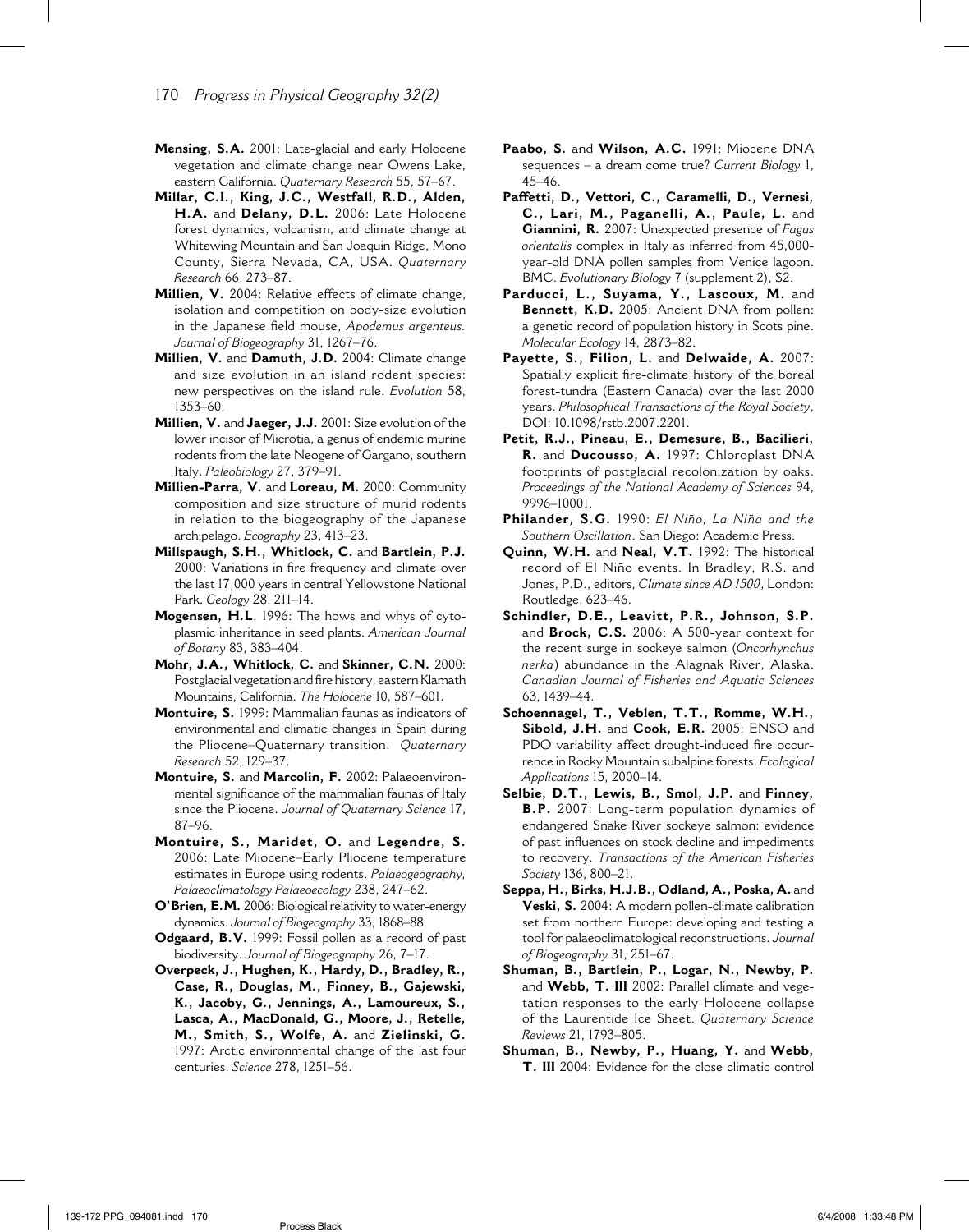*G.M. MacDonald* et al*.: Impacts of climate change on species, populations and communities* 171

of New England vegetation history. *Ecology* 85, 1297–310.

- **Smith, F.A.** and **Betancourt, J.L.** 1998: Response of bushy-tailed woodrats (*Neotoma cinerea*) to late Quaternary climatic change in the Colorado Plateau. *Quaternary Research* 50, 1–11.
- **-** 2003: The effect of Holocene temperature fluctuations on the evolution and ecology of *Neotoma* (woodrats) in Idaho and northwestern Utah. *Quaternary Research* 59, 160–71.
- **—** 2006: Predicting woodrat (*Neotoma*) responses to anthropogenic warming from studies of the palaeomidden record. *Journal of Biogeography* 33, 2061–76.
- **Smith, F.A., Betancourt, J.L.** and **Brown, J.H.**  1995: Evolution of body size in the woodrat over the past 25,000 years of climate change. *Science* 270, 2012–14.
- **Smith, F.A., Crawford, D., Harding, L., Lease, H.M., Murray, I.W., Raniszewski, A.** and **Youberg, K.M.** 2008: A tale of two species: extirpation and range expansion during the late Quaternary in an extreme environment. *Global Ecology and Biogeography*, in press.
- **Smol, J.P.** 2008: *Pollution of lakes and rivers: a paleoenvironmental perspective* (second edition). Oxford: Blackwell.
- **Smol, J.P., Birks, H.J.B.** and **Last, W.M.**, editors 2001a: *Tracking environmental change using lake sediments, volume 3: terrestrial, algal and siliceous indicators.* Dordrecht: Kluwer.
- **—**, editors 2001b: *Tracking environmental change using lake sediments, volume 4: zoological indicators.* Dordrecht: Kluwer.
- **Smol, J.P., Wolfe, A.P., Birks, H.J.B., Douglas, M.S.V., Jones, V.J., Korhola, A., Pienitz, R., Rühland, K., Sorvari, S., Antoniades, D., Brooks, S.J., Fallu, M.-A., Hughes, M., Keatley, B.E., Laing, T.E., Michelutti, N., Nazarova, L., Nyman, M., Paterson, A.M., Perren, B., Quinlan, R., Rautio, M., Saulnier-Talbot, É., Siitonen, S., Solovieva, N.** and **Weckström, J.** 2005: Climate-driven regime shifts in the biological communities of arctic lakes. *Proceedings of the National Academy of Sciences* 102, 4397–402.
- **Soltis, P.S., Soltis, D.E.** and **Smiley, C.J.** 1992: An rbcL sequence from a Miocene *Taxodium* (bald cypress). *Proceedings of the National Academy of Sciences* 89, 449–51.
- **Soranzo, N., Alia, R., Provan, J.** and **Powell, W.** 2000: Patterns of variation at a mitochondrial sequence-tagged-site locus provides new insights into the postglacial history of European *Pinus sylvestris* populations. *Molecular Ecology* 9, 1205–11.
- **Stafford, T.W. Jr, Semken, H.A. Jr, Graham, R.W., Klippel, W.F., Markova, A., Smirnov,**

**N.G.** and **Southon, J.** 1999: First accelerator mass spectrometry 14C dates documenting contemporaneity of nonanalog species in late Pleistocene mammal communities. *Geology* 27, 903–906.

- **Suyama, Y., Kawamuro, K., Kinoshita, I., Yoshimura, K., Tsumura, Y.** and **Takahara, H.**  1996: DNA sequence from a fossil pollen of *Abies* spp. from a Pleistocene peat. *Genes and Genetic Systems*  71, 145–49.
- **Swetnam, T.W.** 1993: Fire history and climate change in sequoia groves. *Science* 262, 885–89.
- **Swetnam, T.W.** and **Betancourt, J.L.** 1990: Firesouthern oscillation relations in the southwestern United States. *Science* 249, 1017–20.
- 1998: Mesoscale disturbance and ecological response to decadal climatic variability in the American Southwest. *Journal of Climate* 11, 3128–47.
- **Swetnam, T.W., Allen, C.D.** and **Betancourt, J.L.** 1999: Applied historical ecology: using the past to manage for the future. *Ecological Applications* 94, 1189–206.
- **Thompson, R.S., Anderson, K.H.** and **Bartlein, P.J.** 1999: Qualititative paleoclimatic reconstructions from late Pleistocene plant macrofossils of the Yucca Mountain region. *USA Geological Survey Open-File Report 99-338.*
- **Tinner, W.** and **Lotter, A.F.** 2006: Holocene expansion of *Fagus sylvatica* and *Abies alba* in Central Europe: where are we after eight decades of research? *Quaternary Science Reviews* 25, 526–49.
- **Trenberth, K.E.** 1997: The defi nition of El Niño. *Bulletin of the American Meteorological Society* 78, 2771–77.
- **Vandekerkhove, J., Declerck, S., Brendonck, L., Conde-Porcuna, J.M., Jeppesen, E., Johansson, L.S.** and **De Meester, L.** 2005: Uncovering hidden species: hatching diapausing eggs for the analysis of cladoceran species richness. *Limnology and Oceanography: Methods* 3, 399–407.
- **van Devender, T.R.** and **Spaulding, W.G.** 1979: Development of vegetation and climate in the southwestern United States. *Science* 204, 701–10.
- **Venables, W.N.** and **Ripley, B.D.** 2002: *Modern applied statistics with S* (fourth edition). New York: Springer.
- **Villalba, R.** 1994: Tree-ring and glacial evidence for the Medieval Warm Epoch and the Little Ice Age in southern South America. *Climatic Change* 26, 183–97.
- **Weir, J.T.** and **Schulter, D.** 2007: The latitudinal gradient in recent speciation and extinction rates of birds and mammals. *Science* 315, 1574–76.
- **Weng, C., Hoogheimstra, H.** and **Duivenvoorden, D.F.** 2007: Response of pollen diversity to the climate-driven altitudinal shift of vegetation belts in the Colombian Andes. *Philosophical Transactions of the Royal Society B* 362, 252–62.
- **Whitlock, C.** and **Larsen, C.P.S.** 2001: Charcoal as a fire proxy. In Smol, J.P., Birks, H.J.B. and Last, W.M., editors, *Tracking environmental change using*